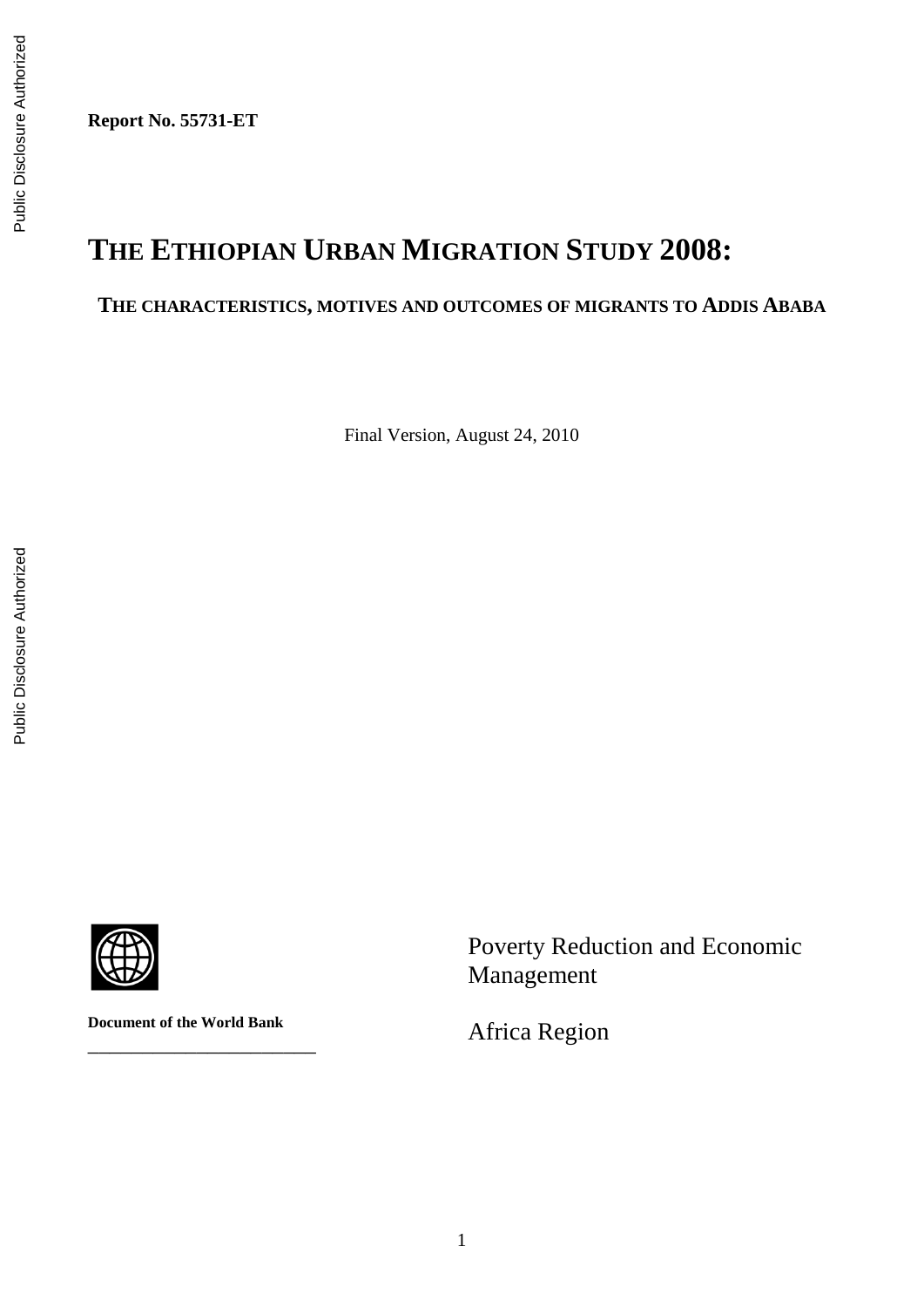# **Table of Contents**

| $\mathbf{1}$ .                                                                         |  |
|----------------------------------------------------------------------------------------|--|
| 2.                                                                                     |  |
| Size of migration to Addis Ababa, the sending areas and choice of destination 14<br>3. |  |
| 4.                                                                                     |  |
| 5.                                                                                     |  |
| 6.                                                                                     |  |
| 7.                                                                                     |  |
| 8.                                                                                     |  |
| 9.                                                                                     |  |
| 9.1                                                                                    |  |
| 9.2                                                                                    |  |
| 9.3                                                                                    |  |
| 9.4                                                                                    |  |
| 9.5                                                                                    |  |
| 10.                                                                                    |  |
| 11.                                                                                    |  |
|                                                                                        |  |
|                                                                                        |  |
|                                                                                        |  |
|                                                                                        |  |
|                                                                                        |  |
|                                                                                        |  |

# **List of Figures**

| Figure 5: Total costs of migration, whether joined or not by other family members 33 |  |
|--------------------------------------------------------------------------------------|--|
|                                                                                      |  |

# **List of Tables**

| Table 3: Sending area - previous area of residence before going to Addis Ababa 15                      |  |
|--------------------------------------------------------------------------------------------------------|--|
|                                                                                                        |  |
|                                                                                                        |  |
| Table 6: Share of migrants who had lived in other places for at least three months prior to their last |  |
|                                                                                                        |  |
| Table 7: Migrant households by number of migrants belonging to the same family as the household        |  |
|                                                                                                        |  |
|                                                                                                        |  |
|                                                                                                        |  |
|                                                                                                        |  |
|                                                                                                        |  |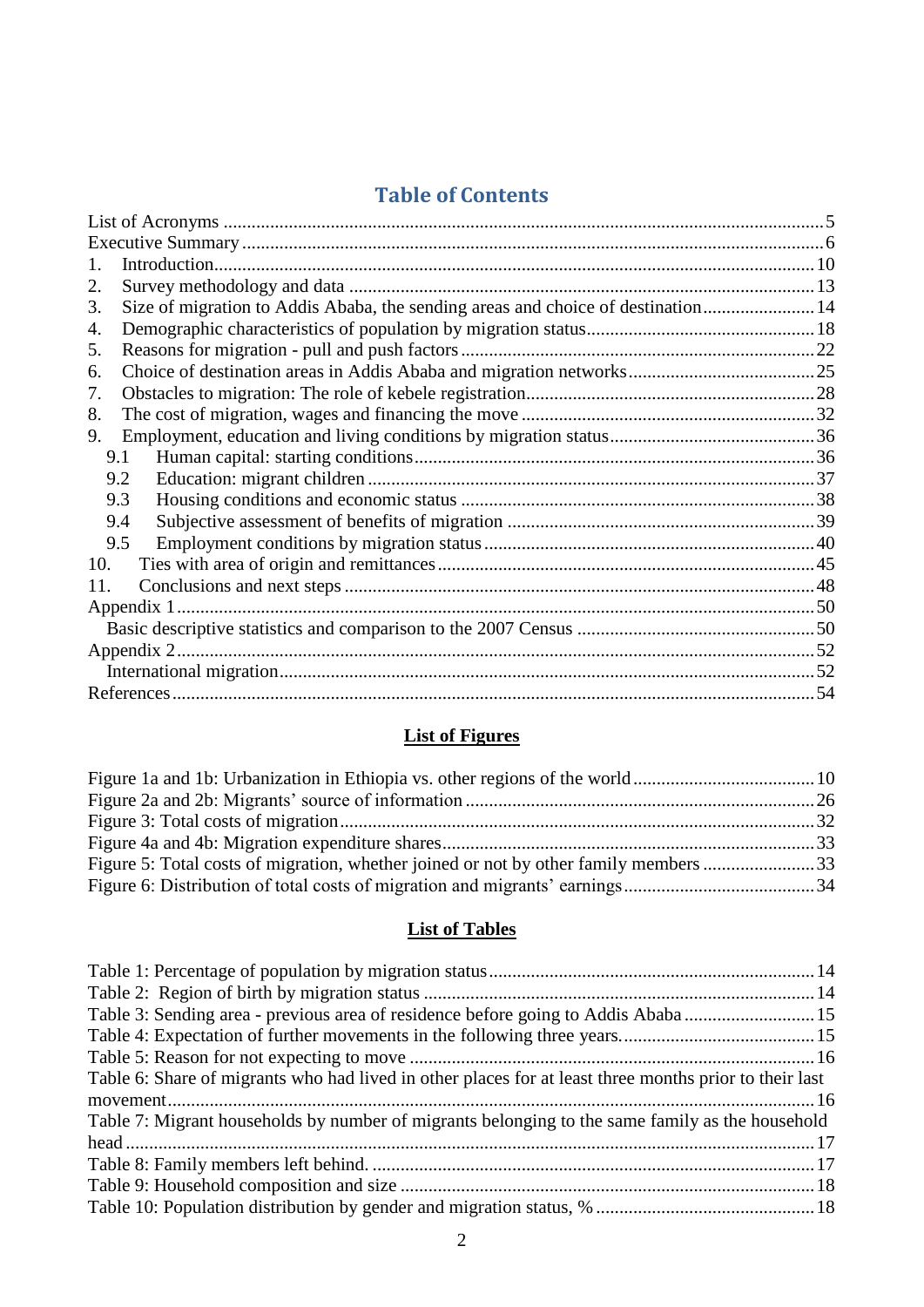| Table 11: Kinship status in the household by gender and duration of stay in Addis19               |  |
|---------------------------------------------------------------------------------------------------|--|
|                                                                                                   |  |
|                                                                                                   |  |
|                                                                                                   |  |
| Table 15: Primary reason to migrate for recent migrants by gender (in percent)22                  |  |
|                                                                                                   |  |
| Table 17: Share of recent migrants whose family at home owns land, migrants from rural areas24    |  |
|                                                                                                   |  |
| Table 19: Percentage of recent migrants who state that they would not have been able to make a    |  |
|                                                                                                   |  |
|                                                                                                   |  |
| Table 21: Availability of information about the destination area before migrating 26              |  |
| Table 22: Among the recent migrants who would be willing to support friends/relatives left behind |  |
|                                                                                                   |  |
|                                                                                                   |  |
| Table 24: Registered population as a share of people who have worked in the last 12 months        |  |
|                                                                                                   |  |
|                                                                                                   |  |
| Table 26: Share of unregistered recent migrants who experienced problems in accessing to some     |  |
|                                                                                                   |  |
| Table 27: Net enrolment rates within household members in school age by registration and          |  |
|                                                                                                   |  |
| Table 28: Cost of migrating by area of residence before moving to Addis Ababa, birr32             |  |
|                                                                                                   |  |
|                                                                                                   |  |
|                                                                                                   |  |
|                                                                                                   |  |
| Table 33: Share of children in school age, by migration status (domestic servants and guards      |  |
|                                                                                                   |  |
| Table 34: Net enrolment rates among migrants and non-migrants in schooling age, domestic          |  |
|                                                                                                   |  |
| Table 35: Share of migrants attending school, young and children aged less than 25 years38        |  |
|                                                                                                   |  |
|                                                                                                   |  |
| Table 38: Subjective comparison between living conditions now and before the move 40              |  |
|                                                                                                   |  |
| Table 40: Subjective comparison between different scenarios: having remained in the place of      |  |
|                                                                                                   |  |
|                                                                                                   |  |
|                                                                                                   |  |
|                                                                                                   |  |
| Table 44: Share of recent migrants who have occasional or regular communication with family.      |  |
|                                                                                                   |  |
|                                                                                                   |  |
|                                                                                                   |  |
|                                                                                                   |  |
|                                                                                                   |  |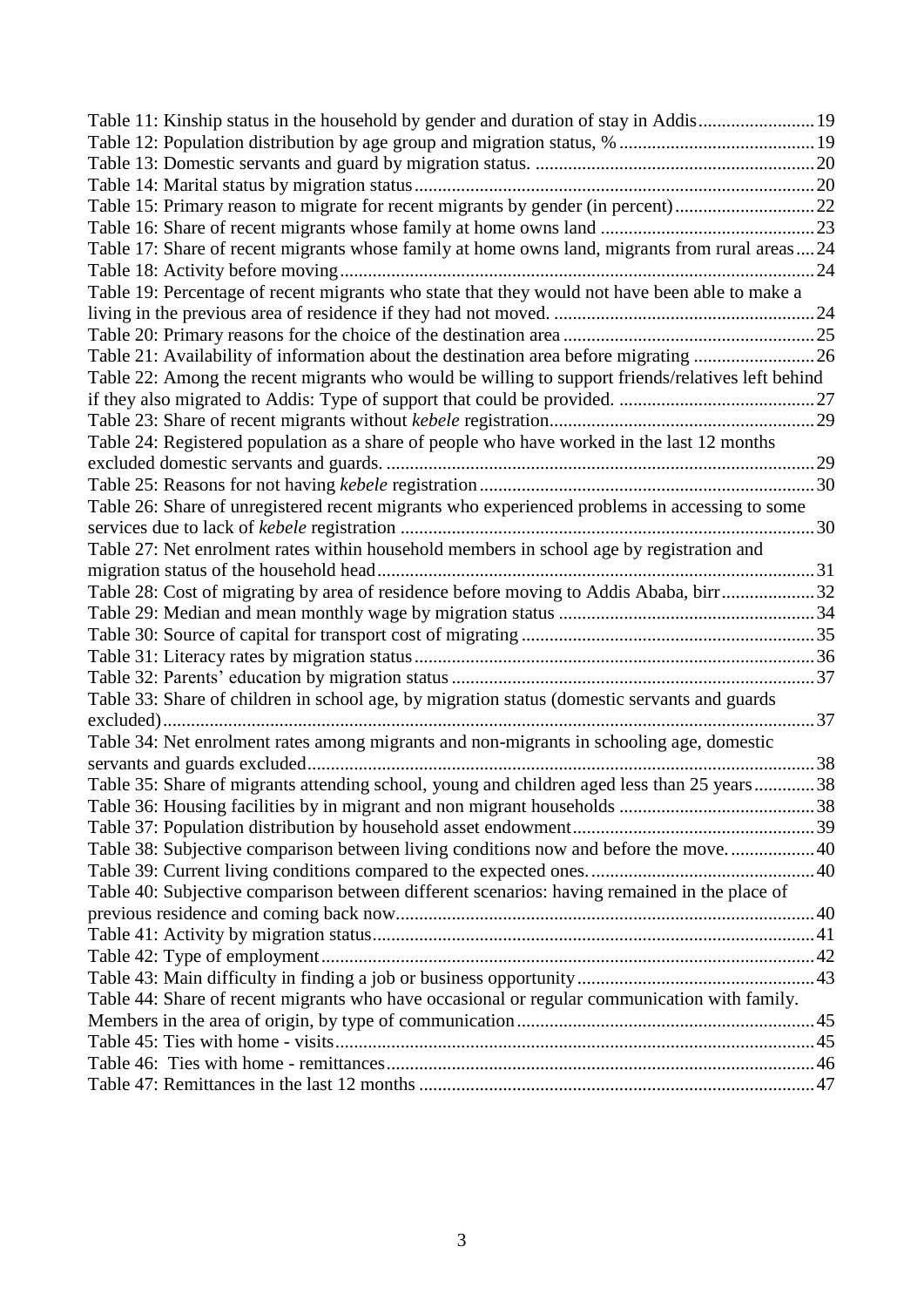| Table A 4: Distribution of population who lived or has lived in Addis Ababa over the last ten years |  |
|-----------------------------------------------------------------------------------------------------|--|
|                                                                                                     |  |
|                                                                                                     |  |
|                                                                                                     |  |
| Table A 7: International migrants by relation with the previous household members in Addis Ababa    |  |
|                                                                                                     |  |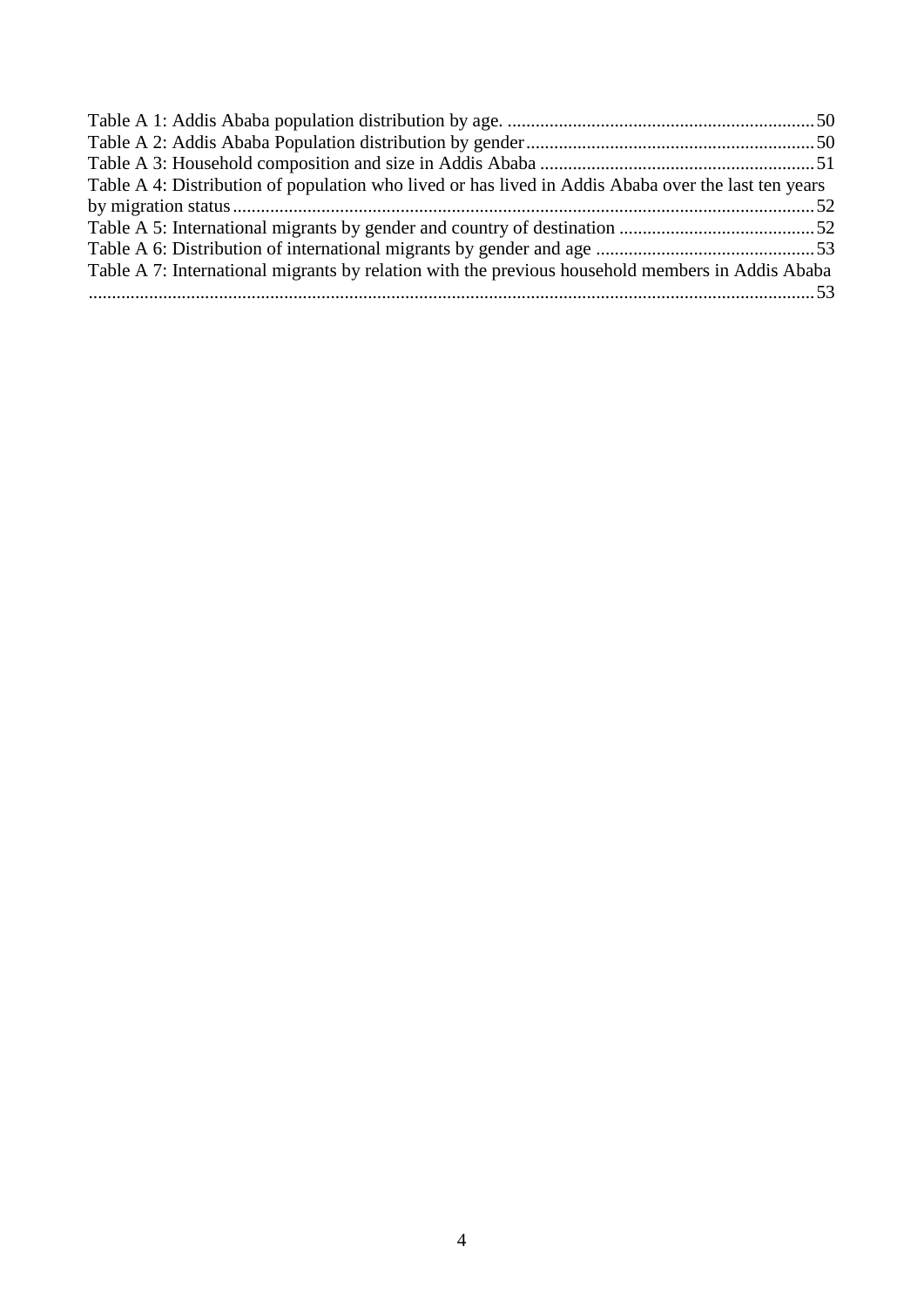### **LIST OF ACRONYMS**

<span id="page-4-0"></span>CSA – Central Statistics Agecy ETUMS – Ethiopia Urban Migration Survey ILO – International Labour Organization MOFED – Ministry of Finance and Economic Development SNNPR – Southern Nations and Nationalities Region TFR – Total Fertility Rate UN – United Nations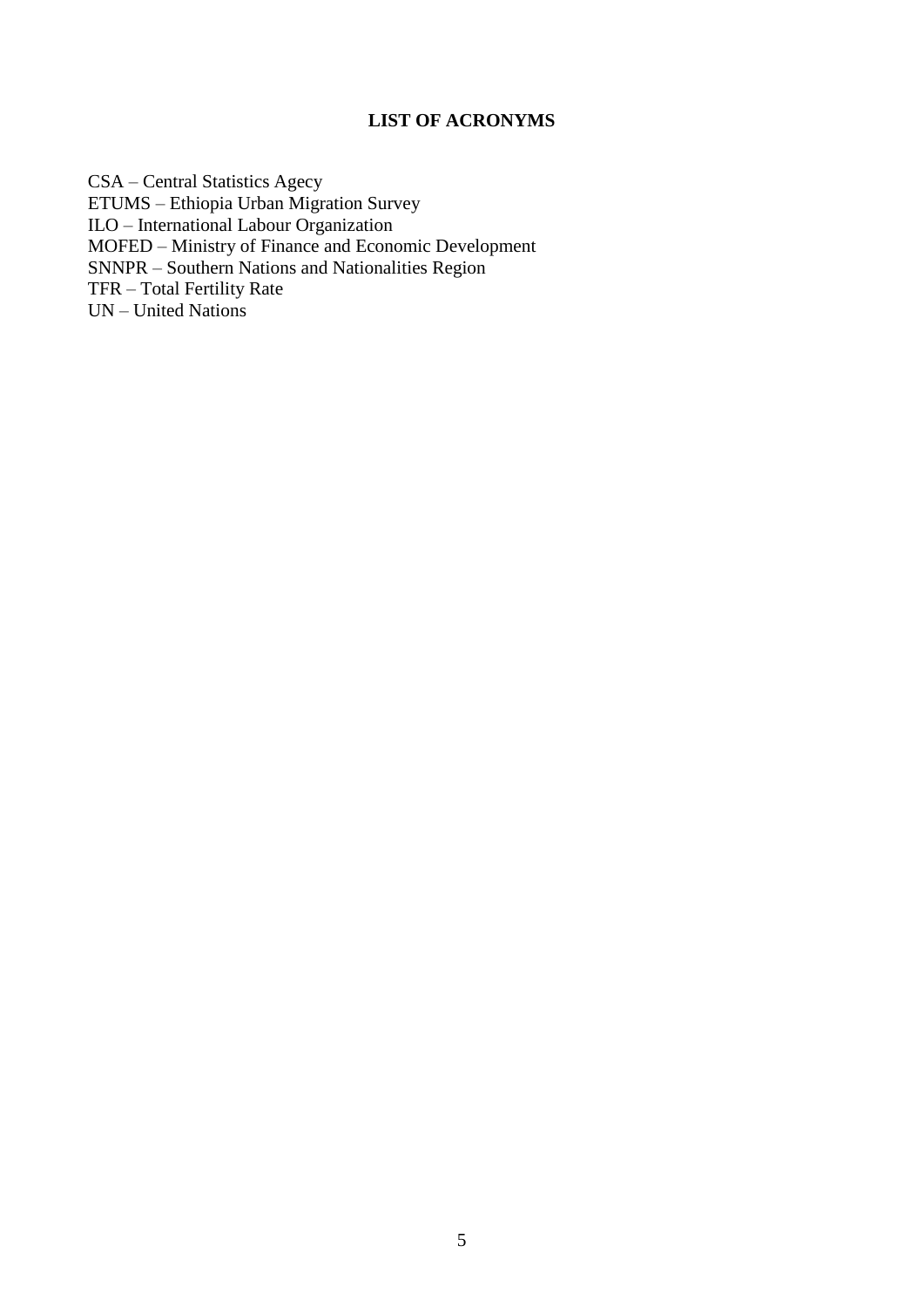# *EXECUTIVE SUMMARY*

<span id="page-5-0"></span>*The Executive Summary gives an overview of the most important findings of the report. Given the rich and detailed nature of the report, we use this summary to focus on issues important for informing policy and to stimulate public debate. The interested reader should refer to the main body of the report for an accessible presentation of a wider range of findings.* 

i. Driven by rural-urban migration, urbanization is expected to be a key feature of Ethiopia's development path in the near future. Even if Ethiopia is one of the least urbanized countries in Sub-Saharan Africa, urbanization has recently accelerated and the urban population share is estimated to almost double from 16 percent in 2007 to 27 percent by 2035. The Ethiopian government therefore has to tackle large challenges that may arise from this process, but also the opportunity to realize the huge potential gains from having a higher concentration of people in urban areas.

ii. The first step in this direction is to use empirical evidence to inform policy responses. This report presents the results from the 2008 Ethiopia Urban Migration Survey – a household survey representative of Addis Ababa that was designed to also be representative of migrant households in the city. The survey provides information on demographic characteristics, livelihood, economic and educational status of migrants and non-migrants and on migrants' decision to move to the capital and on their own subjective assessments of their migration experience.

iii. **Who are the migrants to Addis Ababa?** The migrants represent a large share of the city's population in that 37 percent of the inhabitants are born outside of Addis Ababa and have subsequently moved to the city. Looking at the migrants who came to Addis Ababa during the last 5 years, which we define as recent migrants, it is interesting to note that almost two-thirds of them are female. Moreover, most of them came alone or with one other relative, and seldom with a larger family. Very few children were brought along, so the migrant population is older on average than the non-migrant population. As a result, migrant households have, on average, more adults and fewer children. Almost half of the migrants come from other cities or urban towns in Ethiopia, and most of the migrants come to stay: Almost 90 % of those who migrated to Addis Ababa state that they have no intention of moving further.

iv. **Why do they migrate to Addis Ababa?** Contrary to what many believe, it is educational opportunities offered by the city that is the most important reason for migrants to come to Addis Ababa – especially for female migrants. Excluding migrant domestic workers and guards, who mainly come to search for work, 43 percent of recent migrants came for education – and most of these were successful in enrolling. This is a good sign since it indicate that people respond to the incentives – the return to education is found to be high in Addis Ababa. Employment opportunity is the second most important reason for migrating – listed as the primary motive for moving by 31 percent of migrants (excluding migrant domestic workers and guards). Taken together, 80 percent of all recent migrants moved because of the education or employment opportunities in Addis Ababa. Contrary to popular perception, no one in our survey migrated because of shortage of land, and less than 2 percent moved because they were displaced for various reasons (drought, war etc.). Nevertheless, hardship in their area of origin affects their migration decision. More than 42 percent of recent migrants state that they would not have been able to make a living in their original place of living, suggesting that these migrants' decision to move might be associated with poor livelihoods, destitution, need to support the family or to relieve the family of the burden of sustaining dependent members.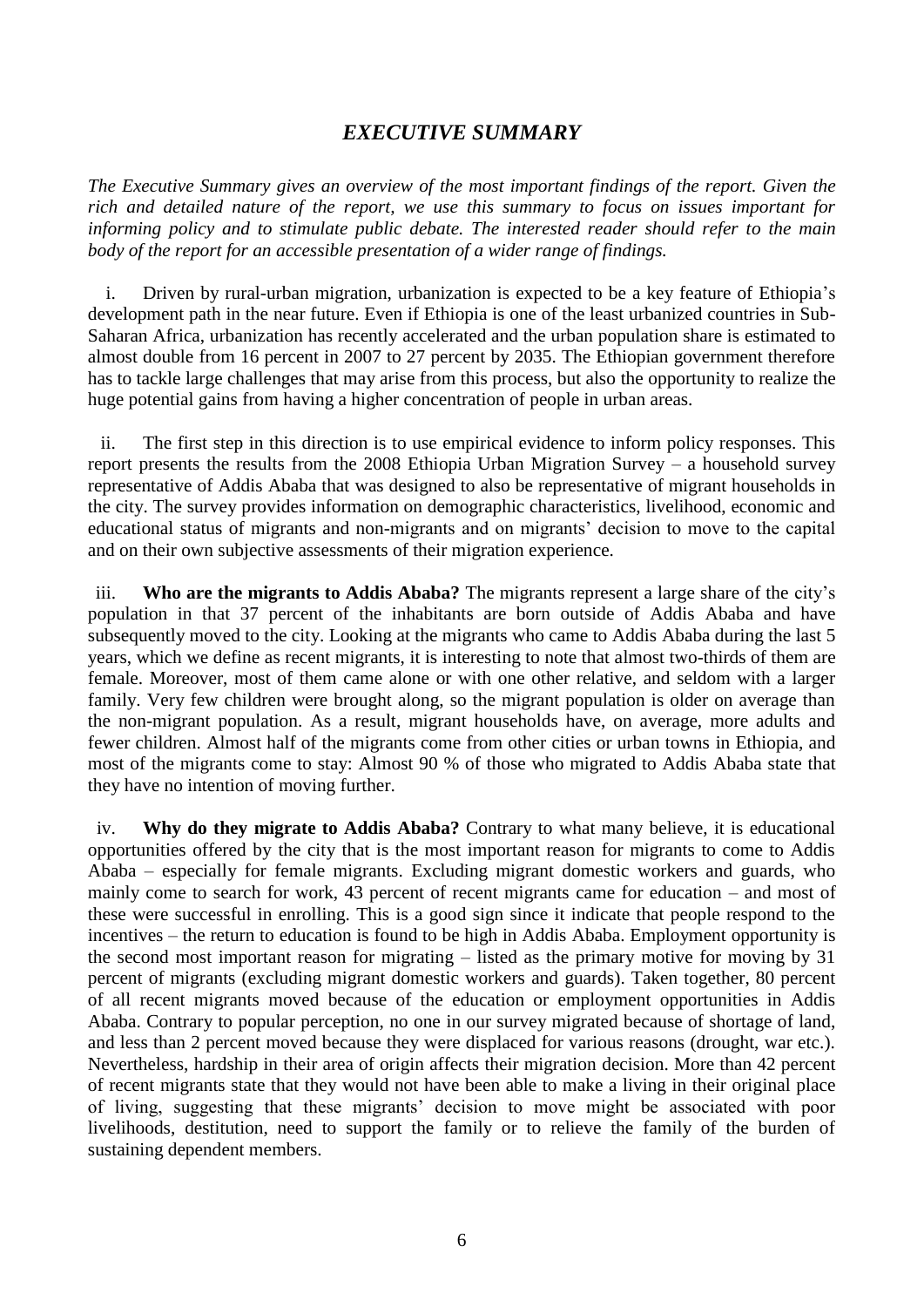v. **What are the conditions that need to be in place for them to move?** Most of the recent migrants state that a personal contact in Addis Ababa was decisive for their choice of Addis Ababa as the destination. More than 80 percent of migrant guards and domestic workers listed such a contact as the most important condition for moving, while 60 percent of other migrants stated the same. Moreover, most migrants rely on their relatives for information important for the move, and only 10 percent relied on their own information about Addis Ababa. Also, very few migrants indicate that the cost of migrating was decisive in choosing Addis Ababa as their final location. Even if migration movements follow social ties and personal contacts, urban migrants do not seem to be assisted by well-established migration networks, which could provide information and support in settling in the new place of residence, in finding a job or an accommodation.

vi. **Is Kebele registration an obstacle to migration?** Some have suggested that the registration system hinders migration as movement out of a Kebele (district) requires an official leaving letter, and as the migrant is also obliged to register in the destination Kebele. However, 94 % (63%) of recent migrant domestic workers (other migrants) were *not* registered in their present Kebele even though they stated they were well aware about the rules. Given the reported perception that many would not migrate because they are afraid that their land may be confiscated, it is interesting to note that only 6 to7 percent stated that they did not want to register in Addis Ababa because they wanted to keep their registration in another area. Moreover, most migrants did not know of any difficulties lack of registration could cause, and 30 percent indicated that they did not register because there were no benefits to them of registering. More than one third of the migrants indicated that the reason for not registering was that they were not able to obtain the official leaving letter from their Kebele of origin. So, for those who *actually migrated*, there is no reason to believe that Kebele registration was a substantial obstacle, but we do not have information on whether someone *did not migrate* due to these requirements. In addition, if people fear confiscation of their land if they migrate they could choose to send a member of the household other than the one listed on the land certificate. If this is the case, then the fear of confiscation impacts the characteristics of the migrations and not so much the scale. However, the survey only included data for people who were presently living in Addis Ababa, and hence, there is not adequate information on household decision in the sending areas or on people who wanted to migrate but were unable to do so for some reason or another. Thus, the report does not provide conclusive evidence on whether the Kebele registration practice is an obstacle to migration or not.

vii. **What are the costs of migrating, and how are these financed?** The monetary cost of migration is not found to be large – well below 100 Birr on average - and thus does not pose a significant obstacle to migration. Since we only have data for those who moved, we cannot say anything about whether migration costs prevented *other* people from moving to Addis Ababa. In financing these costs, the data indicate that only one third of recent migrants used their own savings for this purpose. Most of them resorted to donations from relatives or friends, and no one borrowed from other people on market terms. This might imply that people excluded from credit markets and social and family networks may not able to get hold of the capital needed to migrate. This may occur despite their seemingly high probability of having future capacity to repay it – most of the migrants who were seeking a job got one. But again, the data do not contain information about those who *failed* to get a job and returned home, so it may well be that incurring costs of migrating may be higher than suggested by the survey.

viii. **What do migrants earn?** There are large differences in wages across migrants. Recent migrant domestic workers and guards earned around 100 Birr per month on average, and very few earned more than 200 Birr per month. Other recent migrants, in contrast, earned 700 Birr per month on average, but with a much wider distribution indicating that many were less successful and many were more successful than the average. Migrants that have lived in Addis Ababa for more than 5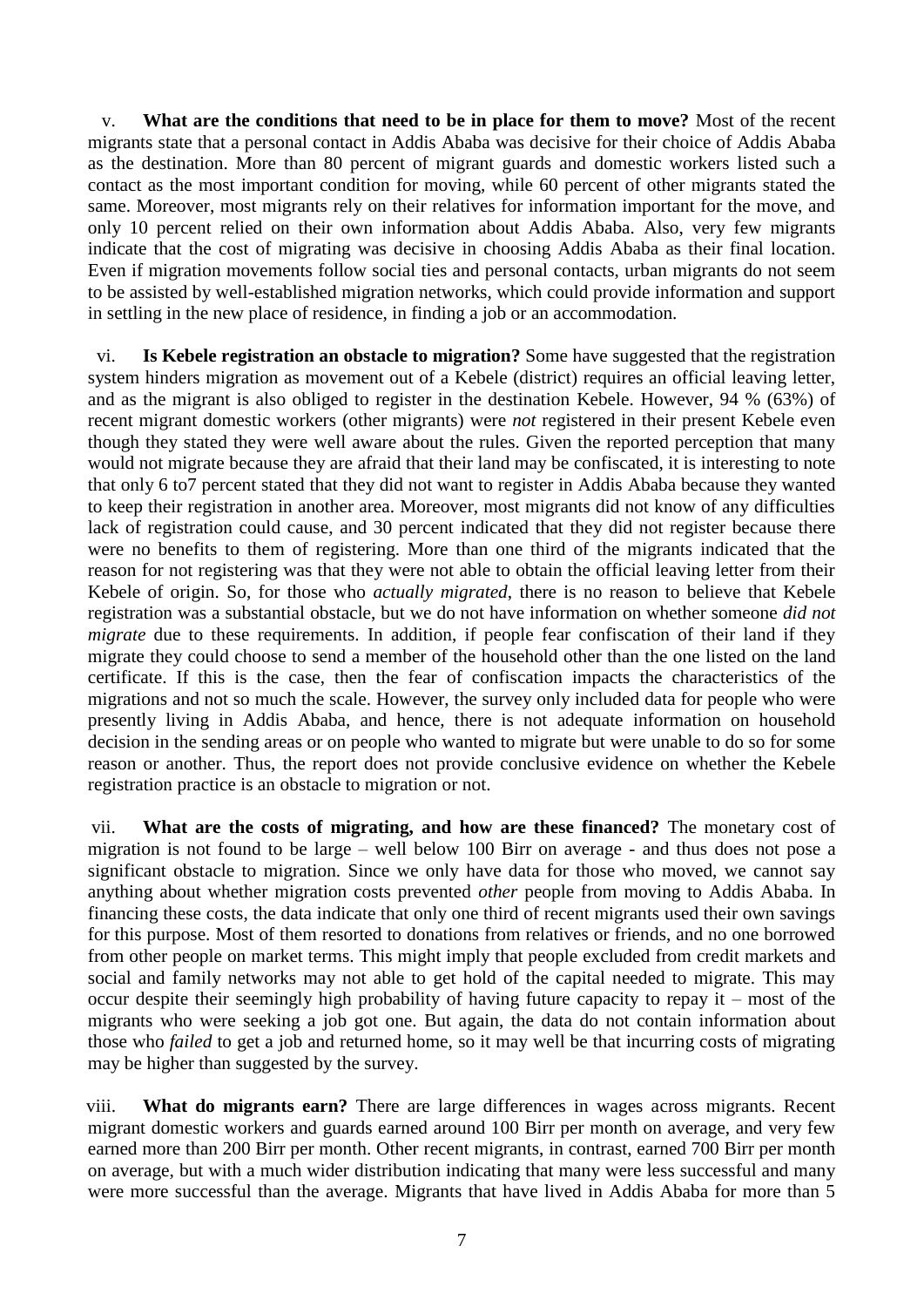years earned more than 1000 Birr per month – which is substantially higher than the average for non-migrants (800 Birr per month). Comparing the wages with the cost of migration suggests that the migrants who seek and get a job would be in a favorable position to cover the cost of moving.

ix. **How much do they send back to their family?** Only 13 percent of migrants send remittances back to their family in the area of origin, and the reason why so few do it is because they cannot afford it. However, the level of remittances from those who send back money is high: During the last 12 months, recent migrant domestic workers and guards remitted on average 300 Birr, which amounted to 25 percent of their average annual income, while other migrants sent on average 800 Birr, which amounted to almost 10 percent of their average annual income. So even if the impact of remittances on the sending areas would have been higher if more migrants remitted, there is still a substantial flow of money to the areas of origin. Moreover, there is also a substantial information flow between Addis Ababa and the sending areas in that more than 80 percent of the migrants keep contact with their families back home.

x. **What is the educational background of the migrants?** It is important to recognize that the migrants come from families with much lower educational levels than non-migrants. For example, the share of individuals whose father had less than first primary cycle of education is twice as high among migrants as among non-migrants – and this difference is fairly similar for higher levels of education as well. Moreover, recent female migrant domestic workers have ten times the illiteracy rate as compared to non-migrant female domestic workers, and other female migrants are three times more likely to be illiterate than non-migrant females. The data indicate that there are no differences between illiteracy rates between migrant and non-migrant males.

xi. **What are the outcomes for the migrants?** The migrants' own assessments of their migration experience indicate that the move has improved their living conditions. More than twothirds of recent migrant domestic workers and guards state that their lives improved or were about the same as before they moved – and hence one third said that their conditions worsened after migrating. Other recent migrants are more positive, three out of four state that their situation improved after migrating or were about the same as before. The details of the migrants' living conditions suggest why so many had a positive experience from moving to Addis Ababa:

- Migrant households have on average the same standard of their housing as non-migrants.
- The distribution of assets is similar in migrant and non-migrant households, and some migrants seem to work themselves out of asset poverty over time. Recent migrants start with a larger share of asset poor, while older migrants have a lower share of asset poor.
- Boys in migrant households have the same probability of having primary and secondary education as non-migrants.
- However, in some important areas the migrant households lag the non-migrant households. Girls in recent migrant households seems to be discriminated against: They have a 20 percentage points lower probability of attending primary school, and are three times less likely to attend secondary school as opposed to girls in non-migrant households.
- Unemployment rates for male migrants are lower than for male non-migrants. However, unemployment rates for female recent migrants start at a much higher level as compared to non-migrants, but are drastically reduced for older female migrants indicating that the future employment prospects for female migrants seems to be favorable as they adapt to the society.

xii. **Despite success for many, it is risky to migrate, and challenges must be overcome in order to progress.** After moving to Addis Ababa, one in three recent migrant domestic worker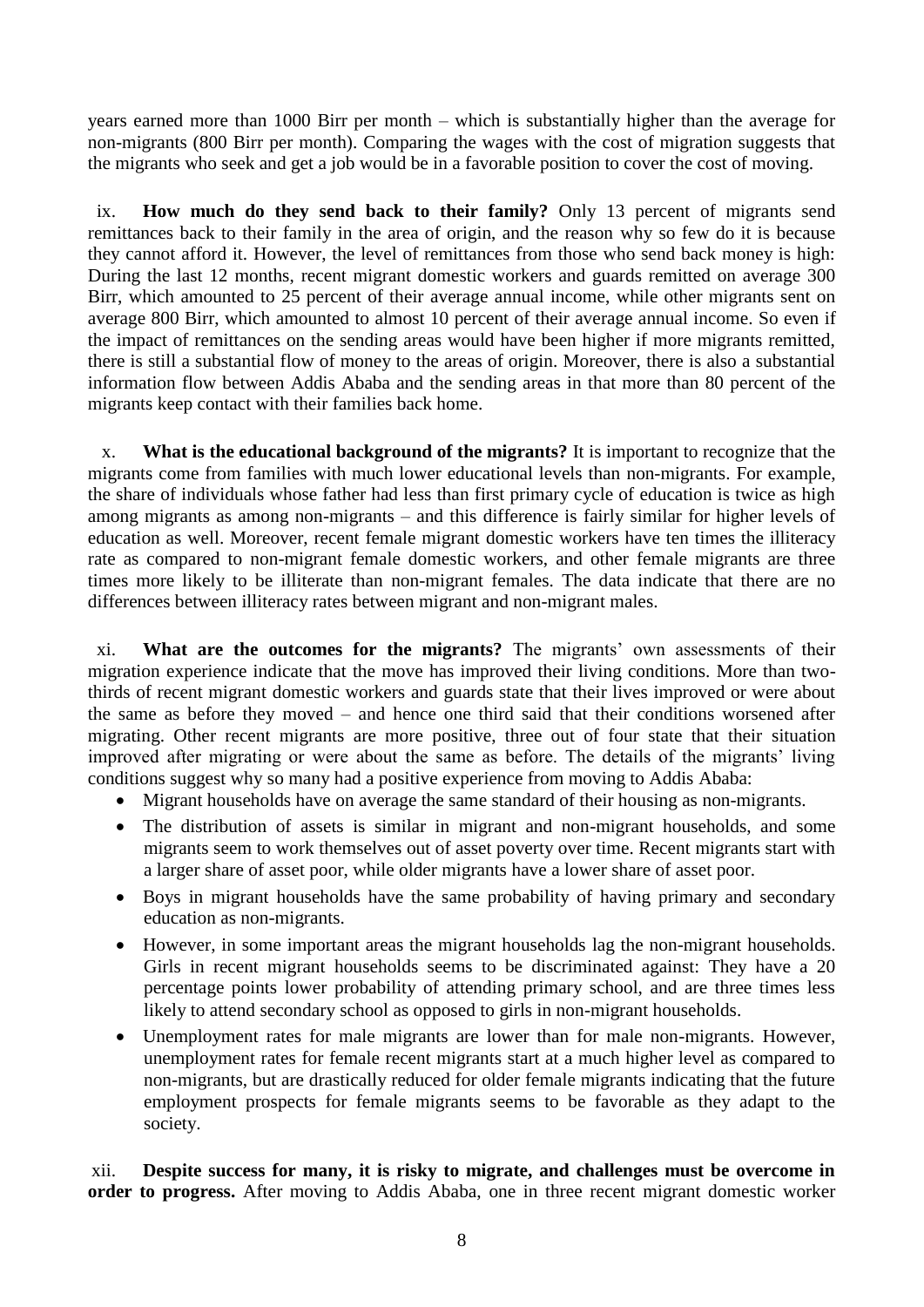experience worsening living conditions, while one in four of other migrants indicate the same reduction in quality of life. This suggests that migration is risky and, for some migrants, the ETMUS find that they do not have the option to move back to where they came from. There is no information about those who actually moved back, so the migration experience could well be associated with much more hardship than what the ETMUS figures indicate. Moreover, in their first years in the city, migrants have to face a bundle of obstacles to exploit the labor and educational opportunities of urban life. However, after a period of transition, on average, the living conditions of the migrants who remain in Addis Ababa are similar to those of non-migrant dwellers. Therefore, evidence suggests that they are able to improve their quality of life over time, despite their initial disadvantages. Indicators of employment conditions, access to labor markets for migrants who moved to Addis Ababa more than five years ago, housing conditions and asset poverty are all similar to those of non-migrant population. Migrant's capacity to recover their adverse initial positions and disadvantages indicate that they represent a dynamic component of urban economy. These findings suggest that migration might have a pro-growth role in urban areas, mainly through the labor/economic activity channel and through increased educational attainment.

xiii. **Some vulnerable groups require attention.** Not all groups of migrants fare equally well. In particular, domestic workers and female migrants are more vulnerable to adverse conditions and are less able to overcome the obstacles arising from their migration status. Migrants, mostly girls, constitute a large share of domestic workers in Addis Ababa and they are disadvantaged along different welfare dimensions. They are less likely to attend school compared to other migrant and non-migrant groups; they are more likely to move alone and when they are children or young adults. They mainly move for job-related reasons, but empirical literature largely finds that they are vulnerable to exploitative and harmful labor and living conditions. This is also mirrored by their lower capacity to send remittances home compared to other migrants and by their average wage that is barely one sixth of the salary paid to other recent migrants who work as wage workers in Addis Ababa. Nevertheless, most domestic workers perceive their circumstances as an improvement in living conditions compared to those in the area they migrated from, which indicates the hardship they experienced in the sending area. Contributing to their positive experience may also be the fact that many of them are able to get education in parallel with working. Hence, the conclusion is that helping them where they are is the right policy, not to restrict their ability to move.

xiv. **In conclusion,** migrants come for education and jobs – and are, after a lag, successful in both. Migration improves their wellbeing, and is likely to contribute substantially to the growth of Addis Ababa – both economically and demographically. Hence, the survey supports the argument that there should be no formal or informal restrictions on internal migration. Moreover, information on obstacles faced by migrants and on their decision to move provides some insights on how policy actions can intervene for promoting the potential benefits of migration. In particular, the government could consider measures for improving access to credit markets for potential migrants, strengthening communication systems between rural and urban areas, provide information about available jobs and introducing supportive programs including education for the most vulnerable groups of migrants such as domestic workers and guards. Finally, given the continued population increase in the city, the Government should facilitate building of adequate low-cost dwellings, expand public services to care for a rapidly growing population and provide the necessary lifesustaining infrastructure for urban dwellers.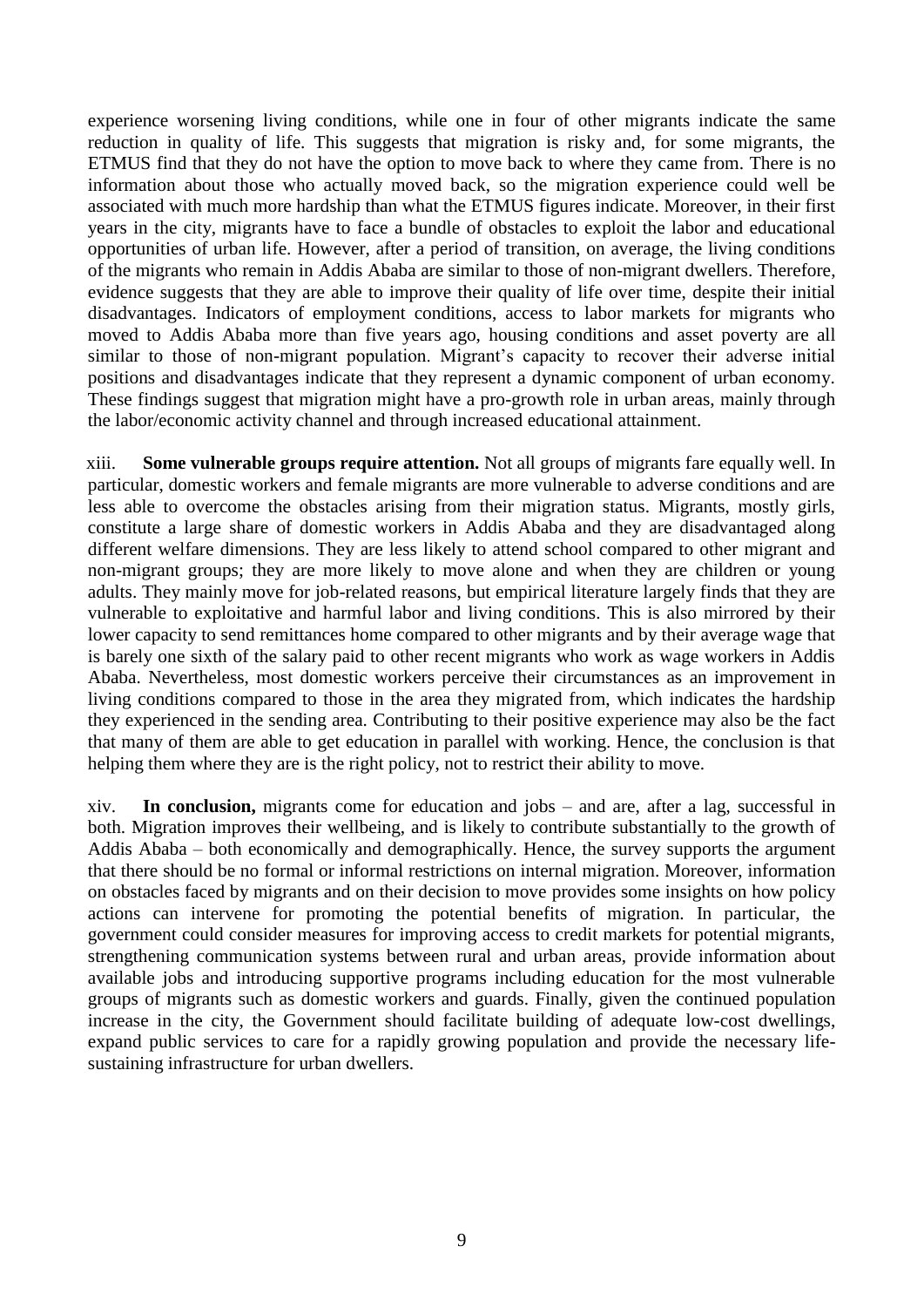#### **1. INTRODUCTION**

<span id="page-9-0"></span>1. In Ethiopia, the level of urbanization is lower than Sub-Saharan average, but is proceeding at a fast pace. Ethiopia's urban population is estimated at 16 percent in 2007 (CSA 2008), while in Western, Middle and Eastern Africa the urban population share in 2005 already reached 42, 40 and 22 percent, respectively (UN Population Division, 2009). However, in Ethiopia, urban population grew at an average annual rate of 3.8 percent from 1994 to 2007 (1994 and 2007 Population and Housing Census), compared to a growth rate of 2.3 percent for the rural population. The rate of urbanization is expected to further accelerate in the coming years, averaging 3.9 percent between 2015 and 2020, compared to an estimated average growth rate of 3.1 for Africa (UN Population Division, 2009). As a result, the Ethiopian urban population share is expected to increase by 70 percent and to reach about 27 percent by 2035 (UN Population Division, 2009).

<span id="page-9-1"></span>

**Figure 1a and 1b: Urbanization in Ethiopia vs. other regions of the world**

2. Almost doubling of the urban population in one of the poorest countries in the world with a very low level of public services poses large challenges, but also many opportunities. The aim of this report is to use recent data (2008) of households in Addis Ababa, which was collected purposively to reflect migration, to highlight some of the main issues that policymakers should consider in tackling the Ethiopian urbanization process. In particular, the report investigates the determinants and features of migration to urban areas and its potential effects on migrants, their families and the city society.

3. Existing evidence suggests that rural-urban migration is one of the driving forces of Ethiopia's urbanization. Other possible determinants of urban population growth, such as natural demographic growth, might exert a lower influence. In fact, fertility rates have considerably decreased in urban areas in Ethiopia over the last years, especially in major towns. Data from Ethiopia Demographic and Health Surveys show that, in urban areas, total fertility rate (TFR), one of the principal indicators of population dynamics, declined by 27 percent in the 2000-2005 period passing from 3.3 to 2.4 births per woman. In Addis Ababa the reduction was more pronounced and TFR decreased from 1.9 to 1.4. In contrast, TFR in rural areas continues to be much higher (6 births per woman in 2005) and to decrease at a slower pace. On the other hand, the scale of rural-urban migration is not negligible even if the bulk of internal domestic movements are intra-rural. Estimates based on 2005 Labor Force Survey (Guarcello et al. 2009), for example, found that migrants account for slightly less than half of the urban population (49 percent), and 18 percent of the urban population moved to their current places of residence less than 4 years prior to the interview. In several cases, migrants to urban areas arrive from other towns, but 57 percent of them came from rural areas.

Source: UN Population Division, 2009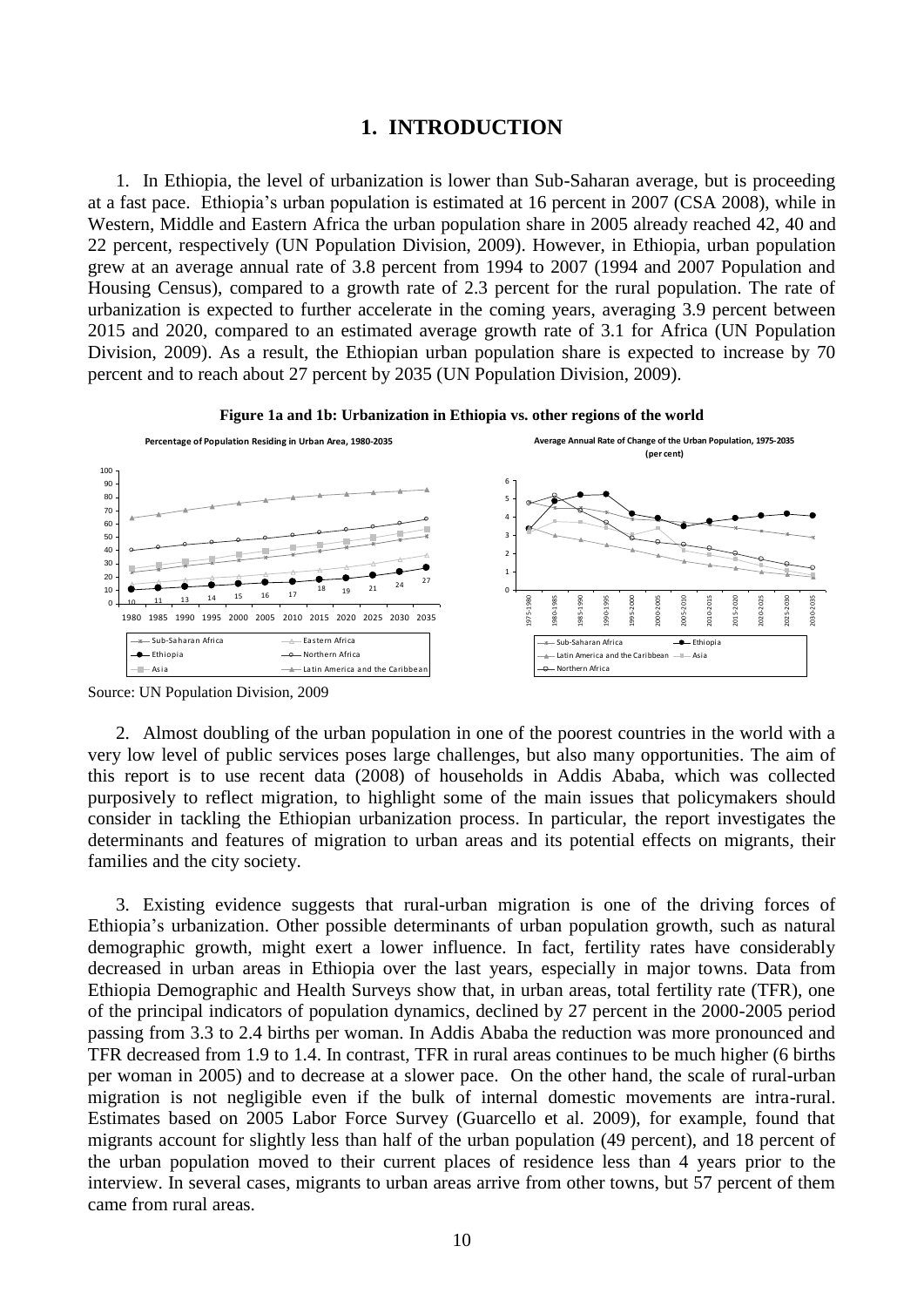4. The role of rural-to-urban migration in poverty reduction is currently under debate in Ethiopia. Recently, the Ethiopian government recognized the potential role of urban areas' contribution to national economic growth and poverty reduction and the need to leverage welfare and developmental potentials of rural-urban linkages and of labor mobility between rural and urban areas. However, in addition to practical and social obstacles to migration (costs, lack of information or skills, cultural adverse towards migration), in rural areas it is widely perceived that administrative barriers to people's mobility are still in place (Ellis and Woldehanna 2005)1. At the same time, the Ethiopian Government (MoFED 2006) is concerned that rural-to-urban migration makes it more challenging to improve welfare for urban residents, especially in the provision of housing, employment and public services2. Hence, there is a dire need for evidence on how ruralto-urban migration affects urban poverty along different dimensions in order to guide the Government's efforts to improve the living conditions in urban areas. This paper is a step in this direction.

5. Rural-urban migration and human mobility can create a range of positive consequences as well as new challenges for the Ethiopian population and the policy makers, but the effects of migration to urban areas both on the economy and on the migrants themselves are not fully understood. Qualitative case studies conducted in two urban and three rural sites in Ethiopia, for instance, revealed that rural-urban migration, especially seasonal movements, tend to reduce rural household vulnerability and increase opportunities to livelihood diversification (Tadele et al. 2006). Long-term migration often brings positive effects to households and communities of origin. In some cases, however, and for particular groups of migrants, individual wellbeing does not necessarily improve. Anecdotal evidence suggests that female migrants working as domestic workers are particularly vulnerable to exploitative labor conditions.

6. Much of the empirical literature on internal migration in Ethiopia, however, is based on qualitative information and non-representative data, and most studies focus on the return to ruralurban migration for those left behind or for specific groups of migrants. This paper gives a contribution to fill this gap by analyzing data from the 2008 Ethiopia Urban Migration Survey (ETUMS). This survey is representative of migrant and non-migrant households living in Addis Ababa and includes specific questions to migrants about their migration experience. These data provide information on migrants' characteristics, the prevailing migration patterns and decisionmaking mechanisms as well as the livelihood of internal migrants and their perceptions of their new lives.

7. The report is organized as follows. The next section provides an overview of the survey methodology and data collection, while the following section describes the size of the internal migration to Addis Ababa, from where they are coming and the reason for why so many state that they will not move further. Then, in Section 4, the basic demographic characteristics of the migrant households are compared with non-migrant households. Section 5 analyzes the reasons for migrating –both push and pull factors –while the following section investigates the migrants' basis for choosing the particular area, and to what extent their network in the destination was useful for the migration decision. Section 7 sheds light on the degree to which formal kebele registration is perceived to be a constraint among migrants, and whether the required registering system is a source of hardship for migrants. Section 8 analyses the cost of migration, the wages that migrants

1

<sup>&</sup>lt;sup>1</sup> More precisely, it is common belief that migration beyond certain duration can result in revocation of the land rights of the person.

<sup>2</sup> In fact, the sluggishness of urban poverty reduction has been highlighted by estimates from the Ministry of Finance and Economic Development (MoFED) indicating that, despite urban growth and sustained decreases in the incidence of rural poverty, urban poverty rates have remained stagnant since the mid-1990s (MoFED 2006).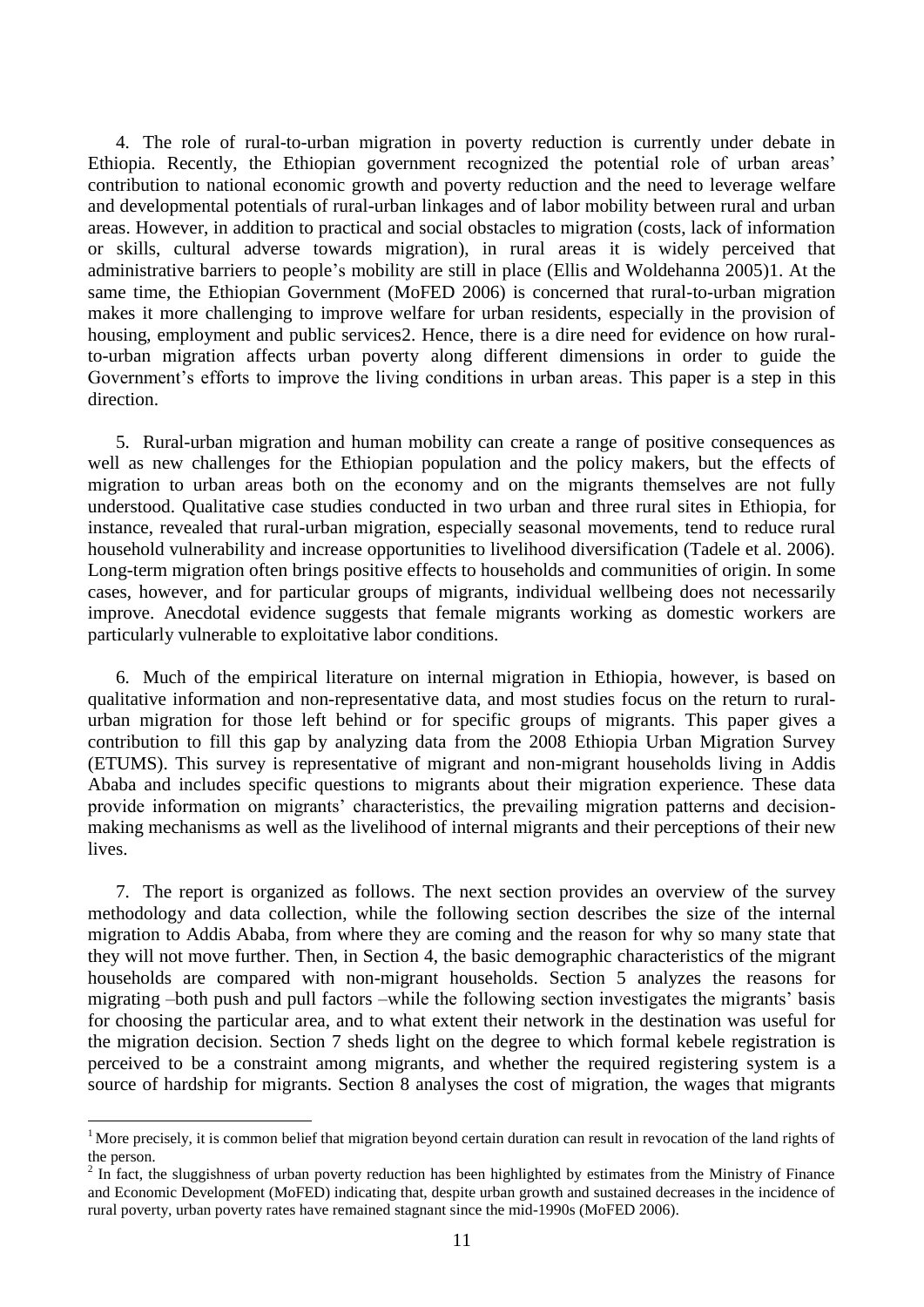earn and how they finance the move. The next section compare employment patterns, education and the living conditions between migrants and non-migrants, while Section 10 discusses the ties between the migrants and their family in the sending area together with to what extent migrants transfer money to their place of origin. Finally, the last section summarizes the main findings and highlights the future direction for analytical work on migration in Ethiopia.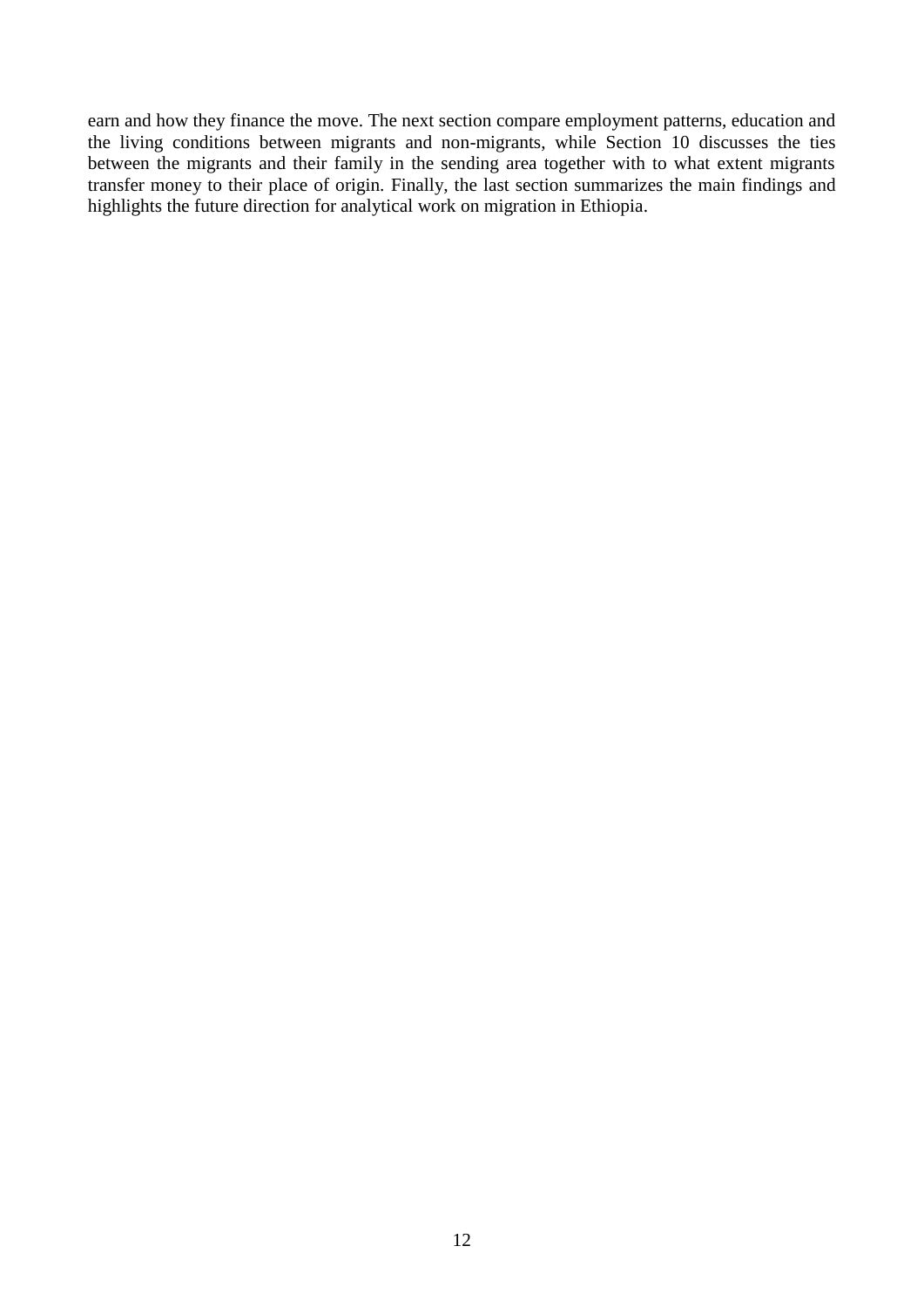### **2. SURVEY METHODOLOGY AND DATA**

<span id="page-12-0"></span>1. The 2008 Ethiopia Urban Migration Survey (ETUMS) was designed to be representative of Addis Ababa's population as a whole and at sub-city level.<sup>3</sup> The survey provides socio-economic data from 1,115 households and 6,085 household members, including members that previously lived in the household during the past 10 years. The information for the ETUMS survey was collected using two questionnaires. The household questionnaire provides information on housing conditions and assets and, for all individuals in the household, on demographics, migration, education, health, labor and engagement in productive activities. The second questionnaire comprises questions that are asked to only one migrant member per household in all households with at least one migrant who has moved to his/her current residence in the last five years. The questionnaire for migrants only collects information of migrants' migration history and choices, registration status, ties with area of origin and household assets of those left behind, costs and benefits of migration and remittances.

2. In this report, the term "non-migrants" is used for those individuals who have lived continuously in Addis Ababa since their birth while "migrants" are defined to be those who arrived in Addis Ababa after they were born. Then "recent migrants" is used for individuals who arrived in Addis Ababa during the last 5 five years and the term "old migrants" identify people who migrated to Addis Ababa more than five years ago. A migrant household is a household with at least one migrant member who is not a domestic worker or guard, while recent migrant household is a household with at least one recent migrant member who is not a domestic worker or guard. The reason for keeping migrant domestic workers and guards separate from the household of which they live with is that they usually do not share the economic and wealth conditions of their employers, they have specific demographic and welfare characteristics, they do not participate in intrahousehold decision-making, and their cohabitation with other household members is mainly regulated by working and not by family relationships. Finally, migrant children are defined as children who have moved to Addis Ababa over the last ten years, while children in migrant households are all (migrant and non migrant) children who live in a migrant household.

3. Detailed information on migration experience is asked to only one recent migrant per migrant household. This implies that the respondents to the questionnaire for migrants constitute a subset of the whole migrant population. More precisely, the migration questionnaire was asked to 351 recent migrants (86 domestic workers and guards and 265 other migrants) who represent a population of around 119,000 and, therefore, correspond to 29 percent of all recent migrants identified by the survey. Due to this survey design, the questionnaire that is used and the population of reference will be specified in each table.

1

<sup>&</sup>lt;sup>3</sup> The sample was drawn in 2 stages. The first sample, representing the core survey, contains 840 households from 24 *kebeles* (35 households per kebele) across all 10 sub-cities. The 24 *kebeles* were selected by first distributing them proportional to best available estimate of the population of the 10 sub-cities. *Kebeles* were then selected randomly within each sub-city. A second stage of the sample was selected as a reserve screener sample to ensure a sufficient number of migrant households. Weights for the data were derived by weighting the core survey results to the relative size of the *kebele* in its sub-city and the relative size of the sub-city in Addis Ababa. The weights assure that, combined, the core sample of each sub-city reflects the proportion that that sub-city represents in the total population of Addis Ababa. Once weights were derived for the core sample, weighted incidence rates were calculated for each sub-city. The reserve screener sample was then added to the migrant-only sample so as to preserve the estimated incidence rate within the sub-city. Again, the relative size of the Kebele was adjusted for in this final step. The final weights are intended to allow for analysis at the sub-city level.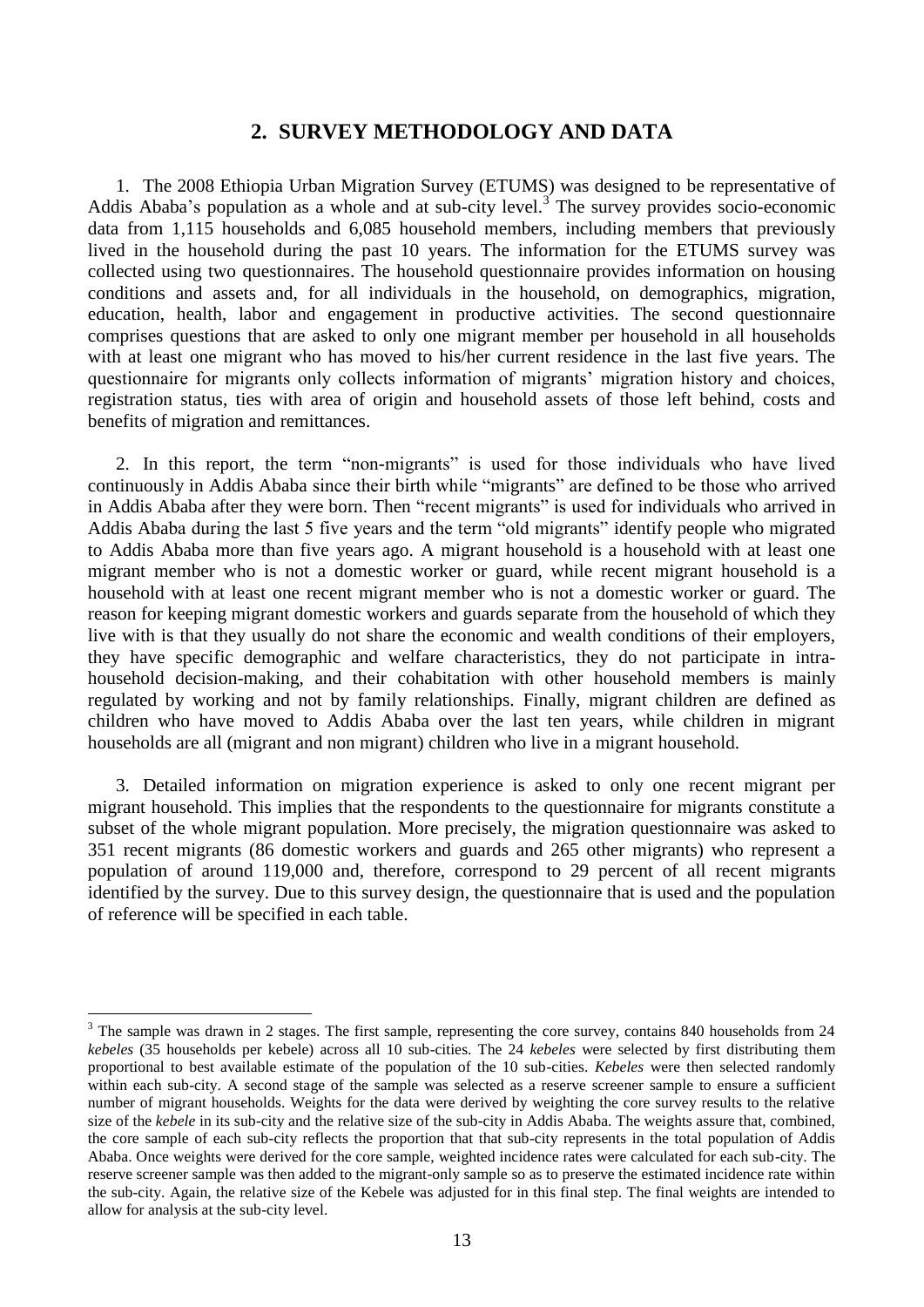# <span id="page-13-0"></span>**3. SIZE OF MIGRATION TO ADDIS ABABA, THE SENDING AREAS AND CHOICE OF DESTINATION**

1. **The scale of Ethiopian internal migration seems to be lower than in other Sub-Saharan countries. Nevertheless, over time migration flows have been an important contribution to the growth of Addis Ababa**. According to data from 2008 ETUMS, recent migrants represent only 15 percent of the population living in Addis Ababa.<sup>4</sup> However, more than one third (37 percent) of the Addis dwellers arrived in the city after they were born.

<span id="page-13-1"></span>

| Number of years living continuously in Addis Ababa | Freg.     | Percent | Cum. |
|----------------------------------------------------|-----------|---------|------|
| Less than 5 years                                  | 415,070   |         |      |
| More than 5 years                                  | 594.354   |         | 37   |
| Since birth                                        | 1,699,367 | 63      | 100  |
| Total                                              | 2,708,791 | 100     |      |

| Table 1: Percentage of population by migration status |  |  |  |
|-------------------------------------------------------|--|--|--|
|-------------------------------------------------------|--|--|--|

Note: ETUMS. Module for all household members.

1

2. While migrants arrive in Addis Ababa from all over Ethiopia, a considerable share comes from the areas surrounding the capital. Most of the migrants arrive from Amhara, Oromiya, SNNPR and Tigray (Table 2) and 28 percent of them come from the areas closest to the capital (North Shewa, West Shewa, Gurage and East Shewa). Among the other areas, relevant out-migration zones to Addis are those in northern Ethiopia: Central Tigray, South Wello and North Gonder, for example, are regions of birth of 9 percent of all migrants living in Addis.

<span id="page-13-2"></span>

|                                                                           | <b>Migrant servants or guardians</b> |                                |              | Other migrant household<br>members |                                |               | <b>All migrants</b>     |                                |              |
|---------------------------------------------------------------------------|--------------------------------------|--------------------------------|--------------|------------------------------------|--------------------------------|---------------|-------------------------|--------------------------------|--------------|
| <b>Number of years</b><br>living<br>continuously in<br><b>Addis Ababa</b> | Less<br>than 5<br>years              | <b>More</b><br>than 5<br>years | <b>Total</b> | Less<br>than 5<br>years            | <b>More</b><br>than 5<br>years | <b>T</b> otal | Less<br>than 5<br>years | <b>More</b><br>than 5<br>years | <b>Total</b> |
| Addis Ababa                                                               | 1.6                                  | 0.0                            | 1.4          | 1.5                                | 1.2                            | 1.3           | 1.5                     | 1.2                            | 1.3          |
| Tigray                                                                    | 2.6                                  | 0.0                            | 2.2          | 11.7                               | 10.7                           | 11.1          | 11.0                    | 10.6                           | 10.7         |
| Amhara                                                                    | 48.4                                 | 64.8                           | 50.7         | 26.7                               | 31.2                           | 29.4          | 28.5                    | 31.5                           | 30.2         |
| <b>SNNP</b>                                                               | 19.2                                 | 19.3                           | 19.2         | 22.9                               | 27.0                           | 25.4          | 22.6                    | 26.9                           | 25.1         |
| Oromiya                                                                   | 28.2                                 | 15.9                           | 26.5         | 35.0                               | 28.2                           | 30.9          | 34.5                    | 28.1                           | 30.7         |
| Afar                                                                      | $0.0\,$                              | 0.0                            | 0.0          | 0.0                                | 0.0                            | 0.0           | 0.0                     | 0.0                            | 0.0          |
| Harari                                                                    | 0.0                                  | 0.0                            | 0.0          | 0.1                                | 0.3                            | 0.2           | 0.1                     | 0.3                            | 0.2          |
| Somali                                                                    | $0.0\,$                              | $0.0\,$                        | 0.0          | 0.1                                | 0.3                            | 0.2           | 0.1                     | 0.3                            | 0.2          |
| Dire Dawa                                                                 | $0.0\,$                              | 0.0                            | 0.0          | 1.0                                | 0.4                            | 0.6           | 0.9                     | 0.4                            | 0.6          |
| out side                                                                  | $0.0\,$                              | 0.0                            | 0.0          | 0.9                                | 0.8                            | 0.9           | 0.9                     | 0.8                            | 0.8          |
| Total                                                                     | 100                                  | 100                            | 100          | 100                                | 100                            | 100           | 100.0                   | 100.0                          | 100.0        |

**Table 2: Region of birth by migration status**

Note: ETUMS. Module for all household members. "Other migrant household members" are "All migrant members" minus "Migrant servants and guards".

3. More than half of Addis migrants arrive from rural areas, and this pattern mirrors the national trend. Data from 2008 ETUMS indicate that 56 percent of the migrants living in Addis Ababa are from rural areas and according to the 2005 Labor Force Survey rural migrants account for 57 percent of the migrants who moved to urban areas (Guarcello et al., 2009). Moreover, rural

<sup>&</sup>lt;sup>4</sup> According to Guarcello et al. (2009), 8 percent of Addis' population migrated less than 4 years ago, 35 percent migrated 5 or more years ago, and 57 percent have never moved. This is consistent with our data if there is an increasing trend – if the growth of migrants increased from the 2005 LFS and to 2008, then the percent of recent migrants should be higher.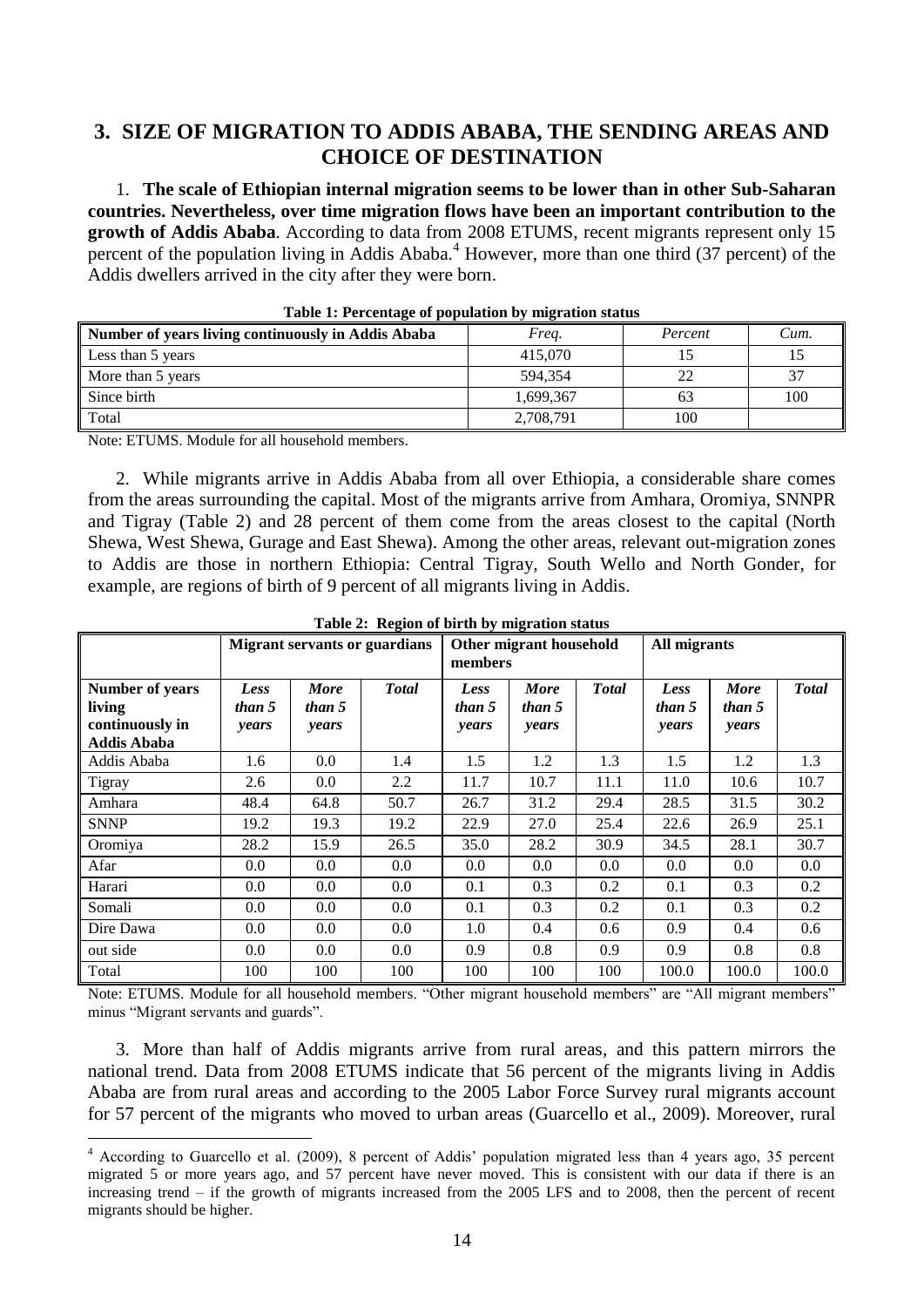migrants are more likely than those who moved from urban areas to work as domestic servants or guards. More than 80 percent of migrant domestic workers come from rural areas compared to 54 percent of other migrants.

4.

<span id="page-14-0"></span>

|                                                          | <b>Migrant domestic</b><br>servants or guards |                                |              | Other migrant household<br>members |                      |             | All migrants            |                                |             |
|----------------------------------------------------------|-----------------------------------------------|--------------------------------|--------------|------------------------------------|----------------------|-------------|-------------------------|--------------------------------|-------------|
| Number of years living<br>continuously in Addis<br>Ababa | Less<br>than 5<br>vears                       | <b>More</b><br>than 5<br>years | <b>Total</b> | Less<br>than 5<br><i>vears</i>     | More than<br>5 years | <b>Tota</b> | Less<br>than 5<br>years | <b>More</b><br>than 5<br>vears | <b>Tota</b> |
| Large towns                                              | 4                                             | 12                             |              | 19                                 | 15                   | 17          | 18                      | 15                             | 17          |
| Medium towns                                             |                                               | 10                             |              | 15                                 | 10                   | 12          | 14                      | 10                             | 12          |
| Small towns                                              |                                               | 6                              |              | 14                                 | 18                   | 17          | 13                      | 18                             | 16          |
| Rural areas                                              | 84                                            | 73                             | 83           | 52                                 | 56                   | 54          | 55                      | 56                             | 56          |
| Total                                                    | 100                                           | 100                            | 100          | 100                                | 100                  | 100         | 100                     | 100                            | 100         |

**Table 3: Sending area - previous area of residence before going to Addis Ababa**

Note: ETUMS. Module for all household members.

5. Addis Ababa is an area of permanent or long-term destination rather than an intermediate stop on step migration or a transit city. Only about 11 percent of migrants recently arrived in the city expect to move again, while 88 percent of them state that they will not migrate in the next three years (Table 4).

<span id="page-14-1"></span>

|                | <b>Migrant servants or guards</b> | Other migrants | All migrants |
|----------------|-----------------------------------|----------------|--------------|
| Yes            |                                   | 10.8           | 11.6         |
| Not certain    |                                   | 0.9            | 0.8          |
| N <sub>0</sub> | 83.5                              | 88.0           | 87.2         |
| Don't know     |                                   | 0.3            | 0.4          |
| Total          | 100                               | 100            | 100          |

**Table 4: Expectation of further movements in the following three years***.*

Note: ETUMS. Only recent migrants, module for migrants only. Information referring to the respondent only.

6. After settling in Addis Ababa, the main reason to stay is linked to educational opportunities offered by the city, especially for migrants who are not domestic servants where almost half of them state this as the reason for not moving. Also, job opportunities and actual occupations are important causes for not leaving, in particular within the group of domestic workers. Table 5 reports information on reasons for not expecting to move, and it shows interesting differences between our two main groups. Almost two thirds of migrant domestic servants or guards who do not expect to move state that they are satisfied with their current work or do not know of better jobs or more prosperous economic opportunities elsewhere. The other third of this group indicates that reason for staying is that they attend school or that there are limited educational opportunities elsewhere. Among the migrants who are not servants or guards, only 20 percent state that reason for staying is that they are satisfied with their job or that they do not know of better economic opportunities. However, a much higher share of this group states that education is their reason to stay – more than 50 percent report that they are attending school or that they reckon that in other places the availability of their preferred education is limited.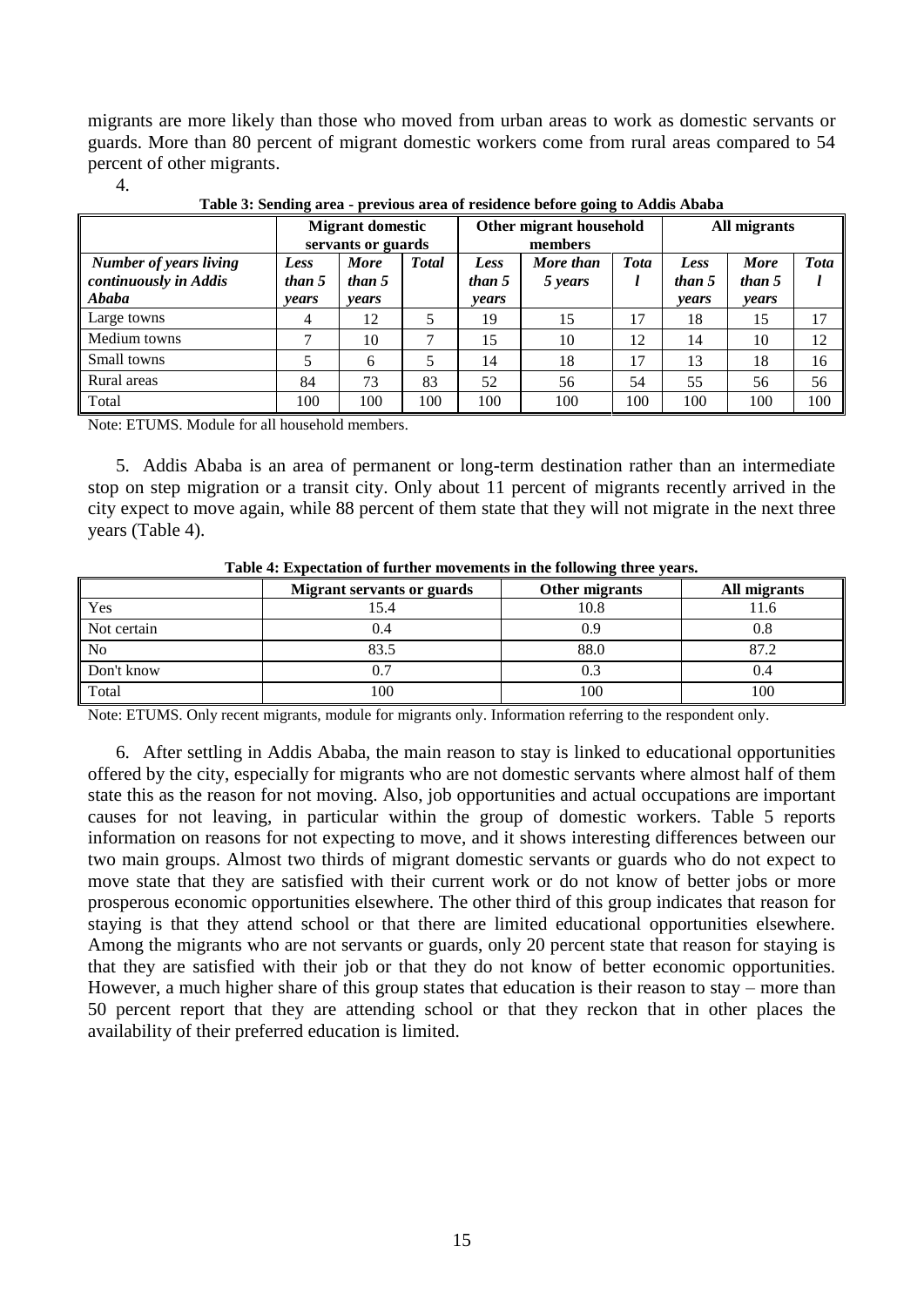<span id="page-15-0"></span>

|                                                  | <b>Migrant domestic</b><br>workers | <b>Other</b><br>migrants | All migrants |
|--------------------------------------------------|------------------------------------|--------------------------|--------------|
| Already have a satisfactory work                 | 31.2                               | 10.2                     | 13.9         |
| Family ties                                      | 0                                  | 14.9                     | 12.3         |
| Educational level limits opportunities elsewhere | 15.0                               | 7.2                      | 8.6          |
| Attending school                                 | 14.7                               | 43.4                     | 38.4         |
| Do not know if better jobs/higher income are     | 32.9                               | 11.4                     | 15.2         |
| available elsewhere                              |                                    |                          |              |
| Health problems                                  | 5.3                                | 1.2                      | 1.9          |
| Other                                            | 0.8                                | 10.0                     | 8.4          |
| Don't know                                       | $\Omega$                           | 1.7                      | 1.4          |
| Total                                            | 100                                | 100                      | 100          |

#### **Table 5: Reason for not expecting to move**

Note: ETUMS. Only recent migrants, module for migrants only. Information referring to the respondent only

7. Data also suggest that, when Addis Ababa is the final destination, people tend to avoid step migration. Only 10.5 percent of recent migrants (12.4 and 3.5 percent of female and male migrants, respectively) reported that they had lived for at least three months in other places apart from residence at birth (Table 6). Information on origin areas are also in line with these results. The zones surrounding Addis Ababa are not only the main areas of residence prior to moving to the capital, but also the areas of origin of 28 percent of recent migrants who responded to the questionnaire for migrants only.

<span id="page-15-1"></span>**Table 6: Share of migrants who had lived in other places for at least three months prior to their last movement**

|                            | <b>Males</b> | <b>Females</b> |                |
|----------------------------|--------------|----------------|----------------|
| Migrant servants or guards | IJ.U         | 20.5           | 19.3           |
| Other migrants             | ، ب          | 10.1           | $\mathbf{O}$ . |
| All migrants               | ر. ر         | ⊥∠.−           | 10.5           |

Note: ETUMS. Only recent migrants, module for migrants only. Information referring to the respondent only.

8. Our data suggest that migrants often move alone or with only one other family member, while migration of families is infrequent. Table 7 below shows the distribution of migrant households in Addis by the number of migrants who belong to the same family (i.e. the household head or one of his/her relatives). Migrant domestic servants and guards have a significantly different pattern from other migrants so they are excluded in this computation. The table includes the cases in which the term "family" comprises either only the nuclear family (head, spouse and sons and daughters of both or of one of them) or all relatives. In both cases, the share of migrant households with only one recent migrant family member is quite high: 35 and 45 percent when only blood relatives and all relatives are, respectively, considered. On the one hand, migrant households host migrants who are not members of the nuclear family in 27 percent of the cases. On the other hand, only 11 percent of migrant households have more than two migrant members of the nuclear family.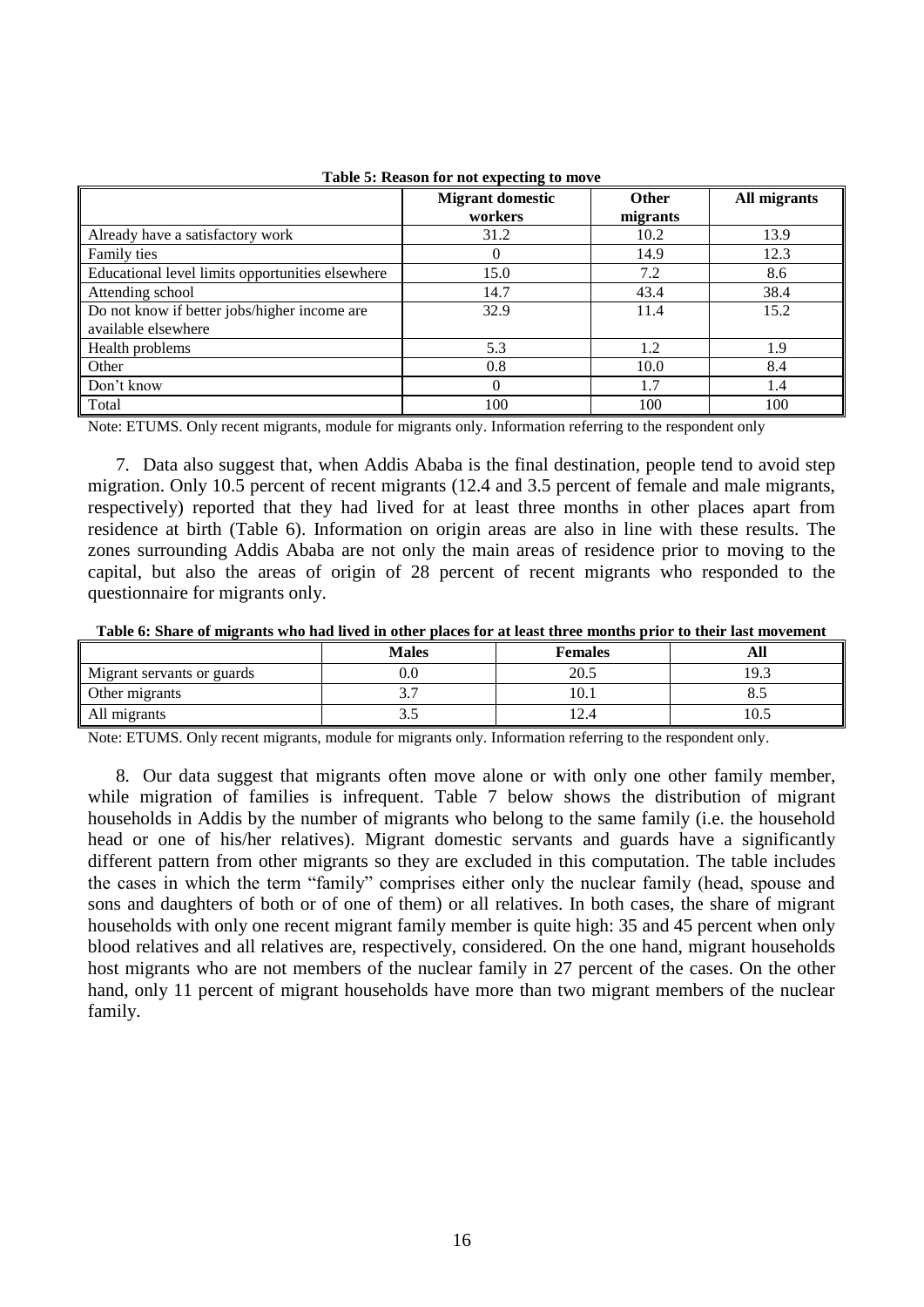<span id="page-16-0"></span>

|                                                                                | Tubic 77 migrant households by number of migrants befonging to the sume funnty as the household head |                         |                                                                                  |                      |                         |  |  |  |  |  |  |  |  |
|--------------------------------------------------------------------------------|------------------------------------------------------------------------------------------------------|-------------------------|----------------------------------------------------------------------------------|----------------------|-------------------------|--|--|--|--|--|--|--|--|
| Number of migrants<br>belonging to the nuclear<br>family of the household head | <b>Migran</b><br>t hh                                                                                | Recent<br>migrant<br>hh | Number of migrants who are the<br>household head or household head's<br>relative | <b>Migrant</b><br>hh | Recent<br>migrant<br>hh |  |  |  |  |  |  |  |  |
|                                                                                | 4.7                                                                                                  | 27.1                    |                                                                                  |                      | 3.7                     |  |  |  |  |  |  |  |  |
|                                                                                | 44.8                                                                                                 | 34.8                    |                                                                                  | 34.4                 | 44.9                    |  |  |  |  |  |  |  |  |
|                                                                                | 39.4                                                                                                 | 27.6                    |                                                                                  | 34.1                 | 20.2                    |  |  |  |  |  |  |  |  |
|                                                                                | 6.2                                                                                                  | 4.3                     |                                                                                  | 19.6                 | 17.8                    |  |  |  |  |  |  |  |  |
| 4 or more                                                                      | 4.8                                                                                                  | 6.2                     | 4 or more                                                                        | 10.6                 | 13.4                    |  |  |  |  |  |  |  |  |
| All                                                                            | 100.0                                                                                                | 100.0                   | All                                                                              | 100.0                | 100.0                   |  |  |  |  |  |  |  |  |

**Table 7: Migrant households by number of migrants belonging to the same family as the household head**

Note: ETUMS. Migrant households are defined as households with at least one migrant, domestic servant and guards excluded. The category "nuclear family" comprises the head, the spouse, and the sons and daughters of both or of one of them. Module for all household members.

9. This pattern is mirrored by the composition of the family members left at home. The vast majority of migrants have family members — mostly parents and brother or sisters — living in their areas of origin (Table 8). In contrast, almost no migrant leaves behind his/her children and spouse. As the section on demographic profile of migrants will implicitly show, this is also the result of the fact that several migrants are without children and, if they are married, tend to live with their spouses.

<span id="page-16-1"></span>

|                 | <b>Share of migrants</b><br>origin | with family members<br>living in their area of | Share of migrants with family member who stay behind – status of<br>the family member(s) |                         |                           |                         |                   |                  |  |  |  |  |
|-----------------|------------------------------------|------------------------------------------------|------------------------------------------------------------------------------------------|-------------------------|---------------------------|-------------------------|-------------------|------------------|--|--|--|--|
| Migrant's age   | Male                               | Female                                         | Father/<br><b>Mother</b>                                                                 | Wife/<br><b>Husband</b> | Brother/<br><b>Sister</b> | Daughter/<br><b>Son</b> | Other<br>relative | Non-<br>relative |  |  |  |  |
| Age group 5-14  | 0.77                               | 0.79                                           | 0.98                                                                                     | 0.00                    | 0.85                      | 0.03                    | 0.46              | 0.13             |  |  |  |  |
| Age group 15-24 | 0.95                               | 0.94                                           | 0.90                                                                                     | 0.00                    | 0.89                      | 0.02                    | 0.55              | 0.21             |  |  |  |  |
| Age group 25-35 | 0.99                               | 0.84                                           | 0.99                                                                                     | 0.00                    | 0.80                      | 0.00                    | 0.76              | 0.14             |  |  |  |  |
| Age group 35-45 | 1.00                               | 0.24                                           | 0.90                                                                                     | 0.00                    | 0.58                      | 0.03                    | 0.69              |                  |  |  |  |  |
| Age group 46+   | 1.00                               | 0.78                                           | 0.73                                                                                     | 0.03                    | 0.95                      | 0.10                    | 0.77              | 0.18             |  |  |  |  |
| All             | 0.97                               | 0.88                                           | 0.91                                                                                     | 0.00                    | 0.85                      | 0.03                    | 0.59              | 0.17             |  |  |  |  |

**Table 8: Family members left behind.**

Note: ETUMS. Recent migrants. Module for migrants. Information referring to the respondent only.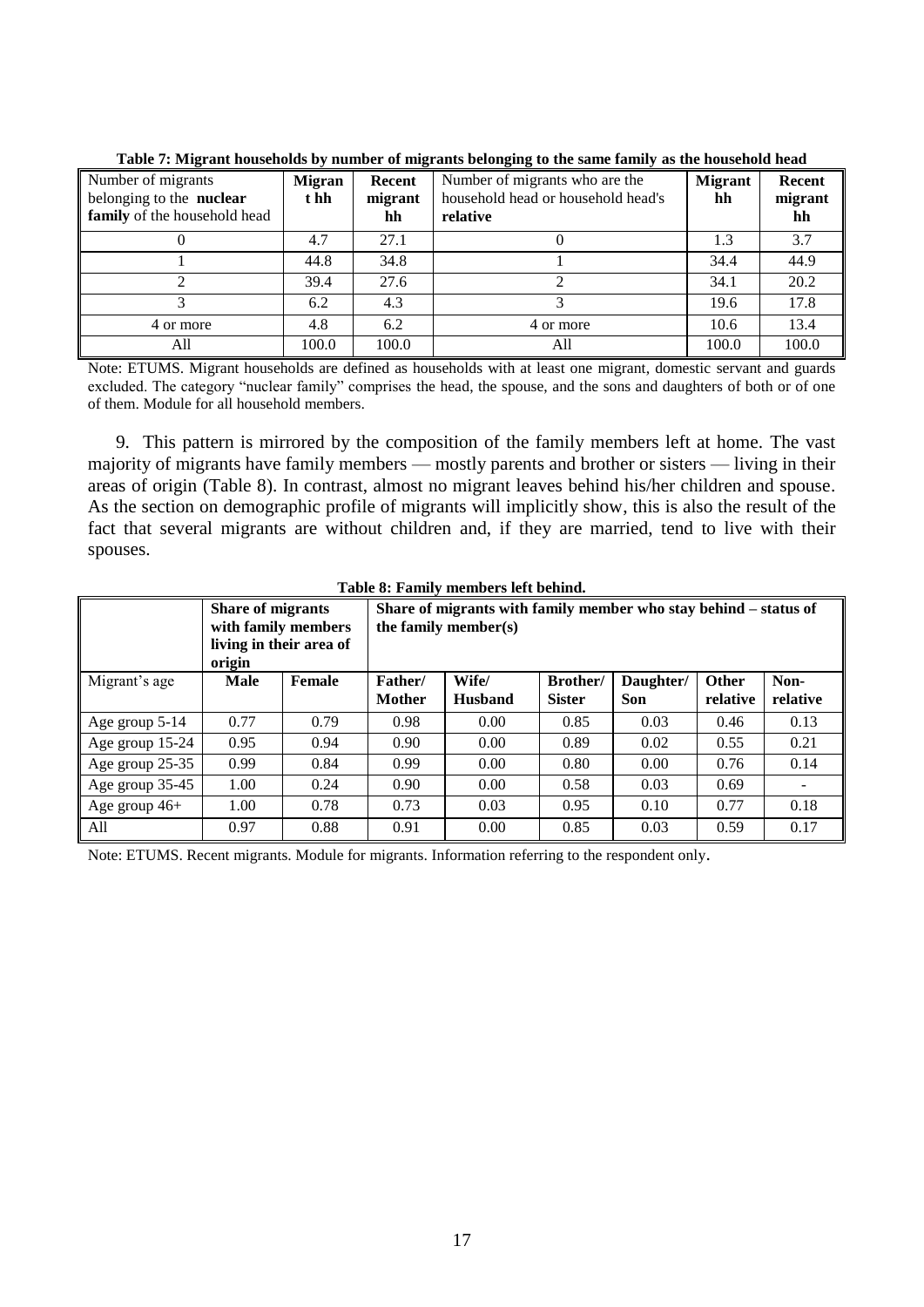# <span id="page-17-0"></span>**4. DEMOGRAPHIC CHARACTERISTICS OF POPULATION BY MIGRATION STATUS**

1. Migration can divide or reunite families, migrants can join other households already living in Addis Ababa, and they can live alone or with other migrants. Migration flows, therefore, might lead to a restructuring of households. At the same time, the likelihood of migration can be linked to some demographic characteristics, such as age and family relationships. Indeed, migrant population presents demographic characteristics that partially differ from those of non-migrant dwellers of Addis Ababa.<sup>5</sup>

2. Migrants tend to live in larger households - perhaps reflecting that when they arrive, they are often hosted by their relatives. Table 9, which reports some indicators of household composition and size by migration status, shows that migrant households are on average statistically significantly larger than non-migrant ones, although they do not substantially differ from households without migrants with respect to the dependency ratio and number of infants, regardless of the definition of migrant status adopted.

<span id="page-17-1"></span>

|                                     | Household<br>size | Number of<br>children aged less<br>than 5 | <b>Dependenc</b><br>y ratio | <b>Share of female headed</b><br>households, percentage |
|-------------------------------------|-------------------|-------------------------------------------|-----------------------------|---------------------------------------------------------|
| HH with at least one migrant        | $5.0***$          | $0.3-$                                    | $0.49-$                     | $31.0**$                                                |
| HH without migrants                 | $4.0***$          | $0.4-$                                    | $0.48-$                     | 39.8**                                                  |
| HH with at least one recent migrant | $5.3***$          | $0.3-$                                    | $0.46-$                     | 28.8**                                                  |
| Households without recent migrants  | $4.6***$          | $0.3-$                                    | $0.50-$                     | $34.9**$                                                |

*Note*: ETUMS, module for all household members. Statistically significant difference between migrant and non-migrant households: ~ not statistically significant; \*\* statistically significant at 10 percent level of confidence; \*\*\*statistically significant at 5 percent level of confidence

3. These similarities in household structure might hide considerable demographic differences. Indeed, data on gender composition reveal a feminization of migration, especially among recent arrivals in the city. Even if the share of female-headed households is lower among migrant (31 percent) than non-migrant households (40 percent) we can note that, while the non-migrant population is split in half between males and females, women account for 63 and 59 percent of recent and old migrants, respectively (Table 10).

<span id="page-17-2"></span>

|                                          | <b>Migrant domestic servants or guards</b> |                         |                              | Other migrants |              |                     |                              | All population |              |                     |                              |       |
|------------------------------------------|--------------------------------------------|-------------------------|------------------------------|----------------|--------------|---------------------|------------------------------|----------------|--------------|---------------------|------------------------------|-------|
| Years living<br>continuously<br>in Addis | Less<br>than 5<br>vears                    | More<br>than 5<br>vears | <b>Since</b><br><b>birth</b> | <b>Total</b>   | Less<br>than | <b>More</b><br>than | <b>Since</b><br><b>birth</b> | <b>Total</b>   | Less<br>than | <b>More</b><br>than | <b>Since</b><br><b>birth</b> | Total |

1

**Table 10: Population distribution by gender and migration status, %**

 $<sup>5</sup>$  There are several reasons why the migrant population is different from the non-migrant population. First, migrants</sup> move for a reason. If the poorest and most vulnerable are forced to migrate from their area due to hardship, one could find that migrants have a less favorable position than the non-migrant population (negative selection). On the other hand, if migrants move to get education and work, one could get the opposite situation in that those who move are those with the highest probability of success in education and in the labor market. Hence, one could have a migrant population in a more favorable position than the non-migrant population (positive selection). Finally, there could be different types of migrant moving at different points of time (selection within the sample of migrants). In case of a drought, one might have more migrants escaping hardship and hence negative selection, while in times of regional economic booms, one could have people moving to take advantage of opportunities and hence positive selection. Disentangling the selection mechanisms that prevailed for our sample is inherently difficult and must be left to future research.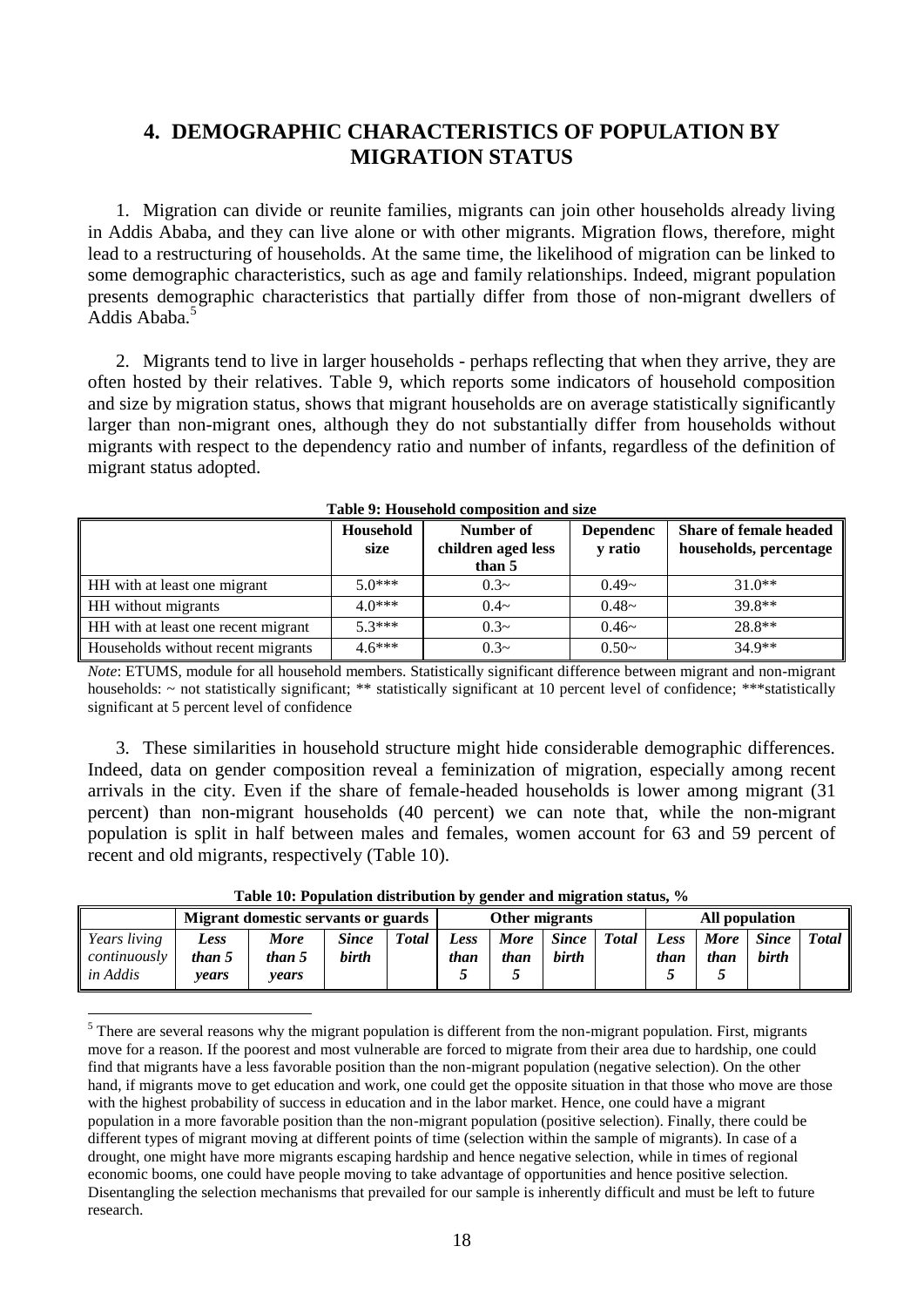| Ababa  |      |      |      |      | years | years |      |      | years | years |      |      |
|--------|------|------|------|------|-------|-------|------|------|-------|-------|------|------|
| Male   | 12.7 | 2.9  | 57.2 | 13.5 | 39.5  | 41.8  | 49.9 | 46.7 | 37.3  | 41.4  | 50.0 | 46.1 |
| Female | 87.3 | 97.1 | 42.8 | 86.5 | 60.5  | 58.2  | 50.1 | 53.4 | 62.7  | 58.6  | 50.1 | 53.9 |
| Total  | 100  | 100  | 100  | 100  | 100   | 100   | 100  | 100  | 100   | 100   | 100  | 100  |

*Note*: ETUMS, module for all household members

4. Migrant households are also characterized by a different composition in terms of family relationship. Migrants, in particular those who moved to Addis more than five years ago, are more likely to be household heads than non-migrants and less likely to be children of the household heads or/and their spouses. As shown in Table 11, about 30 percent of recent migrants and almost half (47 percent) of old migrants are household heads compared to 10 percent of Addis Ababa non-migrant dwellers. The population share of household heads and their spouses is much higher among migrants (49 percent of recent migrants and 74 percent of old migrants) than non-migrants (16.5 percent), while only 13 and 10 percent of recent and old migrants, respectively, are children of household heads or their spouses compared to 70 percent of non-migrants. Finally, the higher incidence of other relatives among recent migrants (29 percent) than the rest of the population (8-9 percent) might confirm that, when they arrive in the city, several people live with their relatives already in the city.

<span id="page-18-0"></span>

| Migrant's gender                                      |                         | <b>Male</b>                    |                       |                         | Female                         |                       |                         | All                            |                              |
|-------------------------------------------------------|-------------------------|--------------------------------|-----------------------|-------------------------|--------------------------------|-----------------------|-------------------------|--------------------------------|------------------------------|
| Number of years living<br>continuously in Addis Ababa | Less<br>than 5<br>years | <b>More</b><br>than 5<br>years | <b>Since</b><br>birth | Less<br>than 5<br>years | <b>More</b><br>than 5<br>years | <b>Since</b><br>birth | Less<br>than 5<br>years | <b>More</b><br>than 5<br>years | <b>Since</b><br><b>birth</b> |
| Head                                                  | 55.0                    | 74.2                           | 13.0                  | 13.0                    | 27.4                           | 7.0                   | 29.6                    | 46.9                           | 10.0                         |
| Spouse of the head                                    | 0.4                     | 3.1                            | 0.7                   | 32.3                    | 44.8                           | 12.3                  | 19.7                    | 27.4                           | 6.5                          |
| Son/daughter of head and<br>spouse or of one of them  | 12.1                    | 13.2                           | 73.9                  | 13.5                    | 8.6                            | 66.8                  | 13.0                    | 10.5                           | 70.4                         |
| Father/mother of<br>head/spouse                       | 0.6                     | 0.0                            | 0.1                   | 1.7                     | 1.8                            | 0.4                   | 1.2                     | 1.1                            | 0.2                          |
| Brother/Sister of<br>head/spouse                      | 4.4                     | 3.0                            | 3.7                   | 4.2                     | 5.3                            | 3.4                   | 4.3                     | 4.3                            | 3.5                          |
| Other relative                                        | 25.0                    | 6.3                            | 8.2                   | 31.3                    | 9.9                            | 9.2                   | 28.8                    | 8.4                            | 8.7                          |
| Non relative                                          | 2.5                     | 0.3                            | 0.4                   | 4.1                     | 2.3                            | 1.0                   | 3.5                     | 1.4                            | 0.7                          |
| Total                                                 | 100                     | 100                            | 100                   | 100                     | 100                            | 100                   | 100                     | 100                            | 100                          |

**Table 11: Kinship status in the household by gender and duration of stay in Addis**

*Note*: ETUMS, module for all household members, domestic servants and guards excluded. Domestic workers are excluded because the survey does not provide information on their family relationship with the head of household. They are simply classified as employed domestic servants or guards.

5. The migrant population is mainly adult and it is characterized by a low children's share. This is suggests by the lower share of son and daughters in migrant households and is confirmed by the distribution of population by age group reported in Table 12. The demographic pyramid among migrants has a narrower base, perhaps reflecting the higher propensity to migrate among adults without children. The population share of the age group between 35 and 55 is 24 percent for recent migrants but only 11 percent for non-migrants. Moreover, adults between 25 and 54 years of age constitute the main age group among the migrants accounting for 43 and 55 percent of recent and old migrants. In contrast, the same age group represents only 31 percent of the non-migrant population.

**Table 12: Population distribution by age group and migration status, %**

<span id="page-18-1"></span>

| ----<br>. .                                                                              |
|------------------------------------------------------------------------------------------|
| Number<br>Ababa<br>$\overline{d}$<br>vear.<br>uving<br>,,,,,,,,,,<br>stv<br>AAAL<br>- 71 |
|                                                                                          |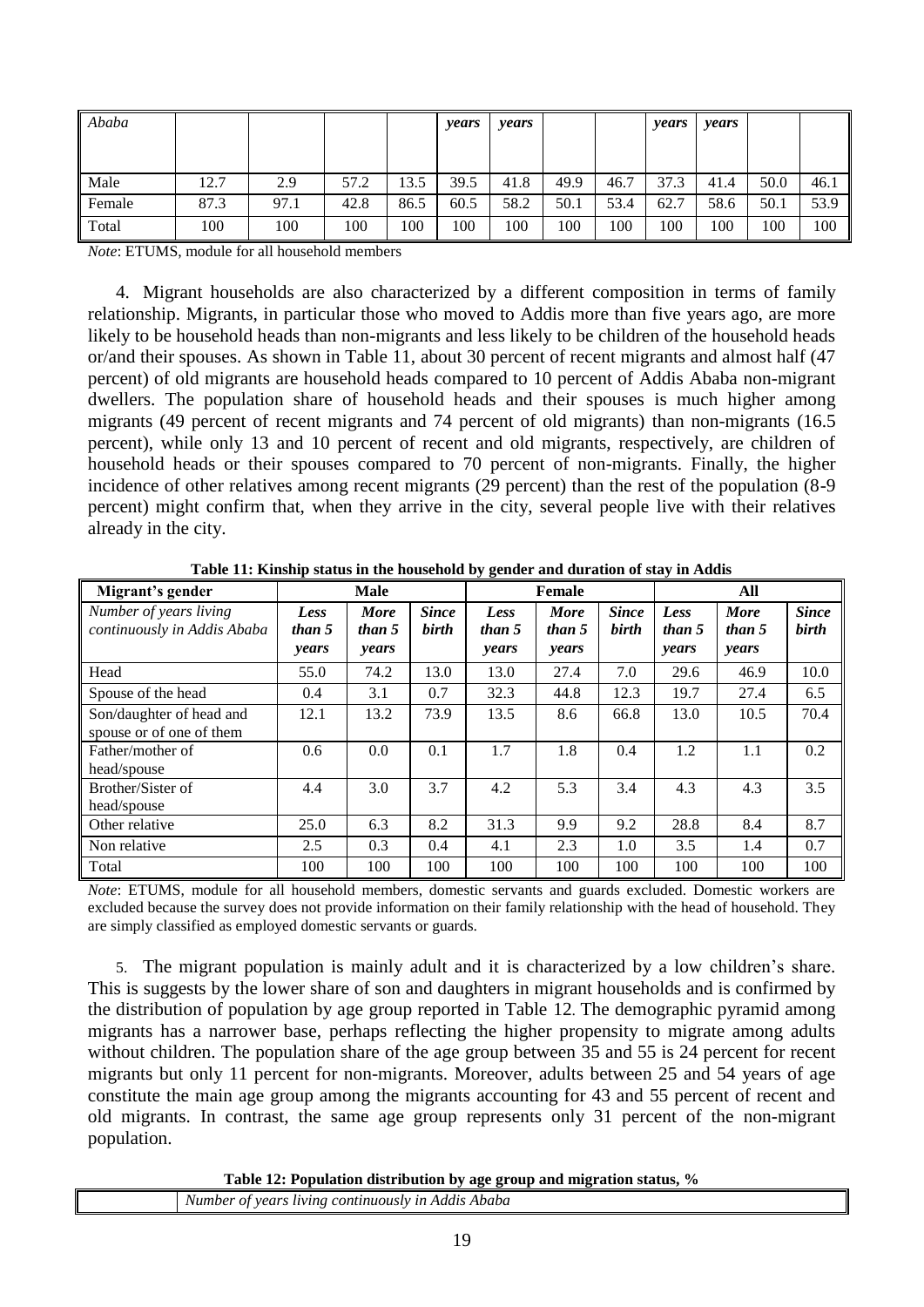|              |                         | <b>Migrant domestic servants or guards</b> |                       |               |                   | Other migrants           |                              |               | All               |                          |                       |              |
|--------------|-------------------------|--------------------------------------------|-----------------------|---------------|-------------------|--------------------------|------------------------------|---------------|-------------------|--------------------------|-----------------------|--------------|
| Age groups   | Less<br>than 5<br>years | <b>More</b><br>than 5<br>years             | <b>Since</b><br>birth | <b>T</b> otal | Less<br>than<br>5 | <b>More</b><br>than<br>5 | <b>Since</b><br><b>birth</b> | <b>T</b> otal | Less<br>than<br>5 | <b>More</b><br>than<br>5 | <b>Since</b><br>birth | <b>Total</b> |
| Less than 15 | 8.3                     | 0.0                                        | 5.8                   | 7.1           | years<br>15.5     | years<br>4.9             | 32.2                         | 23.8          | years<br>14.9     | <i>vears</i><br>4.9      | 32.2                  | 23.6         |
| $15-19$      | 56.3                    | 58.5                                       | 50.8                  | 56.3          | 13.2              | 6.8                      | 17.2                         | 14.3          | 16.8              | 7.3                      | 17.2                  | 15.0         |
| $20 - 25$    | 25.2                    | 21.9                                       | 37.8                  | 25.4          | 12.8              | 7.9                      | 16.7                         | 14.2          | 13.9              | 8.1                      | 16.7                  | 14.4         |
| $25 - 35$    | 9.4                     | 19.6                                       | 2.8                   | 10.5          | 19.9              | 16.7                     | 19.8                         | 19.1          | 19.0              | 16.8                     | 19.8                  | 19.0         |
| $35 - 55$    | 0.8                     | 0.0                                        | 2.8                   | 0.8           | 26.3              | 38.4                     | 11.1                         | 19.3          | 24.2              | 38.0                     | 11.1                  | 19.0         |
| More than 55 | 0.0                     | 0.0                                        | 0.0                   | 0.0           | 12.2              | 25.2                     | 3.1                          | 9.3           | 11.2              | 25.0                     | 3.1                   | 9.2          |
| Total        | 100                     | 100                                        | 100                   | 100           | 100               | 100                      | 100                          | 100           | 100               | 100                      | 100                   | 100          |

*Note*: ETUMS, module for all household members.

6. A completely distinct demographic structure characterizes the population of domestic servants and guards, the vast majority of whom are migrant young women and girls. As shown in Table 13, about 82 percent of domestic workers living in Addis Ababa are recent migrants, and an additional 14 percent are old migrants. Moreover, more than 80 percent is between 15-25 years of age with few differences across the migration status, while the female share ranges from 43 percent among the non-migrant domestic workers to 97 percent of migrants who arrived more than five years ago.

**Table 13: Domestic servants and guard by migration status.**

<span id="page-19-0"></span>

| <b>Number of years living</b> | Domestic servants and guards |         |  |  |  |
|-------------------------------|------------------------------|---------|--|--|--|
| continuously in Addis Ababa   | Freg.                        | Percent |  |  |  |
| Less than 5 years             | 34.319                       | 82      |  |  |  |
| More than 5 years             | 5.682                        | 14      |  |  |  |
| Since birth                   | 1.983                        |         |  |  |  |
| Total                         | 41.984                       | 100     |  |  |  |

Note: ETUMS, module for all household members.

7. Demographic differences between migrants and non-migrants also extend to marital status: while marital dissolution due to divorce or widowhood does not present strong variations across migration status, adult migrants are more likely than non-migrants to be currently married. As displayed in Table 14 below, in the age group between 24 and 45, about 62 percent of men and 38 percent of female recent migrants are married, compared to only 28 and 36 percent of non-migrants. This divide is even more marked among long-term migrants. The data on marital status also point out that, unlike men, women who were formerly married account for a considerable share of female migrants over 46 years of age: more than one third of them are widows and 13-14 percent are divorced. This pattern, however, is similar to the one within the corresponding group of nonmigrant women.

<span id="page-19-1"></span>

|         | Tuble 14, intuitium buttub by migration buttub     |                         |                                |                       |                                |                                |                       |  |  |  |  |  |  |
|---------|----------------------------------------------------|-------------------------|--------------------------------|-----------------------|--------------------------------|--------------------------------|-----------------------|--|--|--|--|--|--|
|         | Age group                                          |                         | 25-45 year-old                 |                       | Older than 45 years            |                                |                       |  |  |  |  |  |  |
|         | Number of years living continuously in Addis Ababa | Less<br>than 5<br>vears | <b>More</b><br>than 5<br>years | <b>Since</b><br>birth | Less<br>than 5<br><i>vears</i> | <b>More</b><br>than 5<br>years | <b>Since</b><br>birth |  |  |  |  |  |  |
| Males   | Married                                            | 61.5                    | 72.4                           | 28.3                  | 88.7                           | 92.1                           | 87.8                  |  |  |  |  |  |  |
|         | Divorced                                           | 0.5                     | 0.7                            | 1.1                   | 2.2                            | 3.2                            | 3.9                   |  |  |  |  |  |  |
|         | Widow                                              | 0.0                     | 0.0                            | 0.3                   | 9.1                            | 4.1                            | 2.1                   |  |  |  |  |  |  |
|         | Never married                                      | 37.9                    | 26.9                           | 70.2                  | 0.0                            | 0.5                            | 6.3                   |  |  |  |  |  |  |
| Females | Married                                            | 65.6                    | 70.4                           | 36.0                  | 49.0                           | 42.7                           | 46.6                  |  |  |  |  |  |  |

#### **Table 14: Marital status by migration status**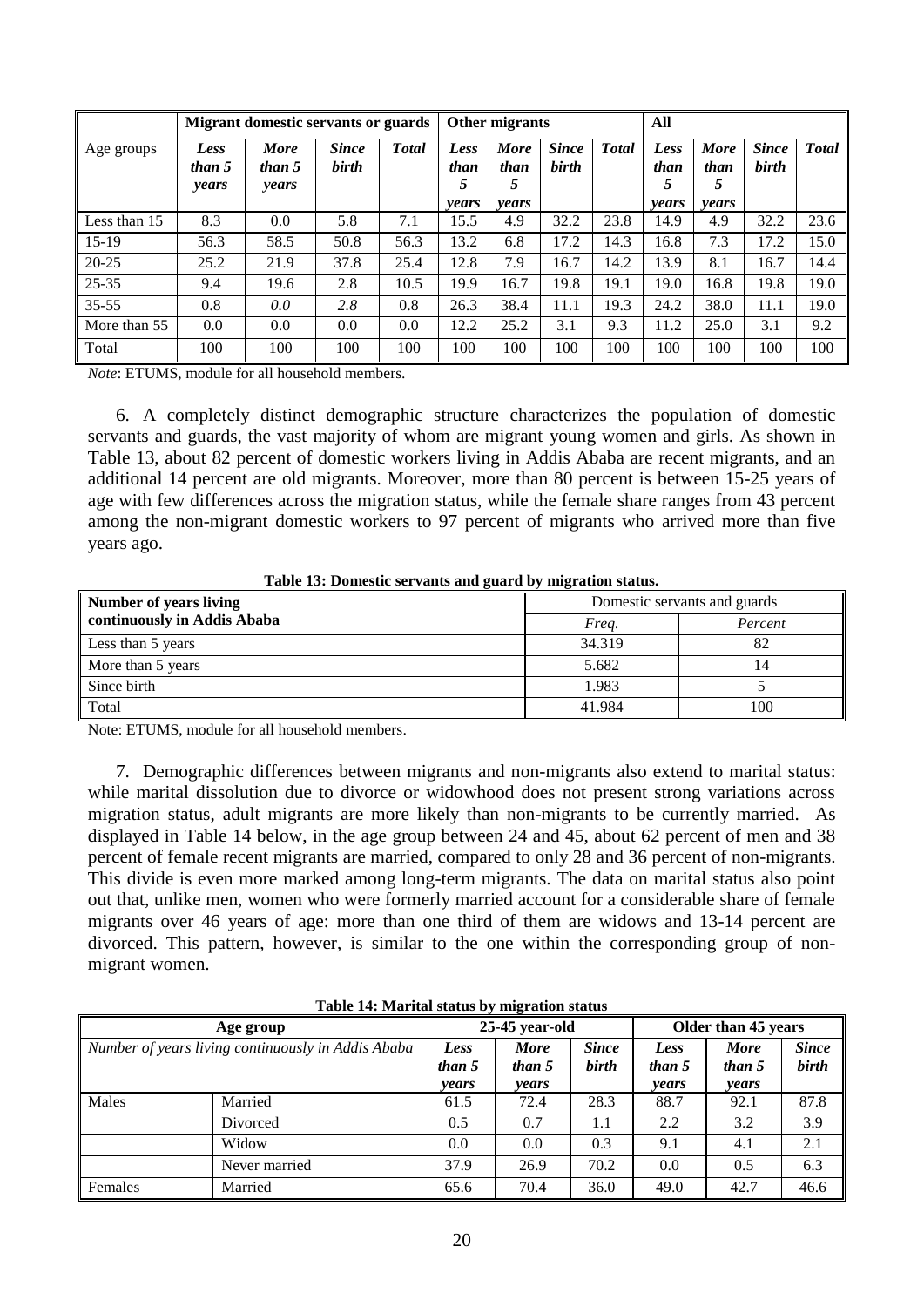| Divorced      | J.O            | 10.0               | o o<br>0.0 | 13.9          | 12Q<br>14.J | 13.0          |
|---------------|----------------|--------------------|------------|---------------|-------------|---------------|
| Widow         | າ ດ<br>ر،،     | 4.4                | J.4        | 27.2<br>ے ، ر | 42.8        | 36.2          |
| Never married | 250<br>ر ول کے | $\epsilon$<br>10.4 | 51.9       | $_{0.0}$      | 1.0         | $\sim$<br>4.2 |

*Note*: ETUMS, module for all household members. Domestic servants and guards are excluded.

8. In light of the demographic characteristics of migrants, the comparisons between migrants and non migrants are usually disaggregated by gender and age in the following sections. Moreover, the data for migrant domestic servants and guards will be presented separately from those of the other migrants as the characteristics of those groups are so distinct that they require separate analysis.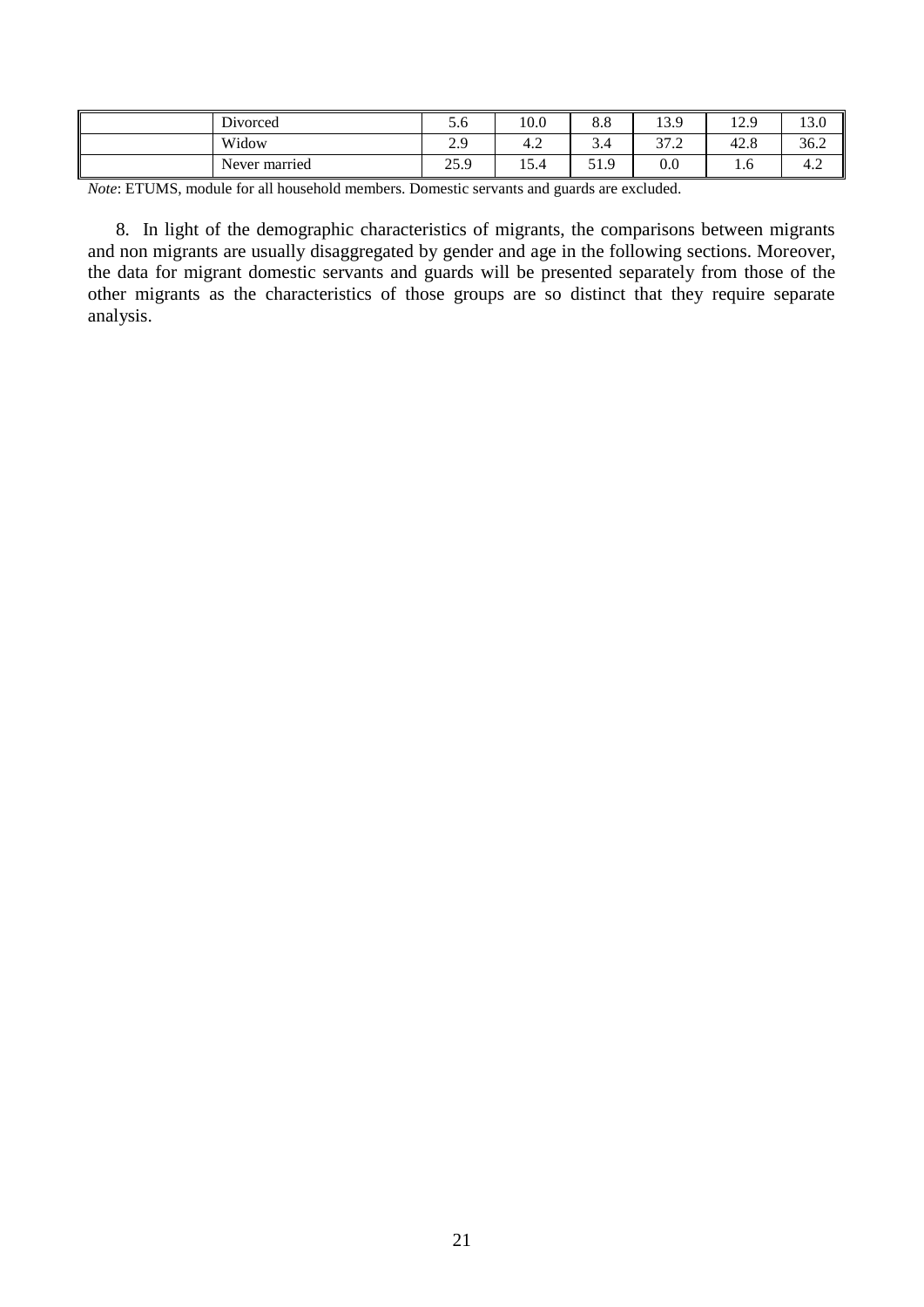### **5. REASONS FOR MIGRATION - PULL AND PUSH FACTORS**

<span id="page-21-0"></span>9. The selection of migrants tends to be towards people who are, at least by their own perception, qualified for higher education or a job in the city. Almost 77 percent of migrants move in search of employment or for an education with a differentiation between domestic workers who are more willing to move for job-related reasons and other migrants who more often migrate to continue their studies. Information on primary reasons to migrate, in fact, shows that about 43 percent of recent migrants who are not domestic workers moved to Addis Ababa to take advantage of educational opportunities of the city and 31 percent to look for a job (see Table 5.1 below). In contrast, three fourths of migrant domestic workers (74 percent) indicate that they moved to search for a job.

10. **Primary reason to migrate slightly varies across gender: males are more like to migrate for a job than females**. Job-related reasons are reported by 58 percent of men who have arrived in the capital during the last five years: half of recent male migrants went to Addis Ababa to look for work, and 7.5 percent already had a job in the city. In contrast, only 36 percent of female migrants indicated searching for work, having a job, job transfer or displacement of work as the primary reason for migrating.

11. Earlier evidence found that, in other Ethiopian areas, the causes for the long-term ruralurban female migrations are mostly attributed to early marriage, rape and abduction, divorce, death of spouse, marriage arrangement and family relocation (Tadele et al. 2006). In contrast, data from ETUMS 2009 point out that events linked to marriage have a low influence on migration flows to Addis Ababa. Women are more likely to migrate for marriage arrangements (4 percent of the cases compared to zero percent for the males), but this reason is overall infrequent and migration due to marriage dissolution is even more rare (Table 15).

<span id="page-21-1"></span>

| ------ <i>-</i> - - ---         |       |         |                     | $\left( -1 \right)$ $\left( -1 \right)$ |            |
|---------------------------------|-------|---------|---------------------|-----------------------------------------|------------|
|                                 | Males | Females | Migrant domestic    | Other                                   | All recent |
|                                 |       |         | servants and guards | migrants                                | migrants   |
| Education                       | 31.3  | 41.4    | 11.0                | 43.3                                    | 39.1       |
| Search for work                 | 50.1  | 34.9    | 74.1                | 31.3                                    | 38.3       |
| Marriage arrangement            | 0.0   | 3.8     | 0.0                 | 4.0                                     | 2.9        |
| Divorce/marriage dissolution    | 0.0   | 0.2     | 0.0                 | 0.2                                     | 0.2        |
| Death of spouse                 | 0.0   | 0.7     | 0.0                 | 0.7                                     | 0.5        |
| Death of other household member | 1.2   | 1.7     | 0.0                 | 1.8                                     | 1.5        |
| Job transfer/have a job         | 7.5   | 0.8     | 0.0                 | 3.1                                     | 2.3        |
| Displacement/war drought        | 1.0   | 2.1     | 0.0                 | 2.3                                     | 1.9        |
| Displacement of work            | 0.0   | 1.7     | 0.0                 | 1.8                                     | 1.3        |
| Along with family               | 0.1   | 2.7     | 8.6                 | 1.0                                     | 2.2        |
| Return back home                | 0.0   | 0.2     | 0.0                 | 0.0                                     | 0.1        |
| Shortage of land                | 0.0   | $0.0\,$ | 0.0                 | 0.0                                     | 0.0        |
| Health problems                 | 5.9   | 3.8     | 1.0                 | 4.6                                     | 4.3        |
| Other                           | 2.8   | 6.0     | 5.3                 | 5.9                                     | 5.3        |
| Sum                             | 100.0 | 100.0   | 100.0               | 100.0                                   | 100.0      |

**Table 15: Primary reason to migrate for recent migrants by gender (in percent)**

*Note*: Recent migrants. Module for migrants. Information referring to the respondent only.

<u>.</u>

12. Migrants did not report having moved to Addis Ababa because of lack of farmland.<sup>6</sup> The progressive population pressure and the high degree of plot fragmentation<sup>7</sup> in rural Ethiopia are

<sup>&</sup>lt;sup>6</sup> Note that 50% of the migrants came from urban areas where lack of farm land may not be a relevant issue.

<sup>&</sup>lt;sup>7</sup> According to data from the 2006/2007 Agricultural Sample Survey, average holding per household in Ethiopia is 1.25 hectares.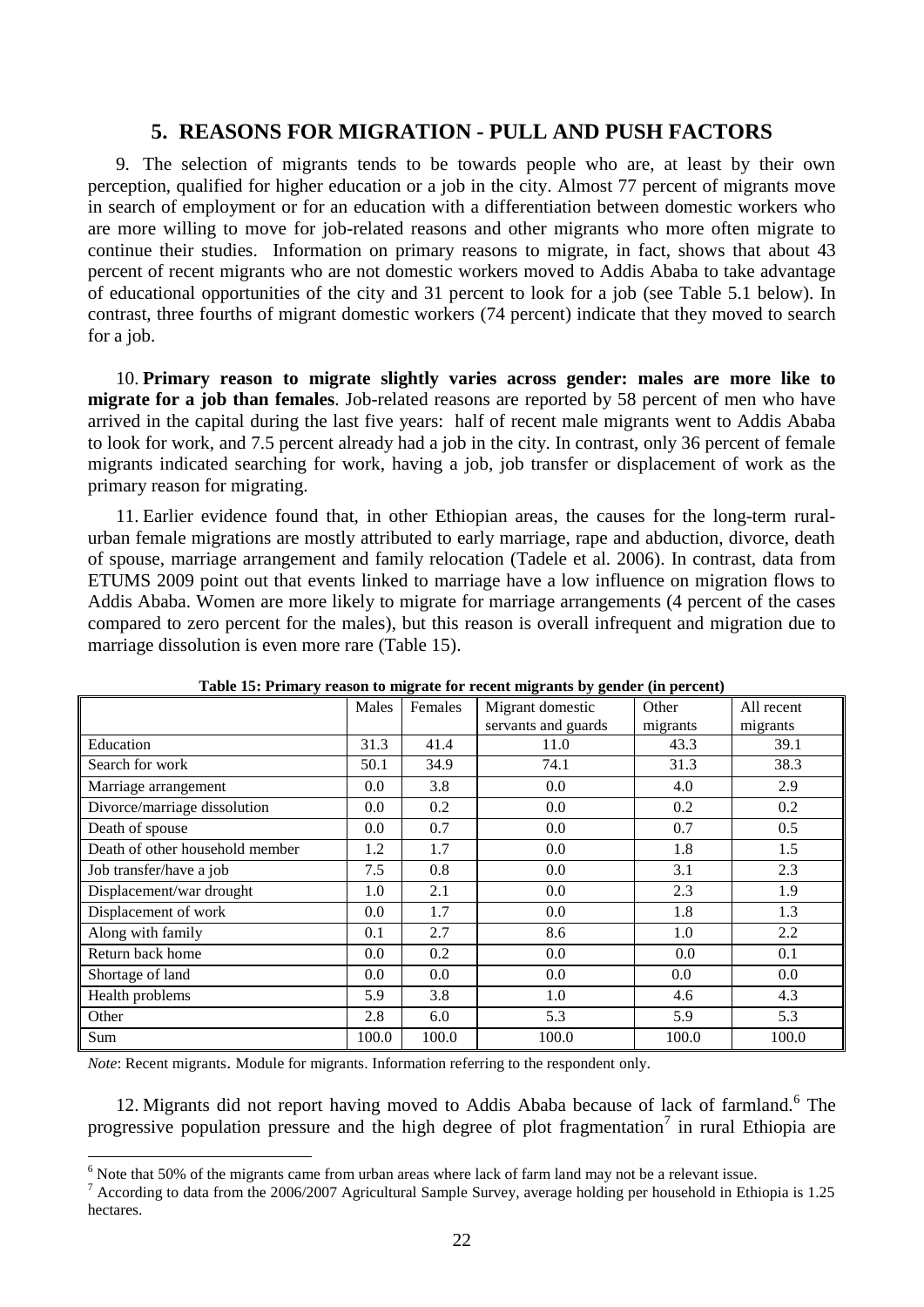often viewed as important push forces of rural-urban migration. According to the qualitative study carried out by Tadele et al. (2006), for example, shortage or lack of rural farmland, heavy land tax and food insecurity distress are among the main reasons for the majority of the analyzed case studies of seasonal, male and adult urban migrations. Admassie et al. (2003), instead, found no statistically significant relation between size of landholding and tendency to migrate. However, they interpreted this result as due to extra-economic factors, such as land policy and chronic relief food aid, which discourage or constrain the landless from leaving. According to the authors, in absence of these factors, landlessness would be an important push force of rural-urban migration. The ETUMS 2008 data, however, indicate that shortage of land is not a primary reason to migrate to the capital city (Table 15).

13. Our result is consistent with information from the 2005 Labor Force Survey, according to which only 0.1 percent of migrants to Addis Ababa was forced to migrate because of land pressures (World Bank 2009a). In contrast, the 2005 Labor Force Survey found that 23.5 percent of migrants to rural areas decided to move because of land shortage (World Bank 2009a). On the other hand, most migrant domestic servants and guards were unpaid family workers before they moved, and they usually come from families who own land (82 percent, see Table 16). Thus, sending young household members to urban areas as domestic servants might be a strategy for reducing the number of people who rely on small land plots to be fed. Within the group of other recent migrants, the link between landlessness and migration is stronger, with 41 percent of them coming from families without land. Moreover, 58 percent of those with land worked as unpaid family workers before migrating.

<span id="page-22-0"></span>

|                                       |                  | <b>Sending areas</b> |              |      |
|---------------------------------------|------------------|----------------------|--------------|------|
|                                       | Migrant's gender | Rural                | <b>Urban</b> | All  |
| Recent migrant servants and<br>guards | Male             | 0.93                 | $0.0*$       | 0.93 |
|                                       | Female           | 0.85                 | 0.60         | 0.81 |
|                                       | All              | 0.86                 | 0.60         | 0.82 |
| Other recent migrants                 | Male             | 0.67                 | 0.69         | 0.68 |
|                                       | Female           | 0.63                 | 0.43         | 0.56 |
|                                       | All              | 0.64                 | 0.50         | 0.59 |

**Table 16: Share of recent migrants whose family at home owns land**

Note: Recent migrants. Module for migrants only. Information referring to the family of the respondent. \*all respondents who are domestic workers come from rural areas.

14. The role of land shortages in triggering migration flows might be differentiated across regions of origin. Women who are born in SNNPR, for instance, are more likely to come from landless families than women arriving from the other two main sending regions of migration flows to Addis Ababa, namely Amhara and Oromiya (Table 17). Therefore, though aggregate data do not highlight gender discrimination in terms of land endowments of origin family, further research may investigate whether different cultural norms on women's land rights are behind this differentiated pattern across regions<sup>8</sup>.

<u>.</u>

<sup>&</sup>lt;sup>8</sup> While in regions such as Amhara and Tigray some progresses to ensure women enjoy equal rights to land, elsewhere in Ethiopia women are more likely to lose their lands in case of divorce, separation of the death of the husband, even if legislative provisions to the contrary exist (World Bank 2009b).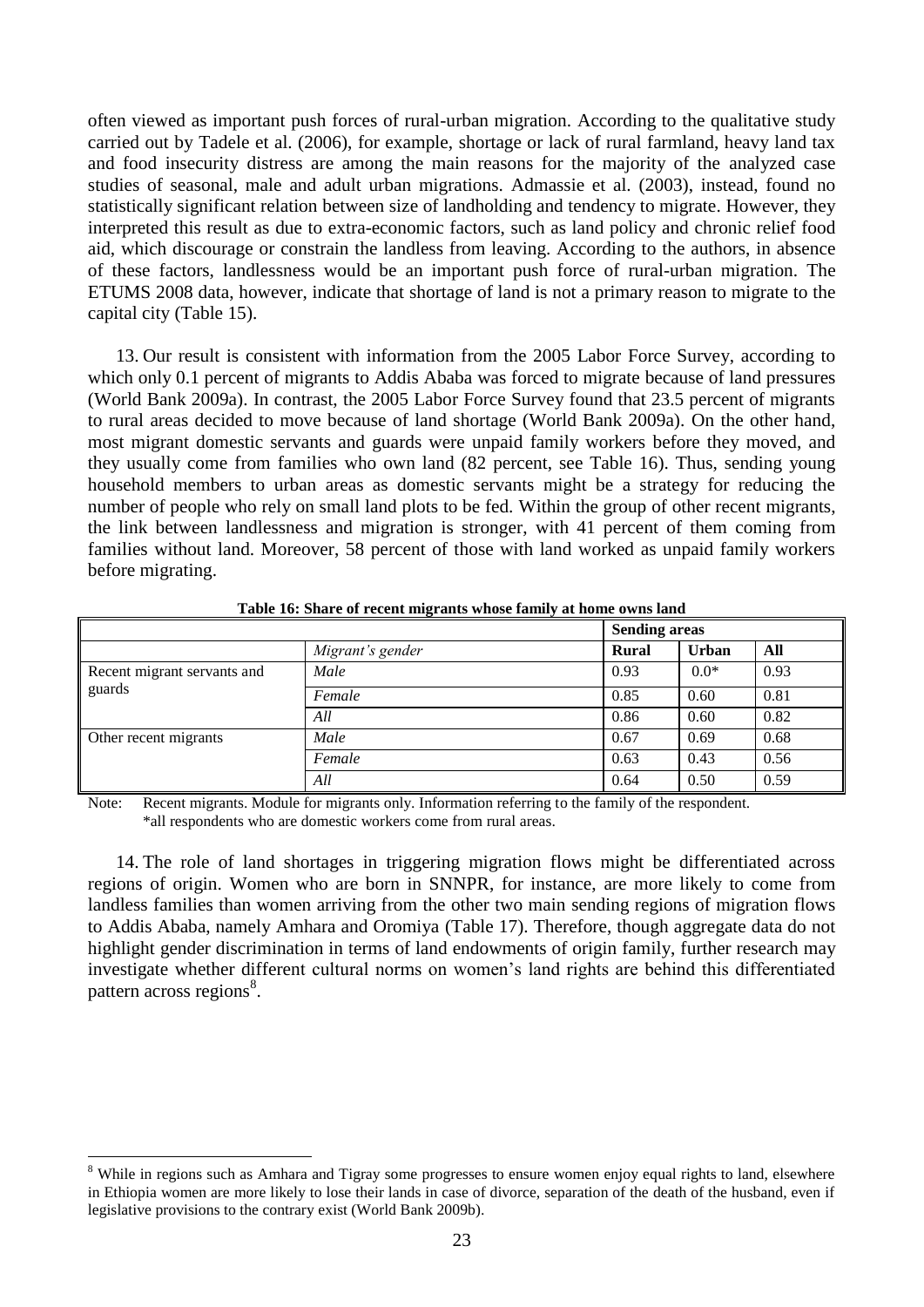<span id="page-23-0"></span>

|                              |        | Region of birth |             |         |
|------------------------------|--------|-----------------|-------------|---------|
|                              |        | Amhara          | <b>SNNP</b> | Oromiya |
| Domestic servants and guards | Male   | 0.92            | n.a.        | n.a.    |
|                              | Female | 0.75            | 0.93        | 0.95    |
| Other recent migrants        | Male   | 0.58            | 0.74        | 0.59    |
|                              | Female | 0.78            | 0.37        | 0.78    |

**Table 17: Share of recent migrants whose family at home owns land, migrants from rural areas**

Note: Recent migrants. Module for migrants only. No observations for male domestic servants who come from rural SNNP and rural Oromiya.

15. Empirical evidence on previous economic activities supports the hypothesis that migration to Addis Ababa is due to relatively favorable working opportunities offered in the city. In fact, before moving to Addis Ababa, the majority of migrants worked as unpaid family workers and had not gained job experience in formal sectors. Data reported in Table 18 point out that prior to migrating only 2.7 percent of recent migrants worked as paid employees in the public, parastatal and private organizations or for NGOs. Moreover, about half of recent migrants helped in family farms or businesses without payment, and this share increases to 70 percent for domestic servants.

<span id="page-23-1"></span>

| Table 18: Activity before moving                                                                                |                              |                |       |                       |              |       |  |
|-----------------------------------------------------------------------------------------------------------------|------------------------------|----------------|-------|-----------------------|--------------|-------|--|
| <b>Activity before moving</b>                                                                                   | Domestic servants and guards |                |       | Other recent migrants |              |       |  |
|                                                                                                                 |                              | Area of origin |       | Area of origin        |              |       |  |
|                                                                                                                 | Rural                        | Urban          | All   | Rural                 | <b>Urban</b> | All   |  |
| Non-agricultural wage work                                                                                      | 23.1                         | 0.0            | 19.9  | 1.3                   | 5.0          | 2.7   |  |
| Run a business big or small for self or with<br>partners (e.g. barber, shoe shining),<br>produce goods for sale | 0.7                          | 3.1            | 1.0   | 4.1                   | 9.4          | 6.1   |  |
| Work in agriculture privately/salaried (e.g.<br>ploughing, cattle rearing)                                      | 0.0                          | 0.0            | 0.0   | 1.9                   | 2.6          | 2.2   |  |
| Unpaid family job                                                                                               | 66.6                         | 92.2           | 70.3  | 57.4                  | 44.2         | 52.3  |  |
| Other productive activity not mentioned<br>above for own or family gain                                         | 9.5                          | 4.8            | 8.8   | 35.4                  | 38.8         | 36.7  |  |
| Total                                                                                                           | 100.0                        | 100.0          | 100.0 | 100.0                 | 100.0        | 100.0 |  |

Note: Recent migrants. Module for migrants. Information referring to the respondent only.

16. The importance of the need to find income sources behind people's decisions to move is mirrored in the data about living conditions prior to migration. One third of recent male migrants and 45 percent of female migrants reported that they would not have been able to make their living in their previous area of residence, thus suggesting that **also push factors constitute a key force driving internal migration flows towards Addis Ababa** (Table 19).

<span id="page-23-2"></span>

| Table 19: Percentage of recent migrants who state that they would not have been able to make a living in the |
|--------------------------------------------------------------------------------------------------------------|
| previous area of residence if they had not moved.                                                            |

|                                      | <b>Males</b> | <b>Females</b> | All                    |
|--------------------------------------|--------------|----------------|------------------------|
| Domestic servants and guards         | 88.2         | 39.8           | 42.4                   |
| $\blacksquare$ Other recent migrants | 32.1         | 45.5           | 42.                    |
| All                                  | 34.7         | 44.3           | $\overline{1}$<br>42.1 |

Note: Only recent migrants, module for migrants only.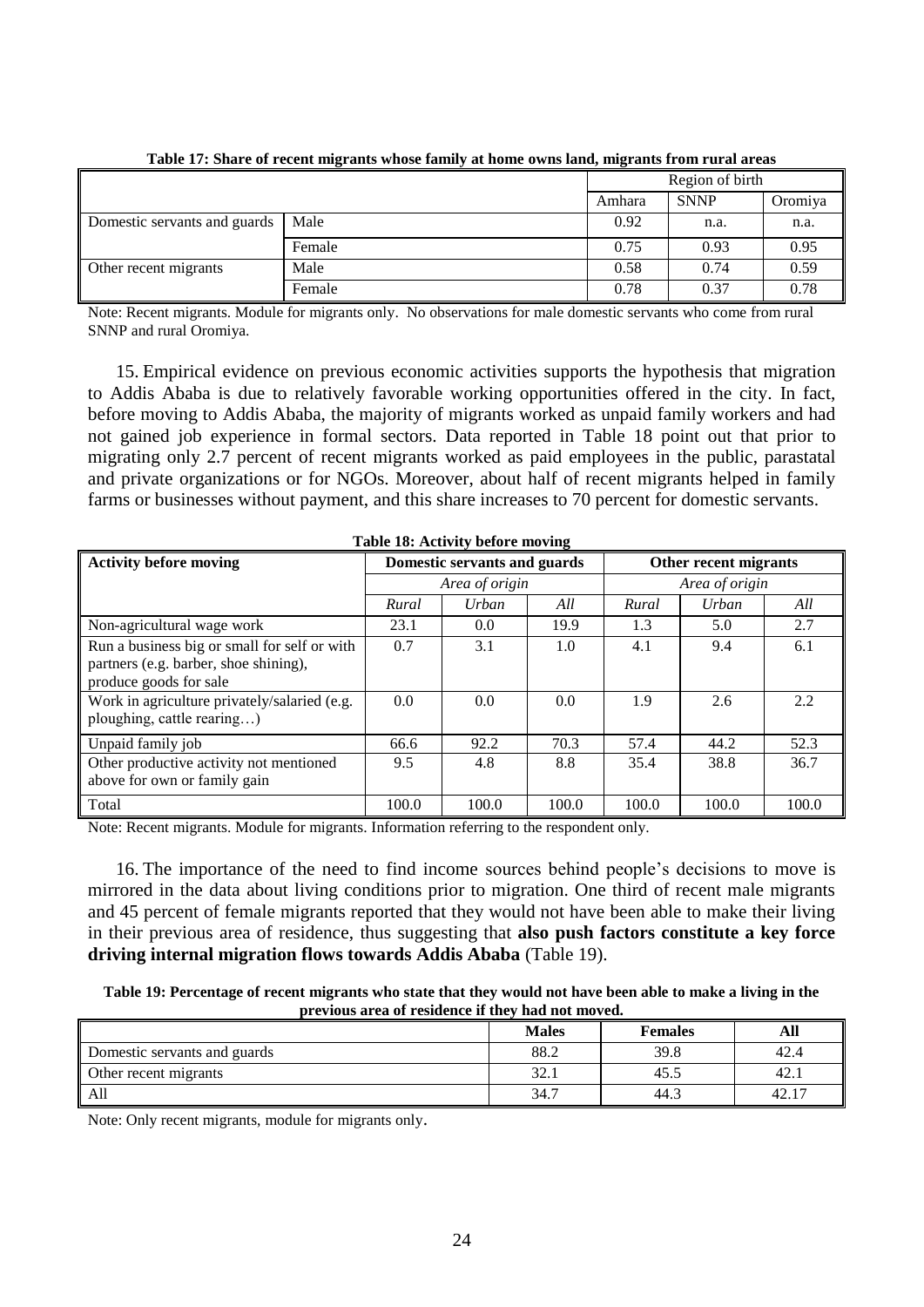# <span id="page-24-0"></span>**6. CHOICE OF DESTINATION AREAS IN ADDIS ABABA AND MIGRATION NETWORKS**

17. The data suggest that social networks influence the patterns of internal movement. Most of the migrants move to areas where they already know people or where they have information about the place. As shown in Table 20, having personal contacts appears to be a decisive factor: 83 percent of the servants and guards who recently migrated to Addis Ababa and 59 percent of the other recent migrants decided where to move according to this criterion.

18. Albeit to a lesser extent, also migration costs influence choice of destination. More than 4 percent of migrant domestic workers stated that the primary reason for choosing Addis before other destinations was that the costs were lower. However, among other migrants, the rate of people indicating that costs were a primary reason for choosing Addis is almost thrice as high as for servants and guards (almost 11 percent). In contrast, the distance to their family does not affect the decision about the migration area.

<span id="page-24-1"></span>

|                             | Domestic servants or guards |        |      |             | Other migrants |      |
|-----------------------------|-----------------------------|--------|------|-------------|----------------|------|
|                             | <b>Male</b>                 | Female | All  | <b>Male</b> | Female         | All  |
| I knew people               | 100                         | 82.1   | 83.1 | 56.6        | 59.9           | 59   |
| Information about the place | 0.0                         | 11.8   | 11.2 | 11.1        | 6.9            |      |
| Job offer                   | 0.0                         | 0.4    | 0.42 | 5.7         | 1.3            | 2.4  |
| Distance to family          | 0.0                         |        |      |             | 0.7            | 0.5  |
| Costs                       | 0.0                         | 4.4    | 4.1  | 11.7        | 10.3           | 10.7 |
| Other reasons               | 0.0                         | 1.2    | 1.2  | 18.3        | 20.6           | 20   |

**Table 20: Primary reasons for the choice of the destination area**

Note: only recent migrants, module for migrants only. Percentages do not add up to 100 percent because of the acceptance of multiple answers from respondents answering that question.

19. A considerable share of the migrants, when they arrived in Addis Ababa, had already accumulated some information on the general opportunities offered and on the potential challenges posed by the city. Table 21 below summarizes the responses from recent migrants to the question of what information was available to them before they migrated. Probably as a result of the role of personal contacts in the decision of destination area, prior to migration, about half of recent migrants had information on job opportunities (54 percent), housing conditions (53 percent), cost of living (49 percent) and climate conditions (44 percent). In addition, about two thirds had an idea about education opportunities (71 percent) and other public services (63 percent) in the destination area.

20. Type and availability of information on destination areas slight differ across gender. Interestingly, Table 21 also reveals that more than 31 percent of women (excluding servants) who recently moved to Addis Ababa were already aware of the possibility to find a cultural environment more tolerant than in their areas of origin. This finding deserves further research, but we note that it is consistent with the hypothesis that many women migrate from rural areas in search of less restrictive social norms and traditional beliefs. Women are also less informed than men in terms of employment opportunities, a fact that can be associated with different motivations to migrate (they are less likely to migrate to look for a job) but that can also result in greater obstacles in labor markets. Women recover their disadvantage when information is related to health, education and other social services. In these domains, gender gaps are not statistically significant, and women are much more informed than about other aspects of urban life: before migrating, two thirds already had some knowledge of public facilities available in Addis Ababa.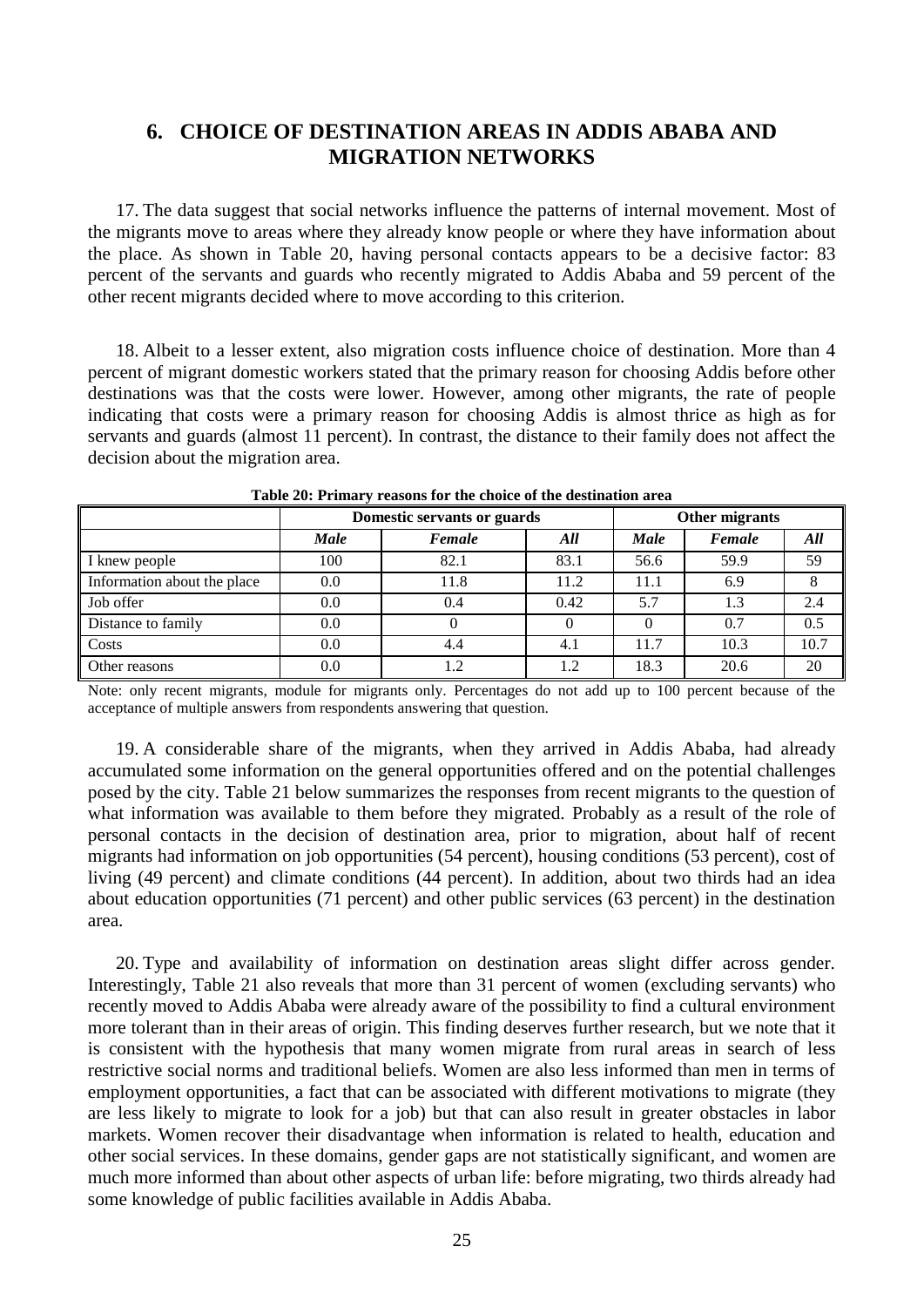<span id="page-25-1"></span>

|                                       |             | Domestic servants and guards |      |             | Other migrants |      |
|---------------------------------------|-------------|------------------------------|------|-------------|----------------|------|
|                                       | <b>Male</b> | Female                       | All  | <b>Male</b> | Female         | All  |
| Job/employment opportunities**        | 100         | 58.7                         | 61   | 67.4        | 49.6           | 54.1 |
| Housing conditions***                 | 100         | 23.5                         | 27.7 | 70.3        | 47.4           | 53.2 |
| More tolerant cultural environment*** | 15          | 16.1                         | 16   | 54.6        | 31.5           | 37.4 |
| Educational facilities~               | 19.6        | 52.4                         | 50.6 | 78.8        | 68.5           | 71.1 |
| Health and other public services~     | 100         | 50.9                         | 53.6 | 68.9        | 61.3           | 63.2 |
| Cost of living~                       | 15          | 29.7                         | 28.9 | 60.7        | 45.7           | 49.5 |
| $Climate**$                           | 15          | 24.1                         | 23.6 | 58.2        | 39.1           | 44   |

**Table 21: Availability of information about the destination area before migrating**

Note: only recent migrants, module for migrants only. ~Differences by gender within other migrants are not statistically significant; \*\* Differences by gender within other migrants are statistically significant at the 10 percent level of confidence; \*\*\*Differences by gender within other migrants are statistically significant at the 5 percent level of confidence.

21. Relatives are the main source of information for most of the migrants (Figures 2a and 2b). About 32 percent of domestic workers list their parents and siblings as their main source of information, while 34 percent state that other relatives are their main source. Excluding this category of migrants, we find that around every fourth of the other migrants state that parents and siblings are the main source of information, while most of "other migrants" (63 percent) state that the main source of information comes from other relatives.



<span id="page-25-0"></span>

Note: only recent migrants, module for migrants only.

22. Despite the importance of information availability and personal contacts for the choice of destination areas, migrant networks do not appear to be very deep-rooted and well-organized. Data suggest that the choice of destination areas is shaped by the desire to avoid a sense of isolation and to look for social ties, rather than by the search for service- and resource-migration networks. The above Table 20 on primary reasons for the choice of destination area shows than only 2.4 percent of migrants have already got a job offer prior to move and this percentage declines to even less than 1 percent among domestic migrants and servants. At the same time, information on migrants' helpfulness to provide assistance to their new peers point out that migrant networks are not associated with strong practical reasons. In fact, the majority of recent migrants (68 percent of domestic workers and 87 percent of the remaining migrants) would not be available to help friends and relatives if they moved to Addis Ababa. In addition, in most cases, those willing to help their friends and relatives in case of migration report that they could provide economic help or spiritual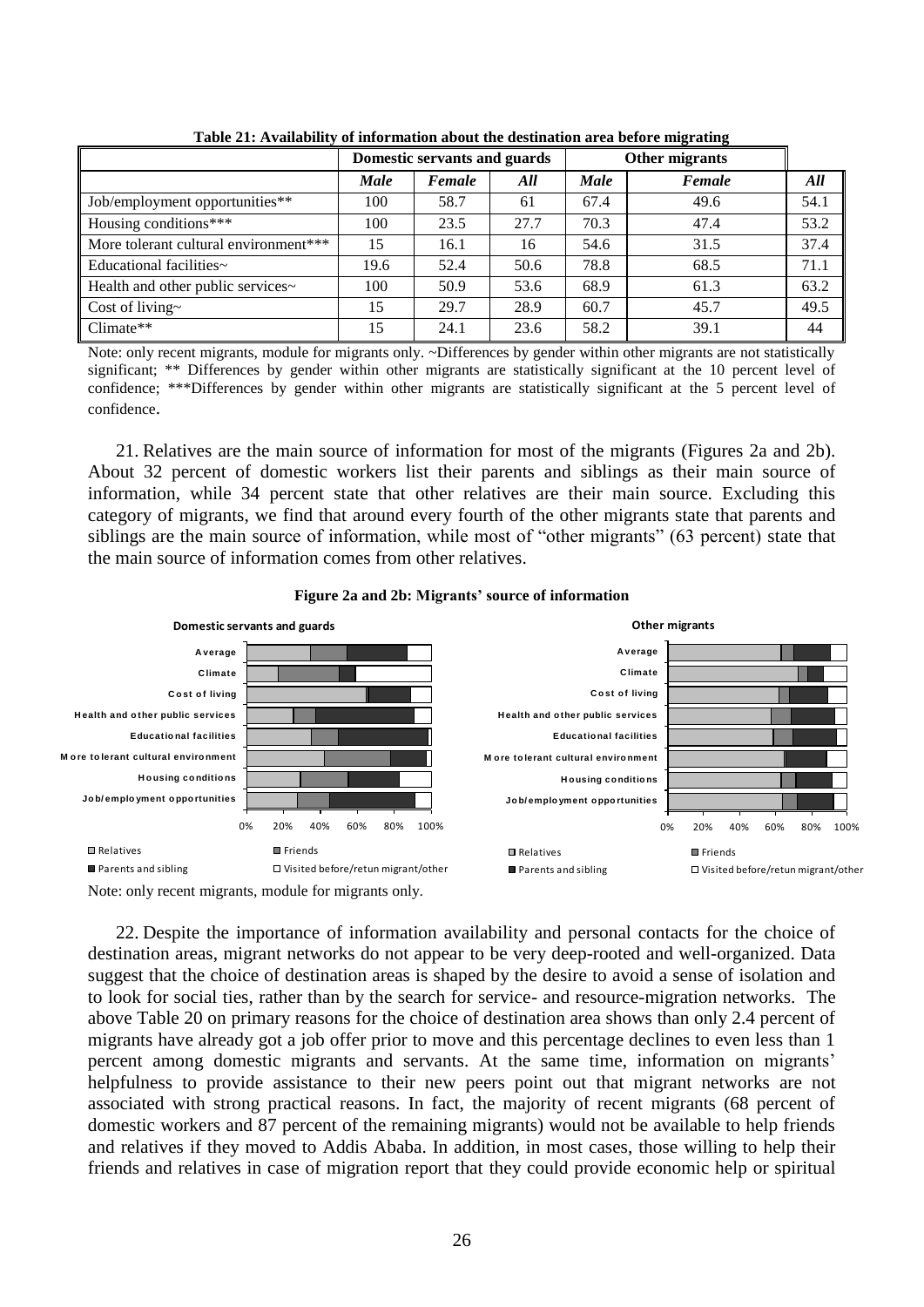support. More tailored, practical or demanding forms of solidarity (accommodation, help and information to find a job) are less frequent (see Table 22 below).

<span id="page-26-0"></span>**Table 22: Among the recent migrants who would be willing to support friends/relatives left behind if they also migrated to Addis: Type of support that could be provided.**

| Accommodation for housing only      | 11.9 |
|-------------------------------------|------|
| Accommodation for meals only        | 13.7 |
| Accommodation for housing and meals | 12.6 |
| Economic help                       | 47.9 |
| Information concerning work         | 23.7 |
| Help to find a job                  | 33.4 |
| Spiritual support                   | 46.7 |

Note: Module for migrants only. Percentages do not add up to 100 percent because of the acceptance of multiple answers from respondents answering that question.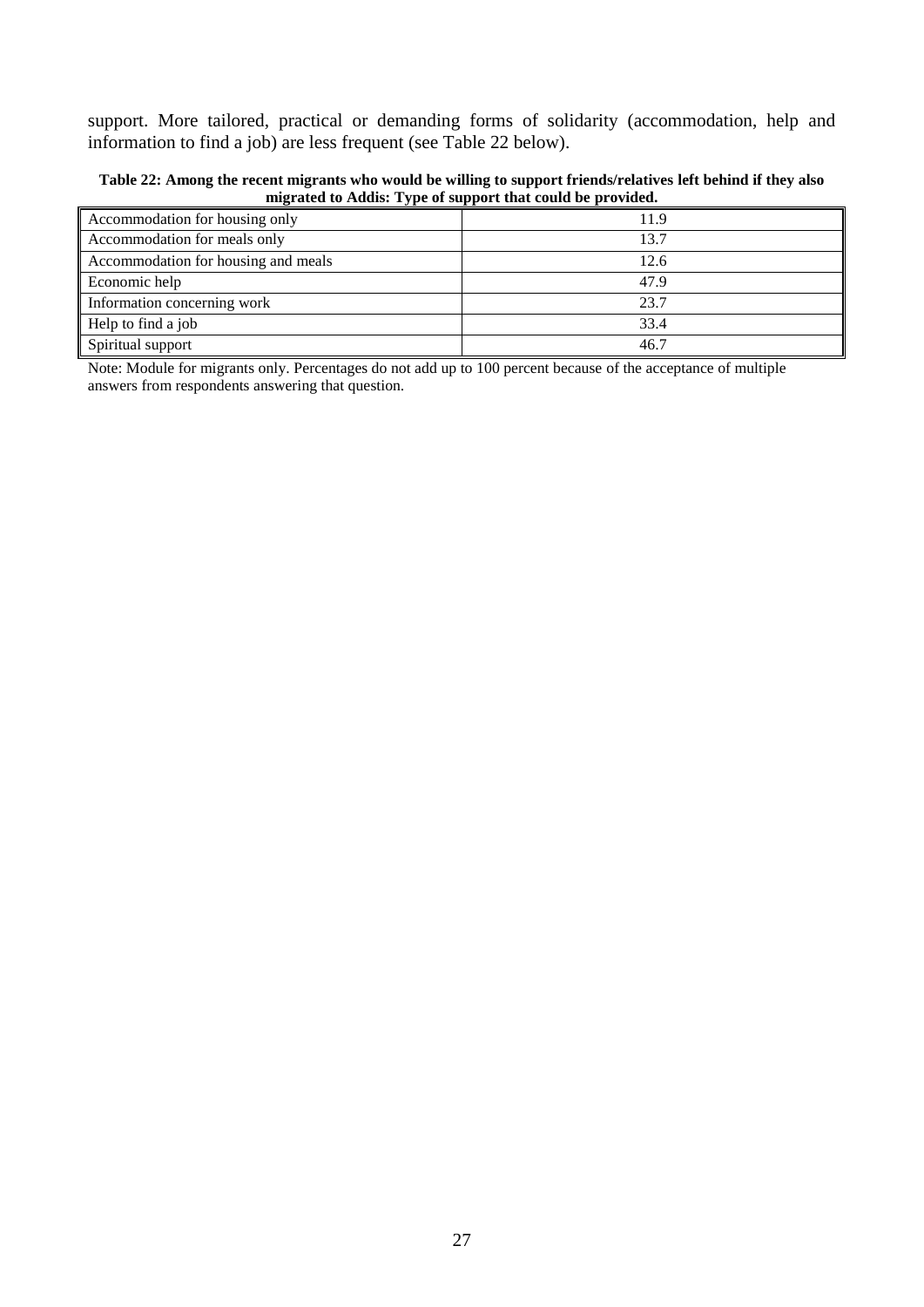# <span id="page-27-0"></span>**7. OBSTACLES TO MIGRATION: THE ROLE OF KEBELE REGISTRATION**

1. Ethiopian land policy and population registration system are sometimes regarded as a possible obstacle to migration and to people's mobility. Land is formally state-owned, and law demands permanent residence in a farming community to be eligible for the use right to a land plot (Solomon and Mansberger 2003). The fear of losing their land could therefore prevent people from making the decision to migrate. On the other hand, the *kebele* registration system<sup>9</sup> could be used as an instrument to hamper people's mobility since the movement out of the *kebele* requires an official leaving letter (Ellis and Woldehanna 2005). Finally, migrants' lack of registration in the destination *kebele* could jeopardize their access to social services and, potentially, discourage the migration decision. In urban areas, a certificate from the *kebele*, for instance, may be needed to have access to some public services, such as health care (Ellis and Woldehanna 2005).

2. Are these potential obstacles really at stake? Information from ETUMS is in line with three main findings. Firstly, the kebele registration system is not pro-migration and pro-human mobility but seems not to deter many migrants from their choice to move. Secondly, employment status, time of the arrival and gender affect migrants' decision to register. Some groups, such as migrant domestic workers, unemployed migrants, and recent female migrants, are more likely to be unregistered in their current kebele of residence than the rest of the dwellers in Addis Ababa. Finally, data do not provide conclusive evidences about the effects of migration status on access to benefits and services associated with kebele registration.

3. A first idea of the actual role of the kebele system in preventing people's migration is provided by data on registration coverage by migration status. The picture actually changes according to the data we consider. We firstly analyze the results from the module asked to only a recent migrant per household, namely to the migrant who was the main decision-maker of the choice to migrate among the household members. This questionnaire provides information that covers only a share of recent migrants, but it was asked to both employed and unemployed migrants. About 63 percent of decision-maker migrants, excluding servants and guards, are not registered in the kebele where they live. This share is above 90 percent among migrants employed as domestic workers (Table 23). Moreover, migrant women – as opposed to their male counterparts – are more likely to be without registration. This would indicate that possible obstacles faced by migrants in obtaining kebele registration in many cases do not discourage people's decision to move to Addis Ababa. Indeed, most of the unregistered migrants declare that they were not aware of the difficulties that the lack of registration may have caused, and almost all of them reported that these difficulties would have not influenced their decision.

1

<sup>9</sup> All citizens have to be registered in their residence *kebele*. *Kebele* is the smallest administrative unit of Ethiopia, and it is made up of an elected council, an executive committee (5-7 citizens) and a social court (Garcia and Rajkumar 2008). It represents a link between the community residents and the government: citizens have to go to their *kebele* to receive ID cards or other official documents, such as certification for free medical services (Rahmato and Kidanu 1999). A *kebele* is also in charge of collecting land and agricultural income taxes, organizing a community's contribution to local development activities, and resolving conflicts within the community (Garcia and Rajkumar 2008). Established in 1975 to provide political, administrative and social services, *kebeles*, in conjunction with the 1975 Rural Land Act, also served as instruments of sociopolitical control (Baker and Akin Aina 1995; Mberu 2006). With the collapse of Derg in 1991, restrictions to people's mobility were relaxed or removed, and now, within the decentralization process, a *kebele* is also seen as a possible forum to enhance citizens' monitoring of service delivery (Garcia and Rajkumar 2008). Qualitative evidences from studies conducted in 1999, however, suggest that citizens have a little confidence in the local community leader (Rahmato and Kidanu 1999).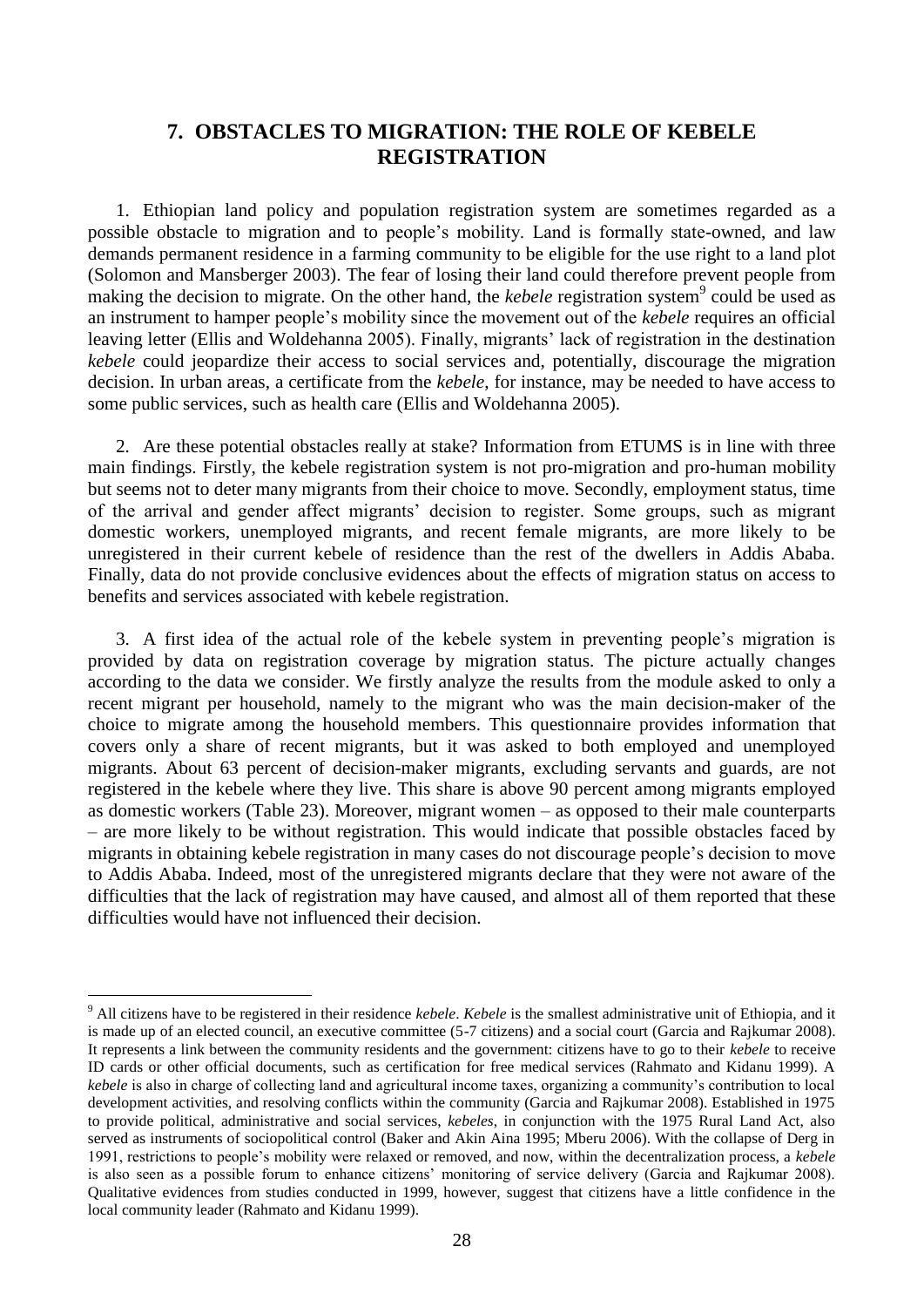<span id="page-28-0"></span>

| Table 23. Share of recent lingrants without <i>kevele</i> registration |             |               |      |  |
|------------------------------------------------------------------------|-------------|---------------|------|--|
|                                                                        | <b>Male</b> | <b>Female</b> | All  |  |
| Migrant servants or guards                                             | 100.0       | 93.4          | 93.8 |  |
| Other migrants                                                         | 45.5        | 69.2          | 63.2 |  |

**Table 23: Share of recent migrants without** *kebele* **registration**

Note: Only recent migrants, module for migrants only.

4. This picture of registration coverage partially changes when we focus on all migrants (not only the decision maker) who have worked during the 12 months prior to the interview. A main result, as can be seen from Table 24 below, is that working migrants who have been living in Addis for more than 5 years are just as likely to register as those who have been living in Addis since their birth. Seen in relation to the slightly lower registration rates for recent migrants, this indicates that migrants do register, although some postpone registering for some years.

5. It is interesting to observe that kebele registration is lower among female than among male recent migrants (76 percent for women vis-à-vis 92 percent for men), and that this gender-gap is closed for migrants that have been living in Addis for more than five years and for non-migrants. In particular, among the employed, migration status seems to matter only among women, while, for men, kebele registration coverage does not change across migration status. Being a migrant domestic servant also represents a disadvantage in this case: the share of registered people declines to 25 percent and to 45 percent among those who migrated five or more years prior, respectively, in comparison to a share of 92 percent among non-migrant domestic servants. Therefore, in line with other evidence<sup>10</sup>, the lower registration rate among recent female migrants and in particular among migrant domestic servants suggests that there are some barriers for female registration that takes time to overcome.

<span id="page-28-1"></span>

| Table 24: Registered population as a share of people who have worked in the last 12 months excluded domestic |  |
|--------------------------------------------------------------------------------------------------------------|--|
| servants and guards.                                                                                         |  |

| Number of years living continuously in Addis Ababa | Less than 5 years | More than 5 years | <b>Since birth</b> |
|----------------------------------------------------|-------------------|-------------------|--------------------|
| All                                                | 86.7              | 97.8              | 97.3               |
| Male                                               | 91.6              | 97.4              | 96.7               |
| Female                                             | 76.3              | 98.5              | 98.3               |

Note: module for all household members.

6. Data on reasons for not being registered (Table 25) provide insights into the gender divide in registration coverage. This gender gap can be partially explained by the fact that women are less aware of possible benefits of registration than men are or tend to consider these benefits of little importance or relevance for their needs. In fact, one third of female migrants are not registered because of this reason compared to 17 percent of men, a result which is statistically significant. This finding doubts the capacity of kebele, which should be the governmental body closest to citizens, to respond to women's needs and to involve them in the life of their communities.

<sup>&</sup>lt;u>.</u> <sup>10</sup>Qualitative information indicates that women's participation in community decision-making is quite limited: Rahmato and Kidanu (1999) found that major responsibilities and key positions in local governments and community organizations (*kebele*, *iddir* etc) are male dominated both in urban and rural areas. Other evidence comes from some recent assessments of land registration programs undertaken in Tigray, Amhara and Oromya. A study commissioned by the Network of Ethiopian Women's Association (NEWA) and based on focus group discussions and a restricted sample of women found that women were not empowered to participate actively in the process of rural land administration (Tesfay 2007). At the same time, a panel survey, which was carried out in these three regions, revealed that 23 percent of households have a male participant in the *kebele* council, but only 6 percent of households have a female participant (Deininger et al. 2007).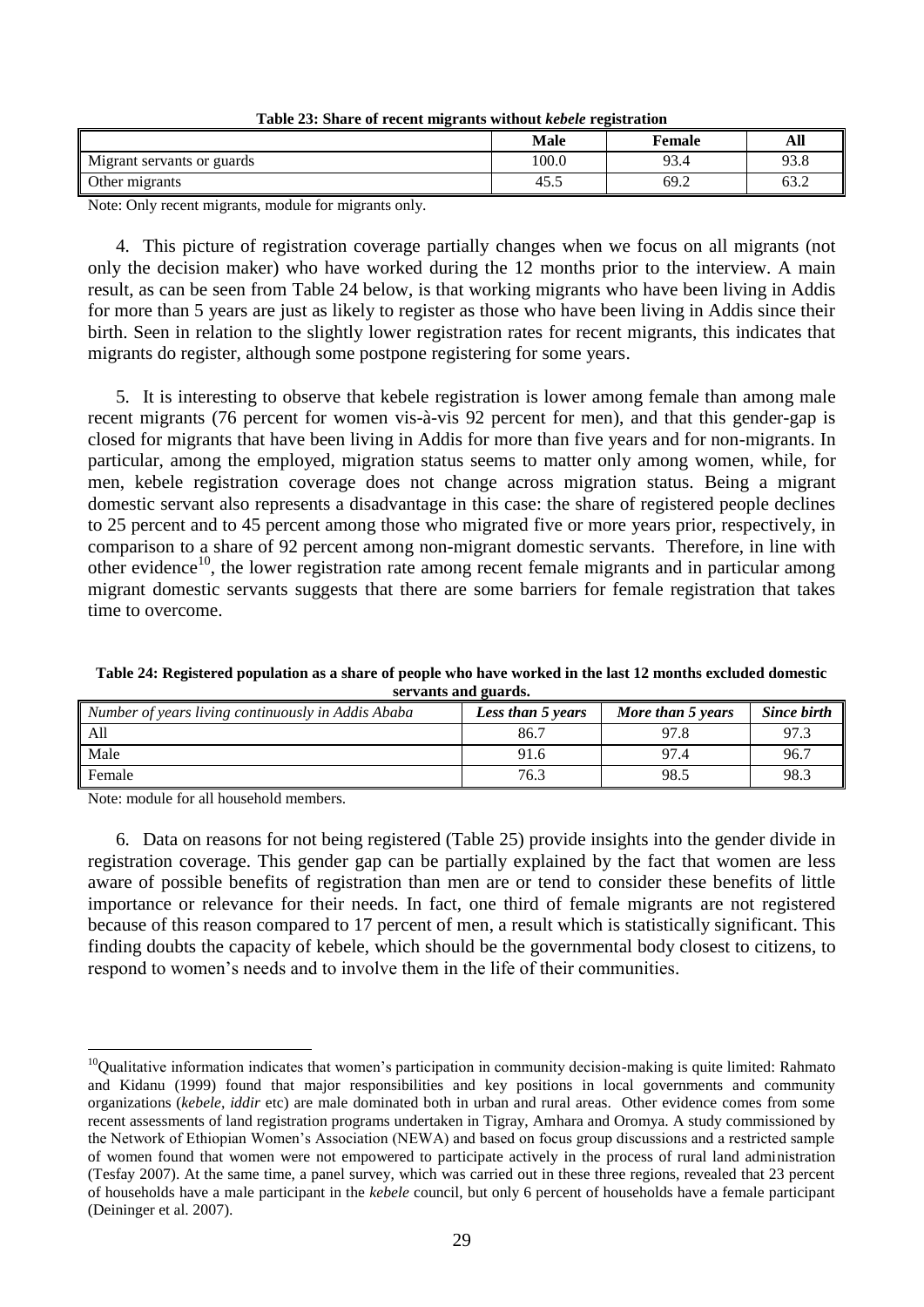<span id="page-29-0"></span>

|                                                           |             | <b>Migrant servants and guards</b> |      | Other migrants |        |      |
|-----------------------------------------------------------|-------------|------------------------------------|------|----------------|--------|------|
|                                                           | <b>Male</b> | Female                             | All  | <b>Male</b>    | Female | All  |
| Not aware of the rules                                    | 0.0         | 9.4                                | 8.8  | 2.5            | 4.2    | 3.9  |
| Cannot see the benefit                                    | 0.0         | 12.1                               | 11.4 | 17.6           | 33.0   | 30.2 |
| Wants to keep current registration elsewhere              | 80.4        | 2.9                                | 7.5  | 1.8            | 7.0    | 6.0  |
| Could not obtain letter from kebele of previous residence | 19.6        | 70.1                               | 67.1 | 40.1           | 34.9   | 35.8 |
| Other                                                     | 0.0         | 5.6                                | 5.3  | 38.0           | 21.0   | 24.1 |
| Total                                                     | 100         | 100                                | 100  | 100            | 100    | 100  |

**Table 25: Reasons for not having** *kebele* **registration**

Note: Recent migrants. Module for migrants. Information referring to respondent only.

7. The kebele system does not always help regularization of migrants' registration status. This result is in line with the Participatory Poverty Assessment 2004-2005 that underscored the widespread fear that long-term migration can lead in forfeit of land plots by the kebele administration (Ellis and Woldehanna, 2005). Table 25 reveals that almost 36 percent of recent migrants without registration in the kebele claim that they did not obtain the necessary letter from their kebele of origin. This figure reaches 70 percent among female domestic servants. An additional 6-7 percent of non-registered migrants, instead, decided not to apply in order to avoid losing their registration in another kebele (Table 25).

8. The low coverage of kebele registration among certain migrants' groups raises concerns about the consequences of their entitlements to access to public services and support programs. Available data, however, do not show a negative effect of lack of kebele registration. Only 6.4 percent of unregistered recent migrants declare to have encountered problems in accessing social benefits or in economic activities because they are not registered (Table 26). Moreover, this percentage increases only moderately for domestic workers (9.6 percent) and female recent migrants (6.8 percent), which are two groups of migrants who are more likely to be unregistered.

9. At the same time, net primary and secondary enrollment rates do not statistically differ between children living in migrant and non-migrant headed households and between children living in registered and non-registered headed households (Table 27).

| rack of <i>repele</i> registration             |                            |                |       |  |  |  |  |
|------------------------------------------------|----------------------------|----------------|-------|--|--|--|--|
|                                                | Migrant servants or guards | Other migrants | Total |  |  |  |  |
| Health care                                    | 0.0                        | 0.8            | 0.6   |  |  |  |  |
| School                                         | 0.0                        | 0.5            | 0.4   |  |  |  |  |
| Housing/renting a place                        | 0.4                        | 1.3            | 1.1   |  |  |  |  |
| Obtaining a job                                | 0.0                        | 3.9            | 2.9   |  |  |  |  |
| Starting your own enterprise                   | 0.0                        | 0.5            | 0.4   |  |  |  |  |
| Obtaining land                                 | 0.0                        | 0.5            | 0.4   |  |  |  |  |
| Other benefit                                  | 9.2                        | 1.2            | 3.2   |  |  |  |  |
| Problems in at least one of the above benefits | 9.6                        | 5.4            | 6.4   |  |  |  |  |

<span id="page-29-1"></span>**Table 26: Share of unregistered recent migrants who experienced problems in accessing to some services due to lack of** *kebele* **registration**

Note: Only recent migrants, module for migrants only. Data referring to all family members.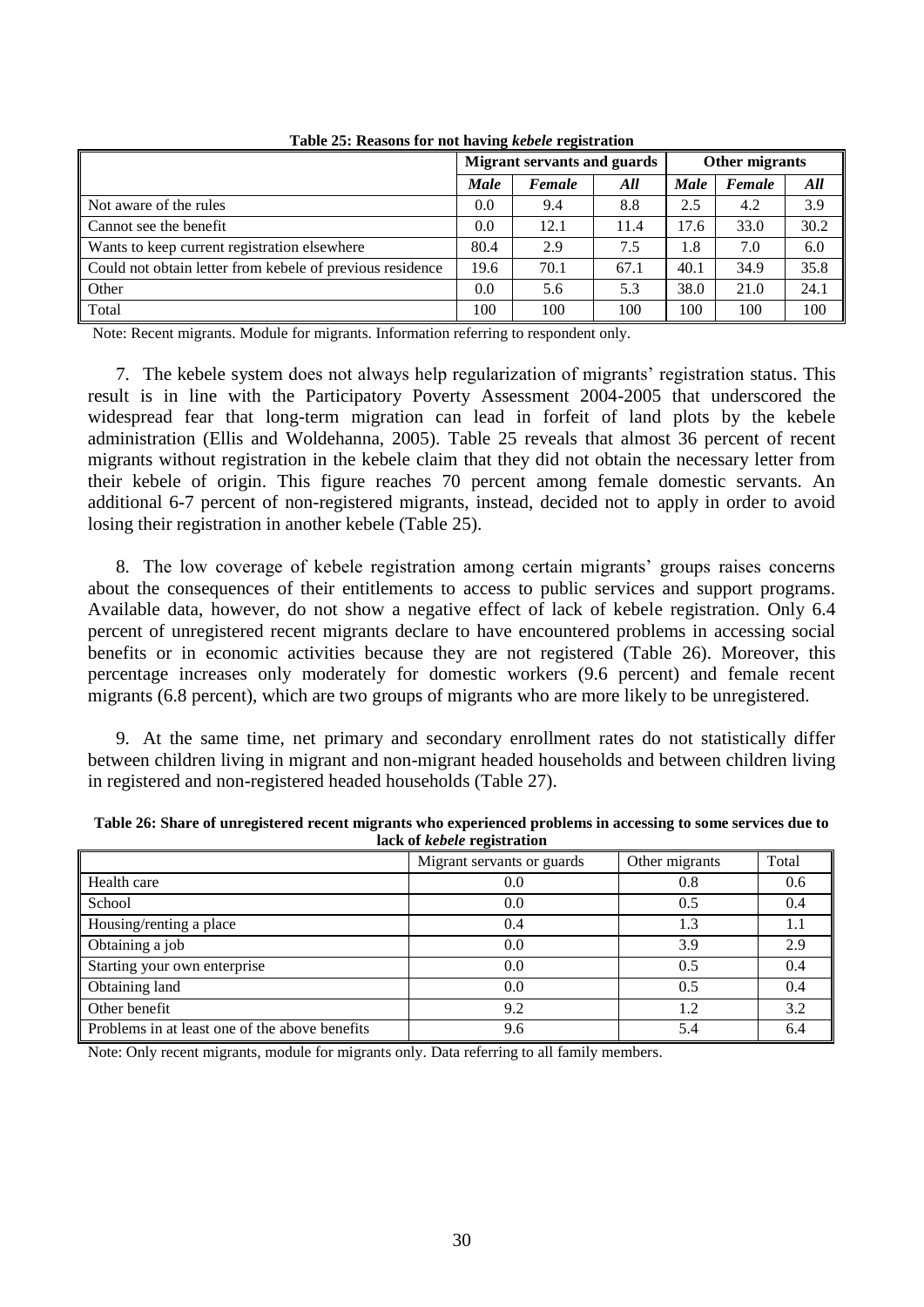| uit housthoid head                              |                                                     |                                                       |  |  |  |
|-------------------------------------------------|-----------------------------------------------------|-------------------------------------------------------|--|--|--|
|                                                 | Net primary enrolment<br>rates within the household | Net secondary enrolment<br>rates within the household |  |  |  |
|                                                 |                                                     |                                                       |  |  |  |
| Migrant household head without registration     | 0.83                                                | 0.45                                                  |  |  |  |
| Migrant household head with registration        | 0.89                                                | 0.41                                                  |  |  |  |
| Non migrant household head without registration | 0.87                                                | 0.44                                                  |  |  |  |
| Non migrant household head with registration    | 0.83                                                | 0.50                                                  |  |  |  |
| Registered household head                       | 0.87                                                | 0.43                                                  |  |  |  |
| Non registered household head                   | 0.87                                                | 0.44                                                  |  |  |  |

<span id="page-30-0"></span>**Table 27: Net enrolment rates within household members in school age by registration and migration status of the household head**

Note: Questionnaire for everybody.

10. Adding to the finding that registering is important for accessing services in Addis is the fact that medical assistance is a particularly important social service that is linked to kebele registration. However, the low incidence (4 percent) of population reporting health problems in the previous 30 days does not allow verification of what extent the lack of registration affects health consultancy.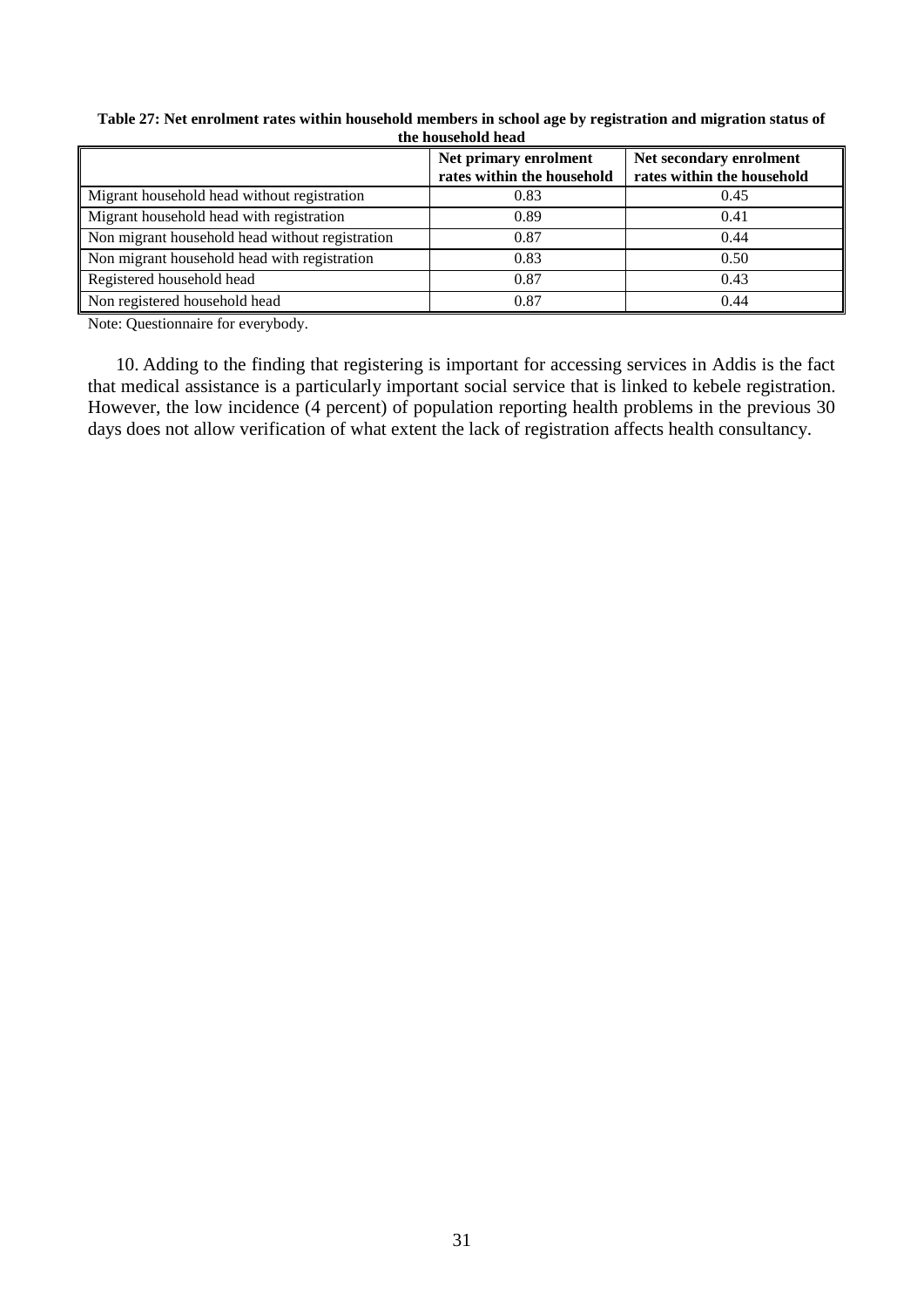# <span id="page-31-0"></span>**8. THE COST OF MIGRATION, WAGES AND FINANCING THE MOVE**

1. Migration is usually a choice that is planned in advance also because the change of residence is accompanied by several additional expenditures: from cost of transportation to expenses linked to settling in a new area. This section analyses the composition, distribution and affordability of costs of migrating in order to evaluate to what extent these expenses can constitute a disadvantage and burden for migrants' welfare or for specific groups of migrants.

2. The average total costs of migrating are about 70 birr for domestic servants and guards and 95 birr for other recent migrants. Figure 8.1 below confirms this in that it indicates that the distribution of total costs is quite concentrated around its mean. More than 69 percent of recent migrants spent less than 100 birr to migrate and an additional 15 percent spent between 100 and 200 birr. About 7 percent of recent migrants spent between 200 and 300 birr, and only the remaining 8 percent incurred expenses above 300 birr. Migration expenditures met by domestic workers are even more concentrated towards the low end of distribution: 97 percent spent less than 200 birr.

<span id="page-31-1"></span>

*Notes*: Only recent migrants. Questionnaire for migrants only.

3. The data indicate that there are large differences in migration costs across area of origin. Table 8.1 below shows that migrants coming from rural areas and small towns tend to spend less than those from large and medium towns.

<span id="page-31-2"></span>

|             | Domestic servants and guards | Other recent migrants | All recent migrants |
|-------------|------------------------------|-----------------------|---------------------|
| Large town  | n.a.                         |                       | 164                 |
| Medium town | 66                           | 167                   |                     |
| Small town  | 135                          |                       | δI                  |
| Rural areas | 60                           | 64                    | 03                  |

**Table 28: Cost of migrating by area of residence before moving to Addis Ababa, birr**

*Notes*: Only recent migrants. Questionnaire for migrants only. Total costs include transport costs for the respondent only and additional cost for family reunion. No observations for domestic workers coming from large towns.

4. **The composition of costs also affects the total amount of migration expenses**. Information on different expenditure items reported in Figures 4a and 4b sheds some light on differentiation across the total cost of migration. We can note that costs of transportation for one's own travel are the main expenditure item that all migrants have to pay and, on average, it amounts to 60-63 birr. In contrast, family reunion is a relatively expensive option (125 birr on average among "other" migrants who actually had family that joined later) which is chosen by only 14 percent of recent migrants, excluding domestic servants and guards. Only 3 percent of domestic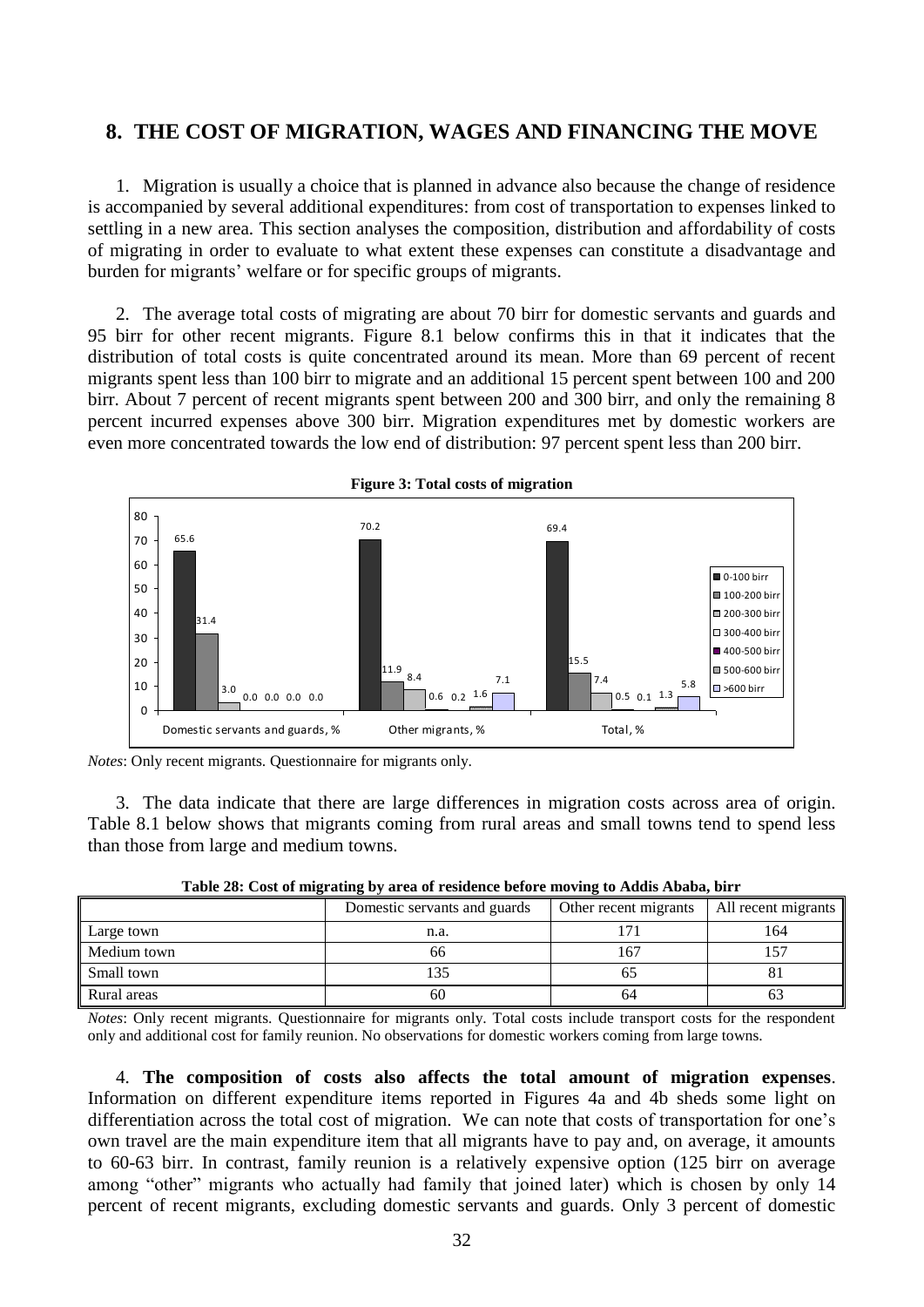workers manage to face costs of family members to join them and, in fact, domestic workers' costs of migration are more homogenous.

<span id="page-32-0"></span>

#### **Figure 4a and 4b: Migration expenditure shares**

Note: Recent migrants. Module for migrants only. Unit of measurement: Birr.

5. The role of family reunion in shaping differentiation of migration costs is also confirmed by Figure 5, which shows distribution of costs among those who have been joined or not by their family members.

<span id="page-32-1"></span>

**Figure 5: Total costs of migration, whether joined or not by other family members**

6. Since a large share of migrants engaged in economic activities are wageworkers (more than 70 percent), the wage rate within this group can represent a useful comparison for assessing the affordability of migration costs. Table 29 below shows the extremely large differences in wages earned by domestic workers and other workers, but also the fact that recent migrant domestic workers earn only half of that of older migrants doing the same work but twice as much as the domestic workers that were born in Addis. Excluding domestic workers, it is interesting to note that other migrants that came more than five years ago have substantially higher wages than those born in Addis. When it comes to the difference in this category of migrants between those who moved recently and those who moved five years ago, we see a similar pattern as for domestic workers in that those who arrived earlier earn substantially more than the more recent entrants.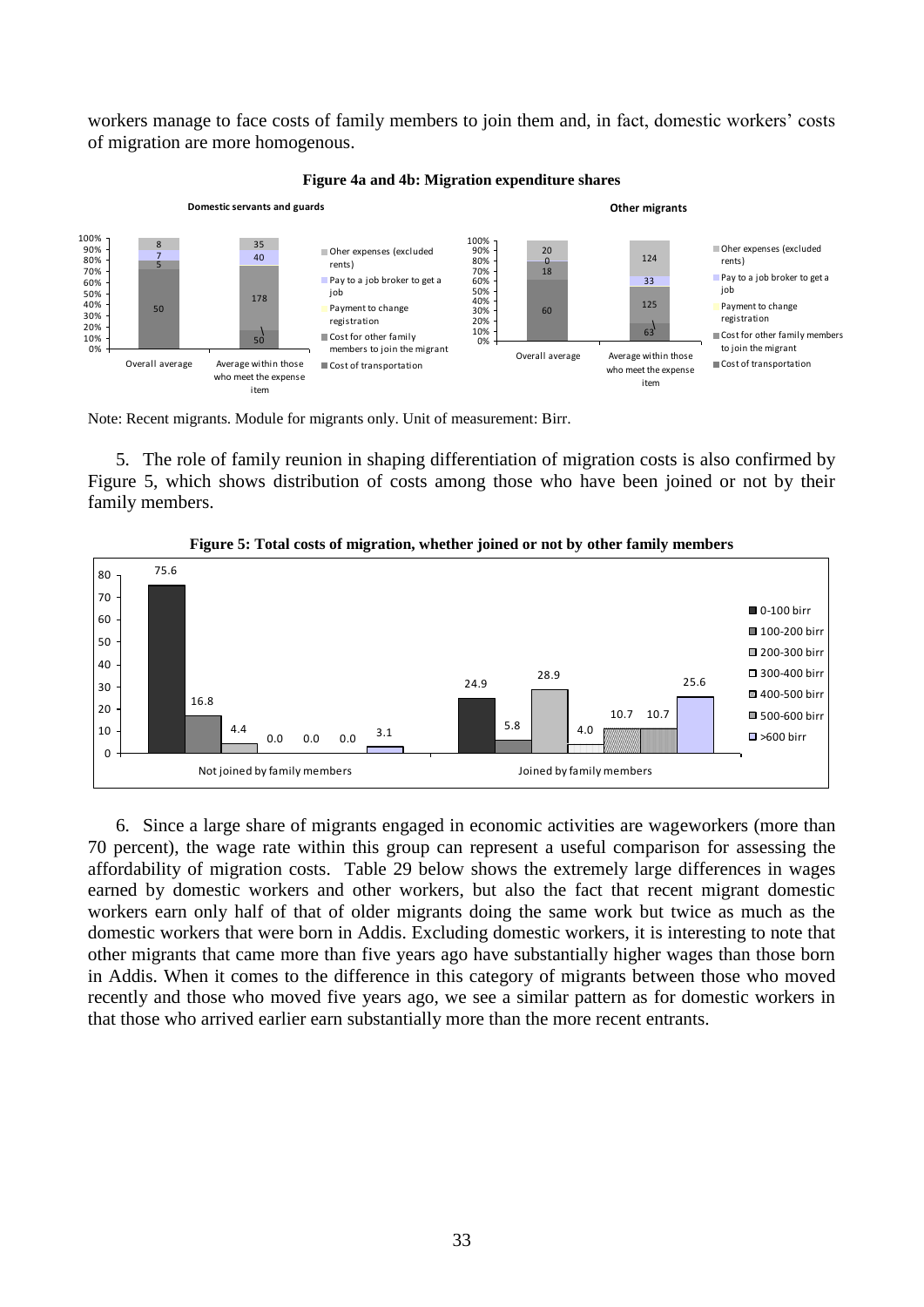<span id="page-33-1"></span>

|                        | Domestic servant and guards |        | Other household members |        | All household members |        |
|------------------------|-----------------------------|--------|-------------------------|--------|-----------------------|--------|
| Number of years living | Mean wage                   | Median | Mean wage               | Median | Mean wage             | Median |
| continuously in Addis  |                             | wage   |                         | wage   |                       | wage   |
| Less than 5 years      | 103                         | 100    | 700                     | 600    | 549                   | 338    |
| More than 5 years      | 203                         | 150    | 1003                    | 800    | 988                   | 800    |
| Since birth            | 57                          | 50     | 785                     | 600    | 783                   | 600    |
| <b>Total</b>           | 111                         | 100    | 836                     | 630    | 796                   | 600    |

**Table 29: Median and mean monthly wage (Birr) by migration status**

*Note*: Only recent migrants. Data from the questionnaire for everybody

7. If we compare costs of migration with migrants' earnings, it seems that **migration is relatively less lucrative for migrants who end up to work as domestic servants or guards**. Recent migrant domestic workers and guards earn on average only 100 birr per month compared to average total migration costs of about 70 birr. Costs linked to migration seems more affordable for other recent migrants who have 36 percent higher expenses (95 birr), but can also rely on much higher levels of income. However, domestic workers often get free meals and accommodation from their employer in addition to the wage, so care should be made in interpreting the comparison.

8. The differences are illustrated by Figure 6, which reports the distribution of total costs of migration together with the distribution of migrants' earnings. Domestic workers tend to encounter costs that are below their monthly wages. For other migrants' wages, the probability distribution is much flatter and translated to the right than the distribution of migration costs. This suggests that there is a much wider range of higher salaries available for this group. Moreover, as many as 24 percent of domestic workers met costs of migration that were higher than their current monthly wage compared to only 8 percent of other recent migrants.

<span id="page-33-0"></span>



Note: recent migrants, module for migrants only.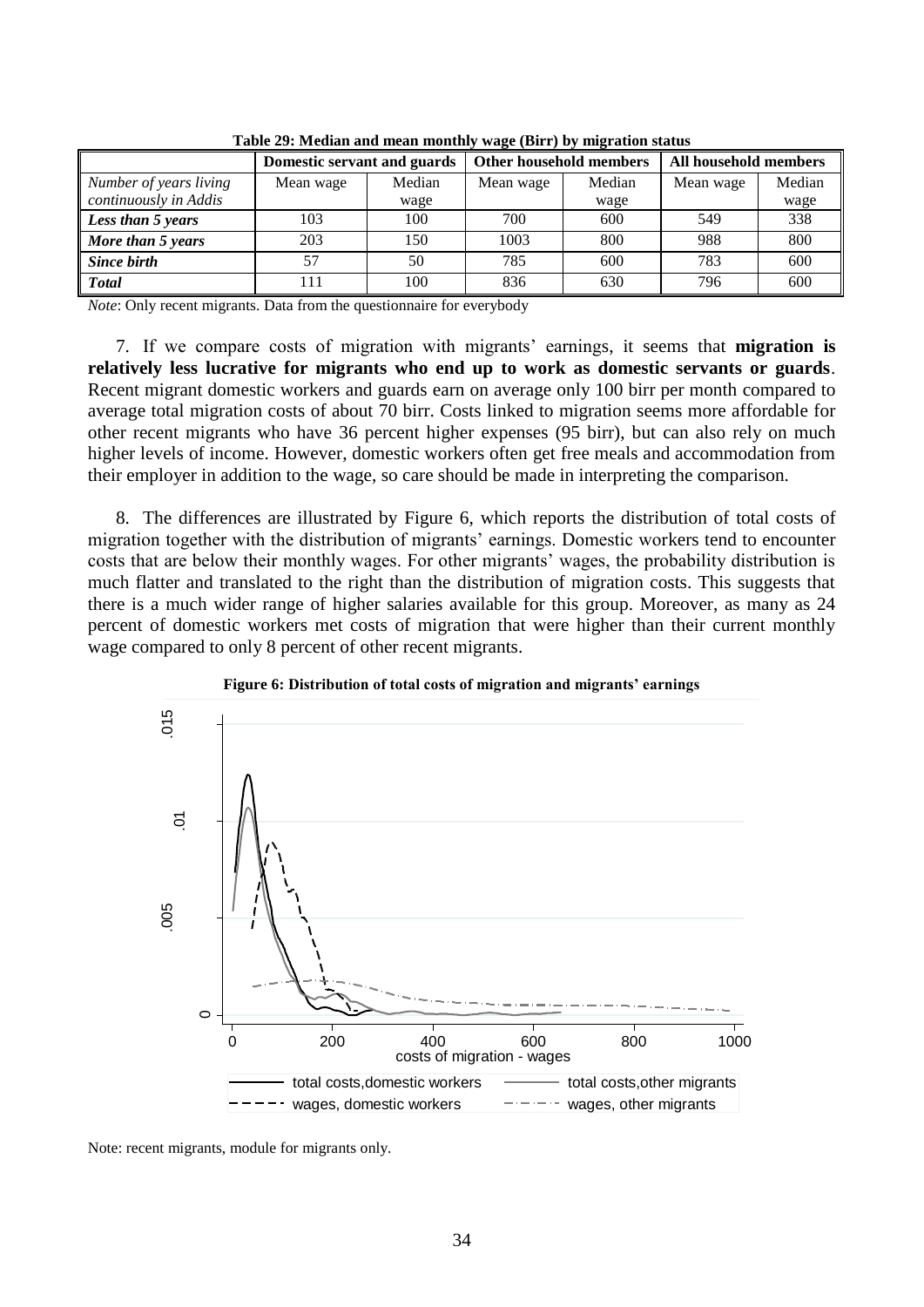9. Affordability of migration expenditures can be evaluated also in comparison to sources of capital that migrants relied upon to pay the expenses they incurred when they moved to Addis Ababa. Migrants usually depend on assistance from others, while only a minority is able to meet the basic costs associated with migration with their own savings. This suggests that migration is a relatively expensive option for many people, and is probably often a family strategy rather than an individual choice. Data on sources of capital for covering costs of transportation, in particular, highlight that only one third of recent migrants count only on their own savings, while 63 percent of migrant domestic servants and 44 percent of other migrants resort to donations from relatives or friends (Table 30).

<span id="page-34-0"></span>

|                                            | Domestic servants and guards, % | Other migrants, % | Total, % |
|--------------------------------------------|---------------------------------|-------------------|----------|
| Own saving                                 | 30.4                            | 35.1              | 34.3     |
| Borrowing from friends/relatives           | 4.8                             | 10.2              | 9.2      |
| Donation/assistance from friends/relatives | 62.7                            | 43.7              | 47.2     |
| Inheritance                                | 2.0                             | 0.5               | 0.8      |
| Borrowing from individuals on terms        | 0.2                             | 0.0               | 0.0      |
| Other                                      | 0.0                             | 10.6              | 8.6      |
| Total                                      | 100.0                           | 100.0             | 100.0    |

**Table 30: Source of capital for transport cost of migrating**

Note: Recent migrants. Module for migrants only. Data referring to the respondent only.

10. Given the average wage level indicated above, migrants who find a job would probably be able to return the money they have received from their relatives and friends without large difficulties. However, this did not need to be true for migrant domestic workers. The low incidence of this group of migrants relying on loans can be interpreted in two ways: either the risk of no payment is high and is not covered by collateral, or migration is a sort of family investment or grant whose return in the long run more than compensates the initial cost.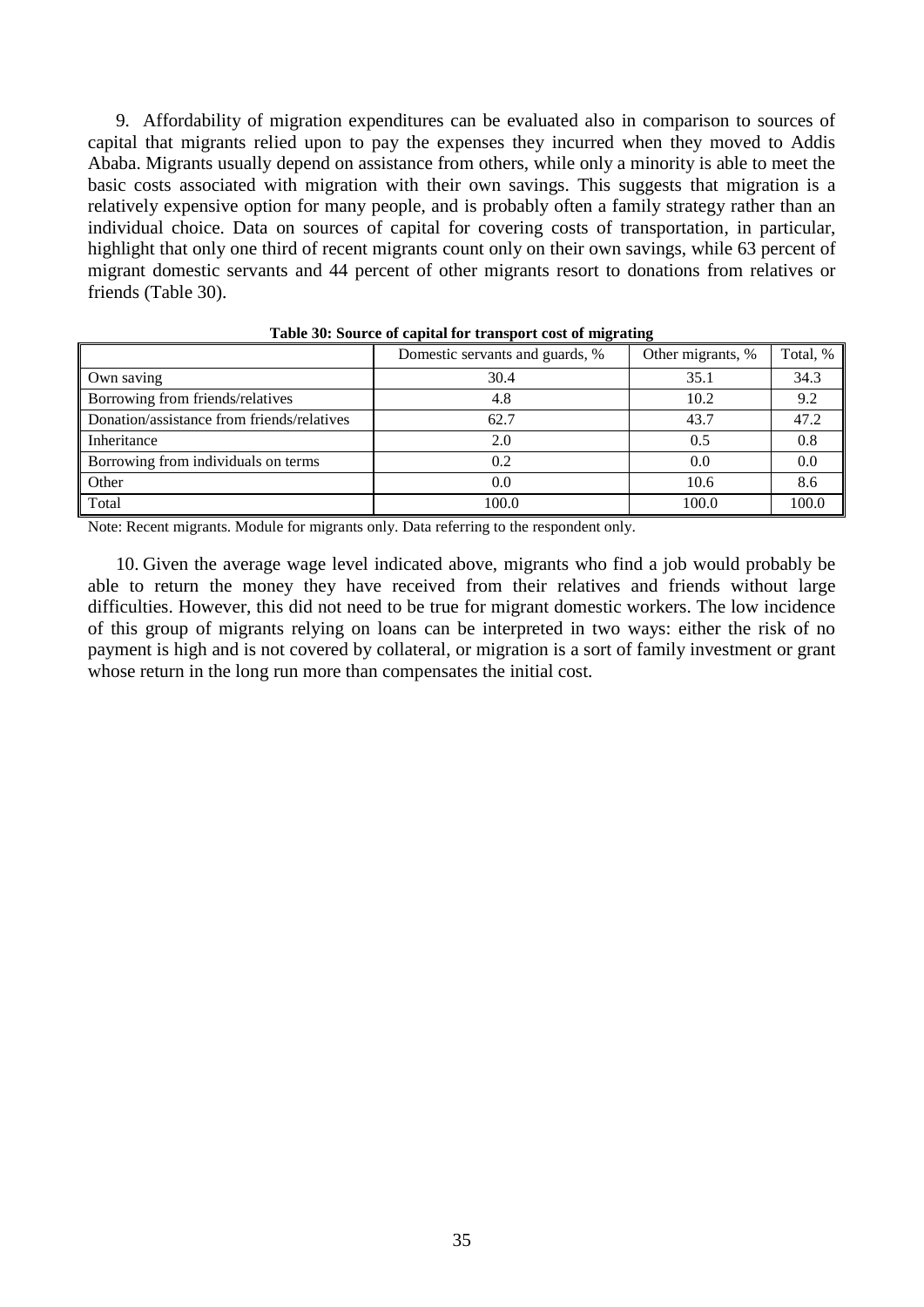# <span id="page-35-0"></span>**9. EMPLOYMENT, EDUCATION AND LIVING CONDITIONS BY MIGRATION STATUS**

1. This section provides a broad comparison of living conditions of migrants and non-migrants by focusing on some of the main developmental outcomes, namely education, employment, housing and economic status.

### <span id="page-35-1"></span>9.1 **Human capital: starting conditions**

2. Human capital in urban areas is a fundamental asset affecting the ability to take advantage of good job opportunities and to access the labor market while, at the same time, partially capturing endowments of other complementary factors. Hence, educational indicators are quite informative in delineating migrants' starting conditions, especially in the face of the labor market $11$ .

3. Since the Ethiopian Urban Migration Survey did not collect data on education levels for the entire sample of migrants, information on migrants' initial position in terms of human capital are provided only by indirect and first-level indicators, such as literacy rates and parents' education.

4. **ETUMS data indicate that female migrants suffer greater disadvantages than males in terms of literacy.** As shown in Table 31, males' literacy rates, in particular, have small variations across migration status: literacy rates of both males born in Addis Ababa and males who have moved to the capital in the last five years are around 92 percent, while those of old migrants are ten percentage points lower (83 percent). Progress in educational achievements in rural areas might explain this trend. In contrast, migrant women, especially those arrived for more than 5 years ago, appear to perform worse because they are much more likely to be illiterate than non-migrant women: 29 percent of female recent migrants and 37 percent of old migrants are illiterate compared to 8 percent of non-migrant women.

<span id="page-35-2"></span>

|         | <b>Number of years living</b> | Domestic servants | Other household | All (both domestic workers and |
|---------|-------------------------------|-------------------|-----------------|--------------------------------|
|         | continuously in Addis Ababa   | and guards        | members         | other household members)       |
| Males   | Less than 5 years             | $6.1*$            | 92.6            | 90.2                           |
|         | More than 5 years             | $0.0*$            | 83.6            | 83.6                           |
|         | Since birth                   | 90.2              | 92.4            | 92.4                           |
| Females | Less than 5 years             | 45.8              | 70.6            | 67.7                           |
|         | More than 5 years             | 70.3              | 63.2            | 63.3                           |
|         | Since birth                   | 95.4              | 91.7            | 91.7                           |

**Table 31: Literacy rates by migration status**

*Note*: module for all household members. \*Figures based on a limited number of observations.

<u>.</u>

5. At the same time, migrants usually come from families with lower levels of education than other urban dwellers and, to the extent that parents' education affects children's labor and educational opportunities, this divide can indicate that migrants suffer disadvantaged initial conditions. In particular, since more than half of migration flows come from rural areas where schooling indicators are significantly worse than in urban areas, on average migrants' parents reach lower levels of education than non-migrants. The majority of migrants have uneducated parents (Table 32). About 77 percent of recent migrants have an uneducated father, compared to 41 percent of non-migrants. At the same time, recent migrants (8 percent) are less likely to have a father who completed secondary schools than non-migrants (29 percent), and the differences in mother's

 $11$  On the role of educational level and quality on income opportunities in urban areas, please refer to World Bank (2009c).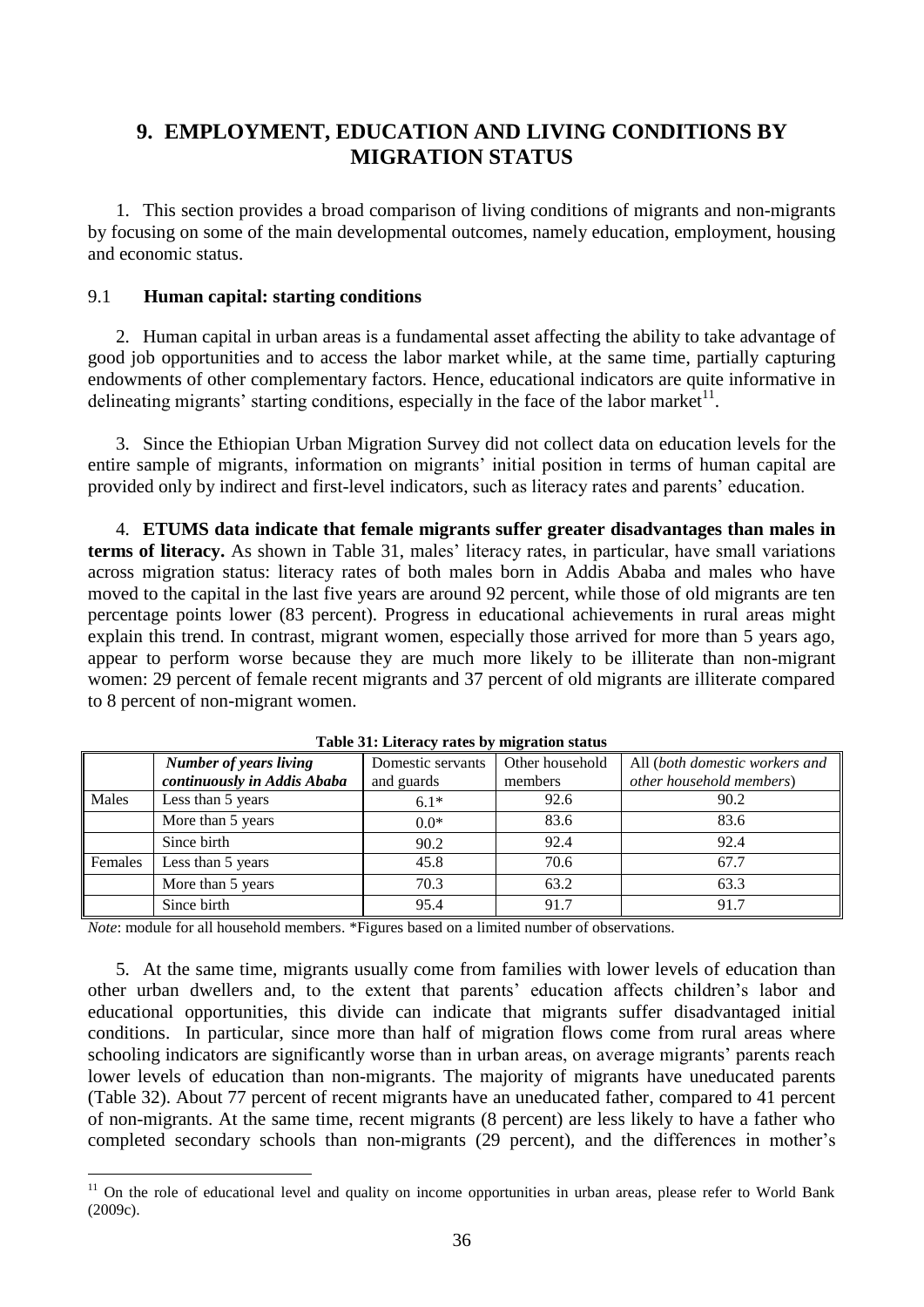education are even more pronounced. This evidence is in line with earlier findings based on 2005 Labor Force Survey data which suggest that, unlike the national pattern, migrants in Addis Ababa have on average almost 30 percent fewer years of schooling compared to non-migrants (Guarcello et al. 2009).

<span id="page-36-1"></span>

|                                                          | Father's education   |                      |                | Mother's education |                      |                      |                |       |
|----------------------------------------------------------|----------------------|----------------------|----------------|--------------------|----------------------|----------------------|----------------|-------|
| Number of years living continuously<br>in<br>Addis Ababa | Less than<br>5 years | More than<br>5 years | Since<br>birth | Total              | Less than<br>5 years | More than<br>5 years | Since<br>birth | Total |
| No formal education or less than first<br>cycle primary  | 78                   | 84                   | 41             | 63                 | 92                   | 95                   | 71             | 85    |
| First cycle primary                                      | 4                    | $\mathcal{R}$        |                | 4                  |                      |                      | 4              | 2     |
| Second cycle primary                                     | 6                    | 4                    | 17             | 10                 | 2                    | $\overline{2}$       | Q              | 5     |
| Secondary                                                | 7                    | 4                    | 18             | 11                 | 2                    |                      | 9              | 4     |
| Higher education and post-graduation                     |                      | 2                    | 12             | 6                  | $\Omega$             | $\theta$             | 4              | 2     |
| Don't know                                               |                      | 4                    | 7              | 6                  | $\overline{2}$       | $\mathfrak{D}$       | 3              | 2     |
| Total                                                    | 100                  | 100                  | 100            | 100                | 100                  | 100                  | 100            | 100   |

|  |  | Table 32: Parents' education by migration status |
|--|--|--------------------------------------------------|
|--|--|--------------------------------------------------|

*Note*: module for all household members. The classification in the table follows the current Ethiopian educational system according to which the first cycle primary covers grades 1-4 (normal age 7-10), the second cycle primary covers grades 5-8 (normal age 11-14), and secondary grade covers grades  $9 - 10$  of general secondary education (normal age 15-16), 11-12 grades of preparatory education (normal age 17-18) and 10+1, 10+2 and 10+3 of Technical Vocational Education Training (normal age 17-19).

### <span id="page-36-0"></span>9.2 **Education: migrant children**

1

6. According to data from the survey, recent migrant children, domestic servants and guards excluded, account for about 13 percent of school-age children, while about 75-80 percent of schoolage children have been living in Addis Ababa since their birth (Table 33).

<span id="page-36-2"></span>

| Number of years living      | primary school age          | primary school             | secondary school age          | secondary school |  |  |  |
|-----------------------------|-----------------------------|----------------------------|-------------------------------|------------------|--|--|--|
| continuously in Addis Ababa | $(7-14 \text{ year-}old)$ % | age $(7-14 \text{ year} -$ | $(15-18 \text{ year-}old), %$ | age (15-18 year- |  |  |  |
|                             |                             | old)                       |                               | old)             |  |  |  |
| Less than 5 years           | 13.1                        | 49,606                     | 13.6                          | 43,558           |  |  |  |
| More than 5 years           | 6.8                         | 25,838                     | 10.8                          | 34,549           |  |  |  |
| Since birth                 | 80.1                        | 304,410                    | 75.6                          | 241,284          |  |  |  |
| Total                       | 100.0                       | 379,854                    | 100.0                         | 319,391          |  |  |  |

**Table 33: Share of children in school age, by migration status (domestic servants and guards excluded)**

Note: Domestic servants and guards excluded. Module for everybody

7. As reported in Table 34 below, boys' primary net enrolment rates range between 95 percent for recent migrants and 81-86 percent for the rest of males and about half of boys in secondary school age are enrolled in secondary schools regardless their migration status.<sup>12</sup> The picture changes for migrant females. While gender discrimination among non-migrant children does not emerge either in primary or in secondary school, only 70 percent of recent female migrants between 7 and 14 years old attend primary school, compared to 89 and 81 percent of girls living in the city since birth or for more than five years, respectively. The gap is more marked in secondary education where the enrolment rate decreases to 15 percent for recent female migrants, a rate three times lower than that of non migrant girls and of migrant boys.

8. Within the group of children in schooling age, domestic workers excluded, boys' likelihood of attending school does not appear to be remarkably affected by migration status. In contrast, girls

<sup>&</sup>lt;sup>12</sup> Note that secondary enrolment rates are significantly lower than primary across different migration statuses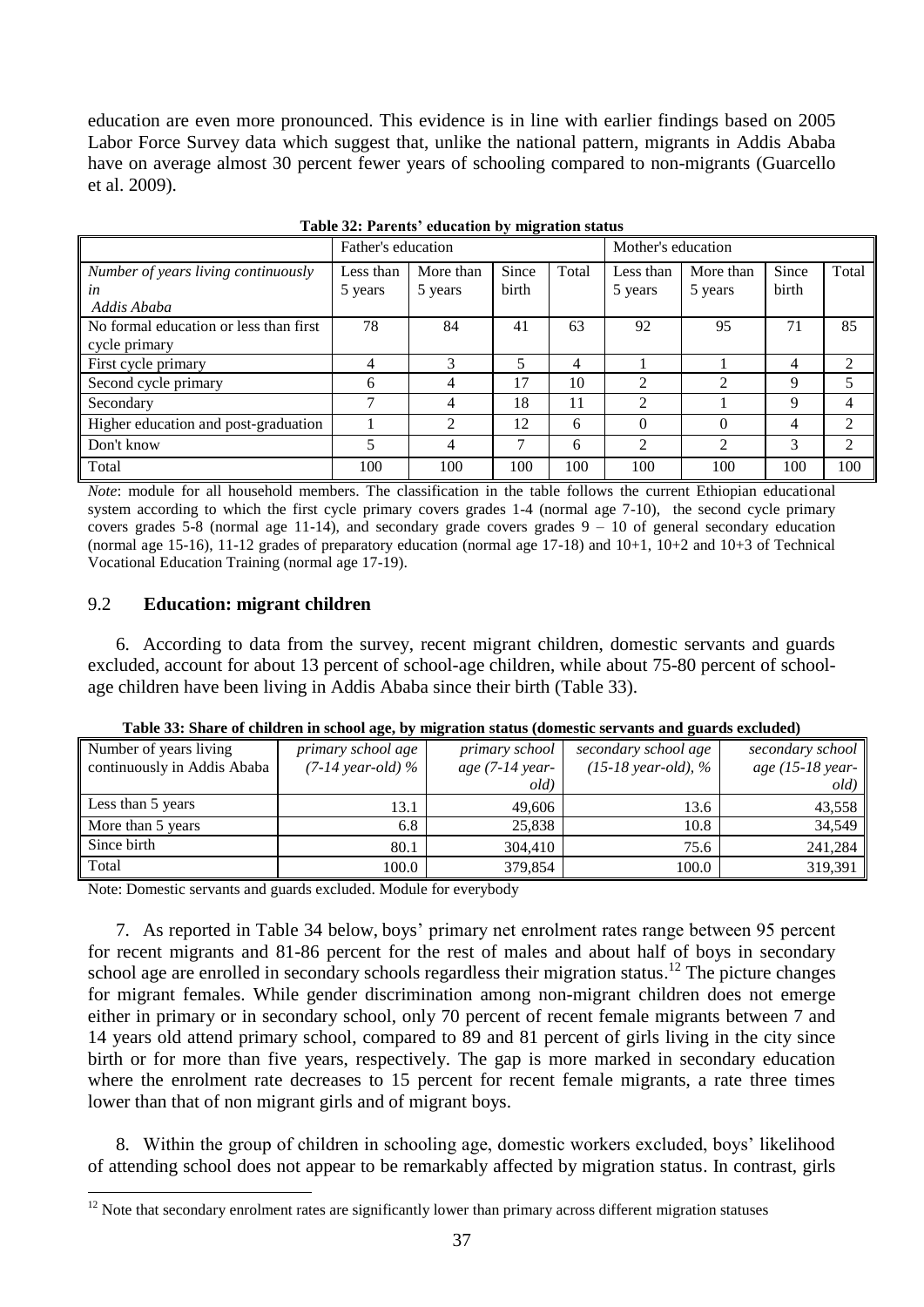who recently arrived in the city face greater difficulties and obstacles than migrant boys and other girls in accessing schools, although almost 80 percent of people who moved to Addis Ababa mainly for educational reasons report that they are currently attending school with no statistically significant differences across gender.

<span id="page-37-1"></span>

| Table 34: Net enrolment rates among migrants and non-migrants in schooling age, domestic servants and guards |  |
|--------------------------------------------------------------------------------------------------------------|--|
| excluded                                                                                                     |  |

|                                                    | rates       | Primary net enrolment | <b>Secondary net enrolment</b><br>rates |       |  |  |
|----------------------------------------------------|-------------|-----------------------|-----------------------------------------|-------|--|--|
| Number of years living continuously in Addis Ababa | <b>Boys</b> | Girls                 | <b>Boys</b>                             | Girls |  |  |
| Less than 5 years                                  | 95.1        | 69.5                  | 46.0                                    | 14.9  |  |  |
| More than 5 years                                  | 80.7        | 81.1                  | 52.7                                    | 35.4  |  |  |
| Since birth                                        | 85.6        | 89.1                  | 49.2                                    | 48.2  |  |  |

Note: Domestic servants and guards excluded. Module for everybody.

9. It is usually perceived that migrant females working as domestic servants are particularly vulnerable. However, when looking at average school attendance only for women and children below the age of 25 years (Table 35 below), we find a much larger share of migrant servants attend school compared to non-migrant servants. When it comes to migrant males in the same age group, we get the opposite picture. Table 35 indicates that none of the male migrants working as guards attends school, while 95% of the non-migrant guards go to school. For other migrants, it is evident that school attendance is lower for migrants than non-migrants, but there are no big gender differences.

<span id="page-37-2"></span>

|                                                    |      | Domestic servants and guards | Other migrants |      |        |       |  |
|----------------------------------------------------|------|------------------------------|----------------|------|--------|-------|--|
| Number of years living continuously in Addis Ababa | Male | Female                       | Total          | Male | Female | Total |  |
| Less than 5 years                                  | 0.00 | 0.26                         | 0.24           | 0.68 | 0.63   | 0.64  |  |
| More than 5 years                                  | 0.00 | 0.63                         | 0.61           | 0.64 | 0.63   | 0.63  |  |
| Since birth                                        | 0.95 | 0.14                         | 0.58           | 0.72 | 0.73   | 0.72  |  |
| Total                                              | 0.22 | 0.31                         | 0.30           | 0.71 | 0.70   | 0.70  |  |
|                                                    |      |                              |                |      |        |       |  |

**Table 35: Share of migrants attending school, young and children aged less than 25 years**

Note: Module for everybody.

### <span id="page-37-0"></span>9.3 **Housing conditions and economic status**

10. **In Addis Ababa, migrant status is not associated with worse housing conditions**. On the contrary, access to improved water source, access to private electricity, as well as the incidence of overcrowding, is not statistically different between migrant and non-migrant households (Table 36).

<span id="page-37-3"></span>

| $\sim$ while $\sim$ 0.1 and 0.000 $\sim$ 0.1000 $\sim$ 1.1000 $\sim$ 1.1000 $\sim$ 1.1000 $\sim$ 1.1000 $\sim$ 1.1000 $\sim$ |                                                                            |                                                                 |                                                                                              |  |  |  |  |
|------------------------------------------------------------------------------------------------------------------------------|----------------------------------------------------------------------------|-----------------------------------------------------------------|----------------------------------------------------------------------------------------------|--|--|--|--|
|                                                                                                                              | Share of household<br>with access to<br>improved drinking<br>water sources | Share of<br>households with<br>access to private<br>electricity | Share of population in<br>overcrowded dwellings<br>(two or more people)<br>occupying a room) |  |  |  |  |
| HH without recent migrants                                                                                                   | 0.80                                                                       | 0.65                                                            | 0.24                                                                                         |  |  |  |  |
| HH with at least one recent migrant                                                                                          | 0.78                                                                       | 0.67                                                            | 0.25                                                                                         |  |  |  |  |
| HH without migrants                                                                                                          | 0.74                                                                       | 0.59                                                            | 0.18                                                                                         |  |  |  |  |
| HH with at least one migrant                                                                                                 | 0.81                                                                       | 0.67                                                            | 0.25                                                                                         |  |  |  |  |

#### **Table 36: Housing facilities by in migrant and non migrant households**

Note: Improved drinking water sources include piped water into a dwelling or into a compound. According to the UN-Habitat definition, overcrowding is defined as an occupancy rate above 2 persons per room. Differences between migrant and non-migrant households and between households with and without recent migrants are not statistically significant. Migrant households are defined according to the presence of migrants with the exclusion of domestic servants and guards. Module for everybody.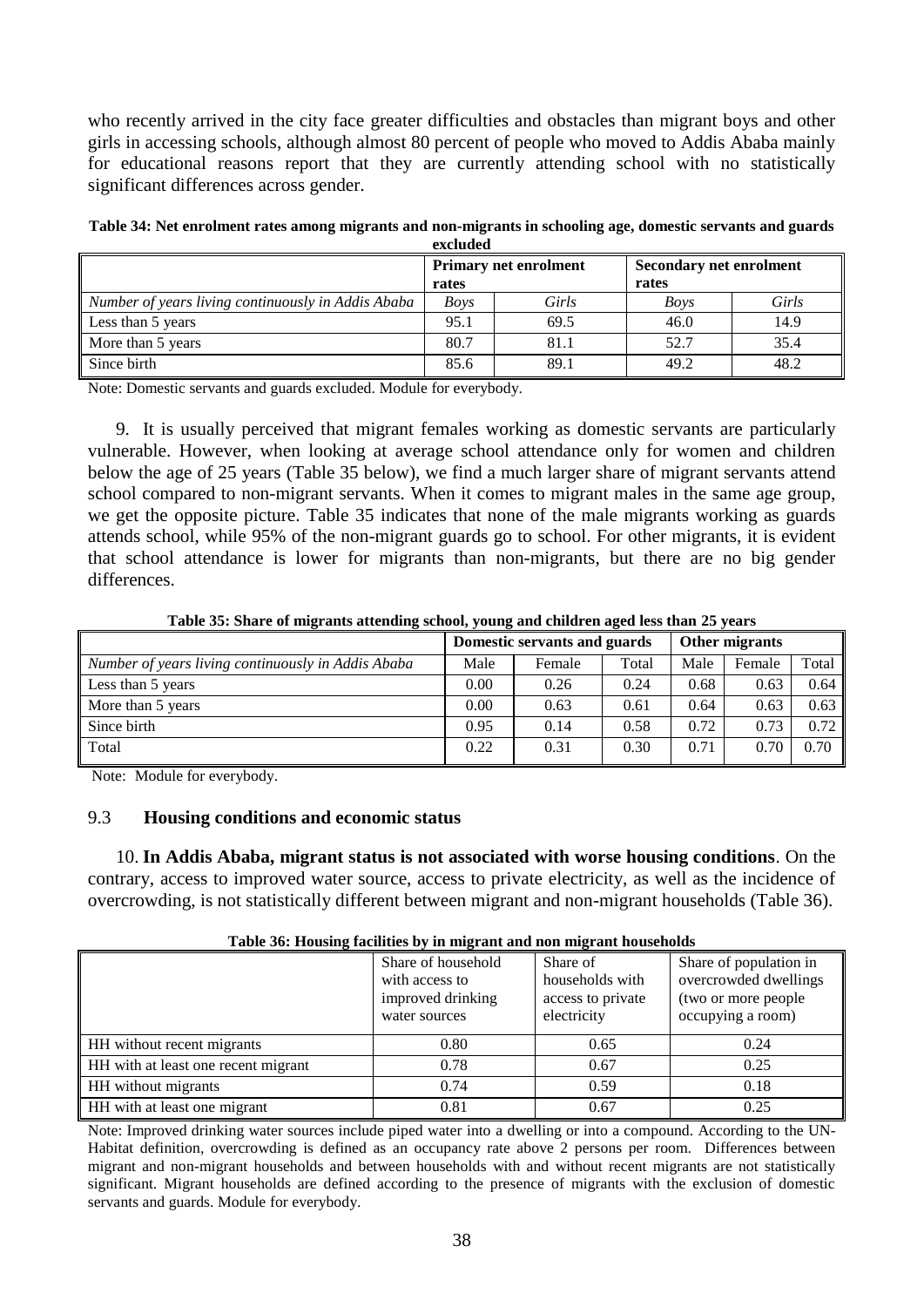11. Analogously, data on wealth distribution based on endowments of household assets reveals that there is not large differentiation of the Addis Ababa population according to the migration status. Nevertheless, an interesting pattern emerges. **Data seem to indicate that migrants over time work themselves out of (asset-) poverty and end up at least as good as non-migrants in terms of asset accumulation** – perhaps even with a slightly lower (asset-) poverty rate. **Hence, it is likely that migrants contribute significantly to the economic growth of Addis Ababa.** Table 37 below reveals that recent migrants are slightly more likely to be in the lowest asset quintiles (i.e. asset-poor) than non-migrants, but the opposite is true for older migrants – a lower share of older migrants as compared to non-migrants are in the poorest asset quintile. This pattern could indicate at least two different trajectories. First, it could be that the average asset holding for asset-poor recent migrants was lower than the asset holding of the asset-poor migrants who came earlier. Second, since assets are accumulated over time, and the primary reasons for migrants to move to Addis is education or work, it is likely that the more advantaged situation of older migrants is due to their saving and investments in their assets. As the economic growth in rural areas has been substantial in the five years prior to the survey, the second explanation seems to be more plausible. The differences are large in that the share of the population in the lowest asset quintile among recent migrants is 40 percent higher than the share of asset poor among older migrants. So if the larger asset base is due to investments and not selection effects, it is plausible that, overall, migrants are able to overcome their initial drawbacks in asset wealth.

<span id="page-38-1"></span>

| Tubic of F opulation ulstribution by household usset endowment |                                                    |             |              |  |  |  |  |  |
|----------------------------------------------------------------|----------------------------------------------------|-------------|--------------|--|--|--|--|--|
|                                                                | Number of years living continuously in Addis Ababa |             |              |  |  |  |  |  |
| Less than 5 year                                               | More than 5 years                                  | Since birth | <b>Total</b> |  |  |  |  |  |
|                                                                | 14                                                 | I O         | I b          |  |  |  |  |  |
|                                                                |                                                    |             | 19           |  |  |  |  |  |
| 20                                                             |                                                    |             |              |  |  |  |  |  |
| 19                                                             |                                                    | 20          | 19           |  |  |  |  |  |
| 23                                                             |                                                    | つっ          | つっ           |  |  |  |  |  |
| 100                                                            | 100                                                | 100         | 100          |  |  |  |  |  |
|                                                                |                                                    |             |              |  |  |  |  |  |

**Table 37: Population distribution by household asset endowment**

Note: Module for everybody. Significance of variation in the share of the population in the lowest quintile across migration status: differences between recent and old migrant and between recent migrants and non migrants are statistically significant at a 5 percent level of confidence; difference between old migrants and non migrants is not statistically significant.

#### <span id="page-38-0"></span>9.4 **Subjective assessment of benefits of migration**

12. Data on migrants' subjective assessment of their experience show that migration is evaluated positively as a livelihood strategy by most of the recent migrants. At the same time, migration remains a risky option that can bring a worsening in living conditions and can be irreversible for a not negligible share of migrants. Table 38 below shows that more than 60 percent of recent migrants believe that migration has meant an improvement in their living conditions. Migration is, however, associated with a worsening in welfare by 33 percent of migrant domestic workers and 26 percent of other migrants (Table 38). By considering that domestic workers could have been interviewed in the presence of their employers, these figures could also underestimate the share of migrants experiencing a worsening in their living condition.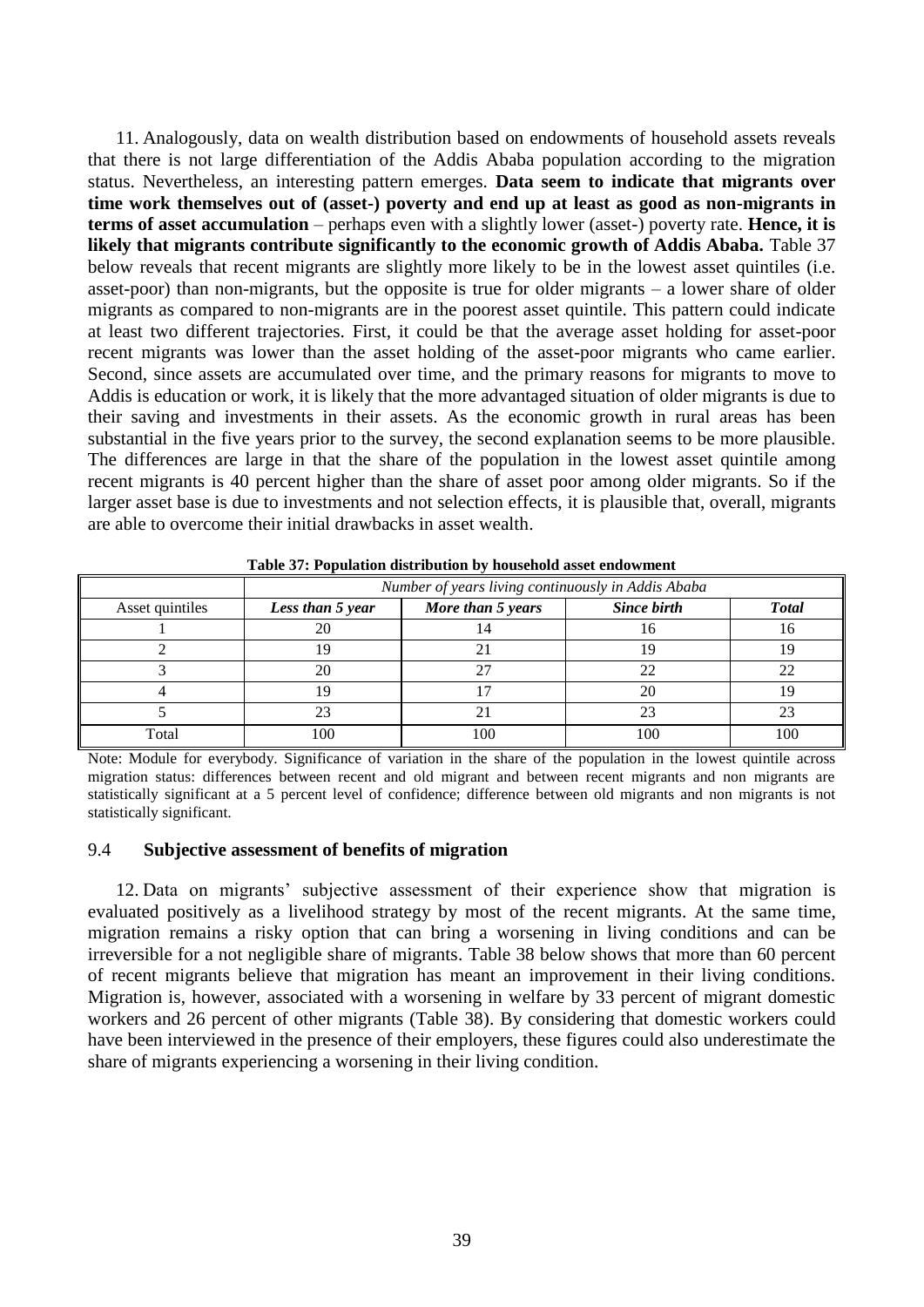<span id="page-39-1"></span>

|                 | Recent migrants who are domestic servants or guards | Other recent migrants |
|-----------------|-----------------------------------------------------|-----------------------|
|                 |                                                     |                       |
| Much better     | 20.2                                                | 29.0                  |
| Somewhat better | 41.1                                                | 33.9                  |
| About the same  | 6.2                                                 | 10.8                  |
| Worse           | 23.7                                                | 17.3                  |
| Much worse      | 8.8                                                 | 9.0                   |
| Total           | 100.0                                               | 100.0                 |

**Table 38: Subjective comparison between living conditions now and before the move.<sup>13</sup>**

Note: Module for migrants. Data referring to the respondent only.

13. For about 80 percent of the migrants, the current status is better than expected (Table 39). Moreover, women, who are not domestic servants, are more likely than men to experience living conditions that were above their expectations: 83 percent of female recent migrants reported that their situation in the city was better than expected, compared to 63 percent of male migrants.<sup>14</sup>

<span id="page-39-2"></span>

| Table 37. Current fiving conditions compared to the expected ones. |                                                    |                       |  |  |  |  |  |
|--------------------------------------------------------------------|----------------------------------------------------|-----------------------|--|--|--|--|--|
|                                                                    | Recent migrant who are domestic servants or guards | Other recent migrants |  |  |  |  |  |
| Much better                                                        | 37.6                                               | 39.3                  |  |  |  |  |  |
| Somewhat better                                                    | 54.0                                               | 38.5                  |  |  |  |  |  |
| About the same                                                     |                                                    | 13.6                  |  |  |  |  |  |
| Worse                                                              | 6.6                                                | 6.1                   |  |  |  |  |  |
| Much worse                                                         |                                                    | 2.6                   |  |  |  |  |  |
| Total                                                              | 100.0                                              | 100.0                 |  |  |  |  |  |

### **Table 39: Current living conditions compared to the expected ones.**

Note: Module for migrants. Data referring to the respondent only.

14. Moreover, returning to the area of origin is not always an option: More than half of the recent migrants say that they would not be able to make a living if they returned to the place they migrated from. Around 20 percent of migrants (domestic servants and guards excluded) state that, before moving, they were able to make a living, while now, if they came back to their previous area of residence, they would not (Table 40).

<span id="page-39-3"></span>

| Table 40: Subjective comparison between different scenarios: having remained in the place of previous residence |
|-----------------------------------------------------------------------------------------------------------------|
| and coming back now.                                                                                            |

|                                                            |                | Would you be able to make a living if you went back home |      |      |                                                |                       |      |  |  |
|------------------------------------------------------------|----------------|----------------------------------------------------------|------|------|------------------------------------------------|-----------------------|------|--|--|
|                                                            |                | All recent<br>migrants                                   |      |      | Recent migrant domestic<br>servants and guards | Other recent migrants |      |  |  |
|                                                            |                |                                                          | no   | ves  | no                                             | ves                   | no   |  |  |
| Were you able to make a living<br>in your previous area of | <b>Yes</b>     | 40.9                                                     | 17.9 | 48.8 | 8.8                                            | 39.4                  | 19.8 |  |  |
| residence                                                  | N <sub>0</sub> | 7.9                                                      | 33.3 | 23.8 | 18.7                                           | 4.7                   | 36.2 |  |  |

*Note*: Only recent migrants aged 18 and above, module for migrants only. Data referring to the respondent only.

### <span id="page-39-0"></span>9.5 **Employment conditions by migration status**

15. Lack of information on job opportunities, costs of migration and inadequate skills can create obstacles to migrants' access to the labor market. We can evaluate the scope of these obstacles by comparing activities performed by migrants and non-migrants in the 15-35 age group, which

<u>.</u>

<sup>&</sup>lt;sup>13</sup> Differences by gender is not statistically significant and therefore not reported.

 $14$  The difference by sex is statistically significant.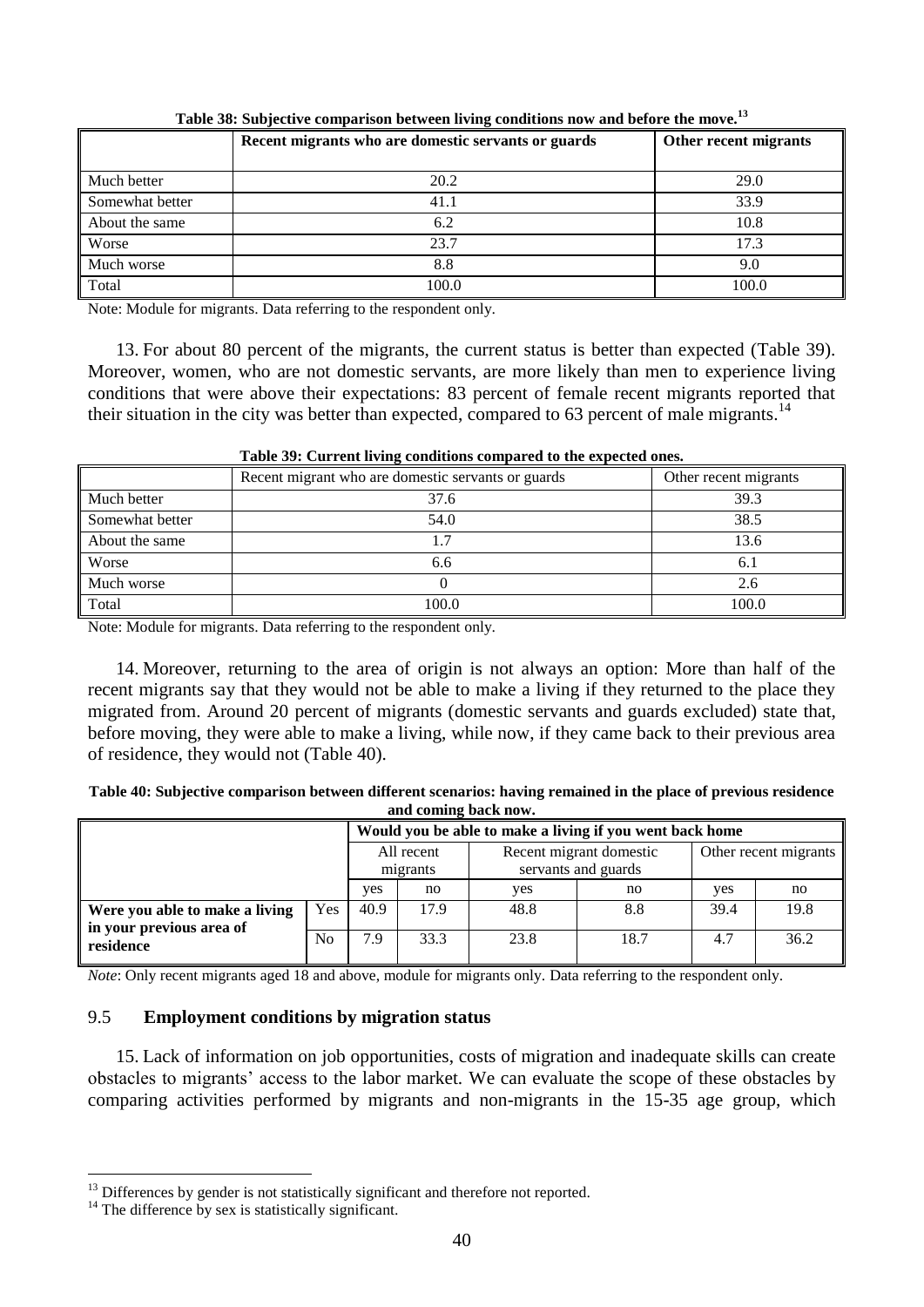accounts for a large share of both populations and which comprises people at the beginning or in the middle of their working life.<sup>15</sup>

16. Overall, recent migrants, excluding domestic servants, are more likely to be unemployed than non-migrants, but this gap is likely to be explained by the much higher unemployment rates among women than men in Addis Ababa. The 2005 Ethiopian National Labor Force Survey found that unemployment rates in Addis were almost twice as high for females (45 percent) as for males (23 percent), while the ETMUS suggests unemployment is around 50 percent higher for females. Adding the more disadvantaged situation with respect to education, these findings indicate that it would be harder for a migrant woman to find a job than for a migrant man. Women account for about two thirds of all recent migrants, and detailed data on migration experience show that only 37 percent of women, excluding domestic servants, who have migrated in the last five years to Addis Ababa to search for a job, are engaged in productive activities vis-à-vis 75 percent of their male counterparts.

17. Recent female migrants face more severe constraints in finding a job than non-migrant women, while being a migrant does not affect men's employment rates. As shown in Table 41, about 45 percent of women in the considered age group who recently arrived in Addis Ababa are unemployed, compared to 32 percent of non-migrant women. Moreover, the unemployment rate of recent male migrants (20 percent) between 15 and 35 years old is not higher than that of nonmigrants.

18. **After a period of adjustment, a migrant's capacity to exploit job opportunities improves considerably**. Within the same age group, unemployment rates of female and male migrants who migrated five or more years ago decrease to 26 and 16 percent respectively. That is, older migrants are less likely to be unemployed both than recent migrants and non migrants.

<span id="page-40-0"></span>

| $\frac{1}{2}$ |                             |                   |                   |                    |              |  |  |  |  |
|---------------|-----------------------------|-------------------|-------------------|--------------------|--------------|--|--|--|--|
|               | Number of years living      | Less than 5 years | More than 5 years | <b>Since birth</b> | <b>Total</b> |  |  |  |  |
|               | continuously in Addis Ababa |                   |                   |                    |              |  |  |  |  |
| <b>Male</b>   | work only                   | 55.6              | 55.2              | 41.2               | 44.4         |  |  |  |  |
|               | study only                  | 15.0              | 12.9              | 22.0               | 20.2         |  |  |  |  |
|               | work and study              | 9.2               | 12.1              | 10.7               | 10.7         |  |  |  |  |
|               | nothing                     | 0.3               | 3.6               | 4.1                | 3.6          |  |  |  |  |
|               | unemployed                  | 19.8              | 16.2              | 22.0               | 21.1         |  |  |  |  |
| <b>Female</b> | work only                   | 20.1              | 38.0              | 28.4               | 28.7         |  |  |  |  |
|               | study only                  | 17.8              | 12.6              | 25.7               | 22.0         |  |  |  |  |
|               | work and study              | 8.0               | 14.1              | 8.7                | 9.5          |  |  |  |  |
|               | nothing                     | 9.0               | 9.0               | 5.5                | 6.7          |  |  |  |  |
|               | unemployed                  | 45.1              | 26.3              | 31.7               | 33.0         |  |  |  |  |
| All           | work only                   | 33.0              | 44.2              | 34.9               | 36.1         |  |  |  |  |
|               | study only                  | 16.8              | 12.7              | 23.8               | 21.2         |  |  |  |  |
|               | work and study              | 8.5               | 13.4              | 9.7                | 10.1         |  |  |  |  |
|               | nothing                     | 5.8               | 7.1               | 4.8                | 5.3          |  |  |  |  |
|               | unemployed                  | 35.9              | 22.6              | 26.8               | 27.4         |  |  |  |  |

**Table 41: Activity by migration status**

Note: Reference population: 15-35 year-old people, excluding guards and servants. Module for all household members 15 years and above. Unemployed population comprises people who are not engaged in productive activities but who

1

<sup>&</sup>lt;sup>15</sup> Unemployment rates tend to change across age groups (being usually lower among older subpopulation groups) and migrant and non-migrant population have a different age composition. Therefore focusing the analysis on people of the same age group reduces the risks of considering groups which are not directly comparable and of attributing difference across groups to migration status instead of to other characteristics such as age.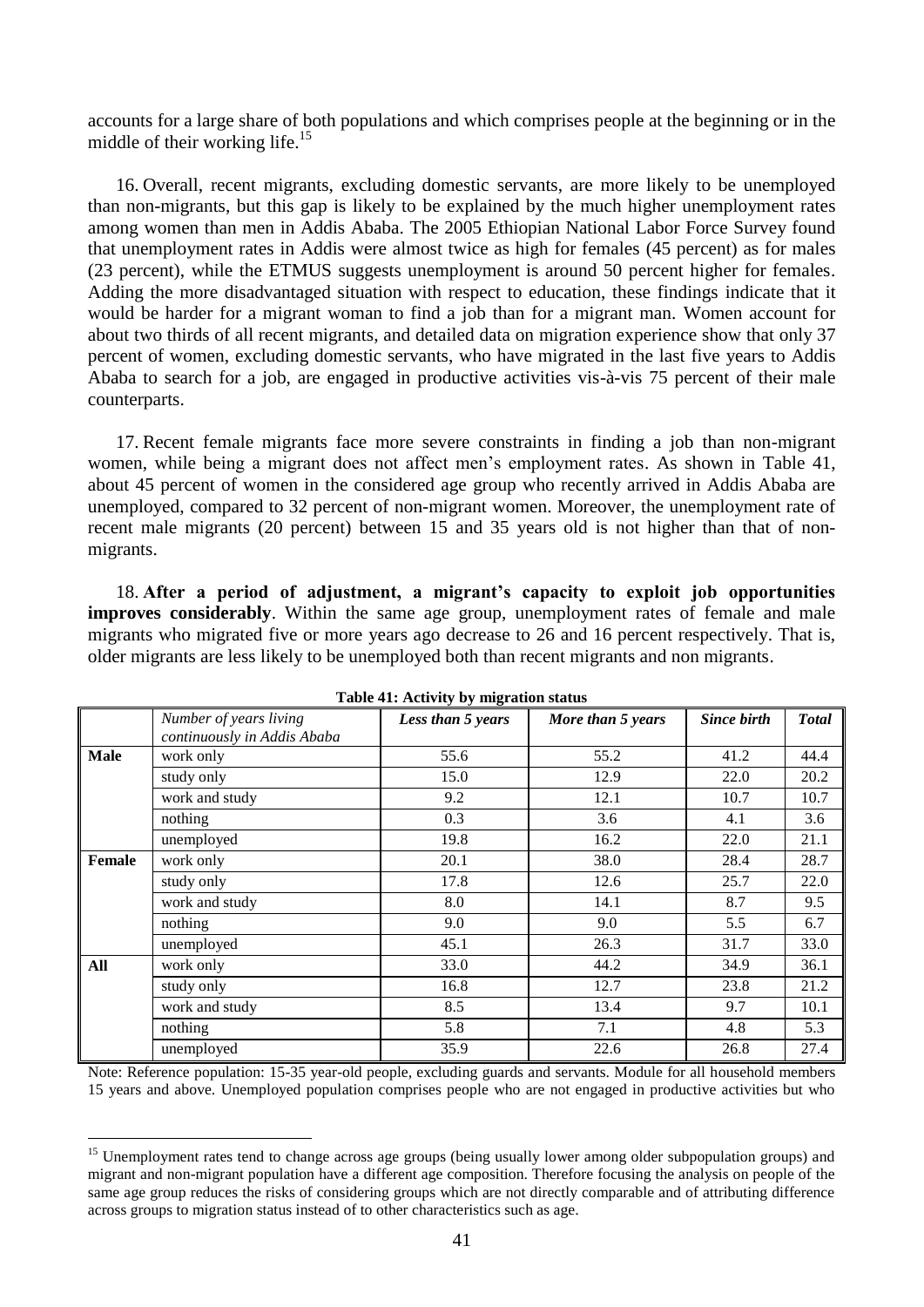have looked for work or tried to establish their own business during the last 3 months or who are willing and ready to work for income/earning if opportunities for work existed in the month subsequent to the interview.

19. The high incidence of female migrants employed as domestic servants can be interpreted as the other side of the coin of migrant women's difficulties in the labor market. With more than two thirds of the population between 15 and 35 years working as wage earners, domestic servants included, the type of employment does not remarkably change across migration status (Table 42). Recent female migrants, however, are much more likely to be employed as domestic servants (39 percent) than non-migrant females (0.4 percent) and old migrants (5 percent), and they represent the main source of labor force for domestic works: almost 82 percent of female domestic workers are recent migrants. Since existing qualitative information point out that domestic servants are often exposed to bad conditions, recent female migrants, represent a group vulnerable to exploitation<sup>16</sup>.

<span id="page-41-0"></span>

|        |                                                                   | Less than 5 years | More than 5 years | <b>Since birth</b> | <b>Total</b> |
|--------|-------------------------------------------------------------------|-------------------|-------------------|--------------------|--------------|
| Male   | Non agricultural wage (excluding<br>domestic servants and guards) | 66.1              | 67.4              | 66.5               | 66.5         |
|        | Non agricultural self-employment                                  | 20.6              | 25.0              | 24.1               | 23.7         |
|        | Unpaid family                                                     | 6.7               | 5.2               | 6.4                | 6.3          |
|        | Goods for sale                                                    |                   |                   |                    |              |
|        | Wage earner domestic servants and<br>guards                       | 4.5               | 0.0               | 0.4                | 0.9          |
|        | Work in agriculture privately/salaried                            | 2.2               | 2.4               | 2.7                | 2.6          |
| Female | Non agricultural wage (excluding<br>domestic servants and guards) | 39.9              | 40.3              | 67.4               | 55.7         |
|        | Non agricultural self-employment                                  | 8.4               | 24.1              | 16.3               | 16.5         |
|        | Unpaid family                                                     | 11.3              | 27.2              | 14.3               | 16.7         |
|        | Goods for sale                                                    | 0.5               | 0.6               | 2.0                | 1.4          |
|        | Wage earner domestic servants and<br>guards                       | 39.0              | 5.2               | 0.04               | 8.9          |
|        | Work in agriculture privately/salaried                            | 1.0               | 2.5               | $0.0\,$            | 0.8          |
| All    | Non agricultural wage (excluding<br>domestic servants and guards) | 51.5              | 51.4              | 66.9               | 61.5         |
|        | Non agricultural self-employment                                  | 13.8              | 24.5              | 20.9               | 20.4         |
|        | Unpaid family                                                     | 9.3               | 18.2              | 9.6                | 11.1         |
|        | Goods for sale                                                    | 0.3               | 0.4               | 0.8                | 0.6          |
|        | Wage earner domestic servants and<br>guards                       | 23.7              | 3.1               | 0.3                | 4.6          |
|        | Work in agriculture privately/salaried                            | 1.5               | 2.5               | 1.6                | 1.7          |

| Table 42: Type of employment |  |  |  |
|------------------------------|--|--|--|
|------------------------------|--|--|--|

Note: Reference population: 15-35 year-old people. Module for all household members 15 years and above.

1

20. Data on the type of employment also suggest that female migrants who migrated five or more years ago and who are between 15 and 35 years old tend to suffer high constraints in getting salaried work. In fact, they are more likely than the rest of population to be self-employed and about 27 percent of them are unpaid family workers, compared to only 14 percent of Addis non-migrant women in the same age group (Table 42).

<sup>&</sup>lt;sup>16</sup> An ILO assessment (Kifle 2002) based on qualitative information and interviews to 100 child domestic workers living in Addis Ababa confirms that child domestic workers are vulnerable to exploitation and the most difficult to protect. Even if the child domestics who have been interviewed think that their quality of life has improved, they usually suffer a number of abuses and deprivation. According to this study, they have no time and means for recreation as they work on the average more than 11 hours per day, seven days a week; they work under stress, intimidation, and threat; verbal and physical violence against them are frequent; a good proportion of girls were sexually harassed, and 45 percent of child domestics worry about or fear the sexual intentions of family members or of others.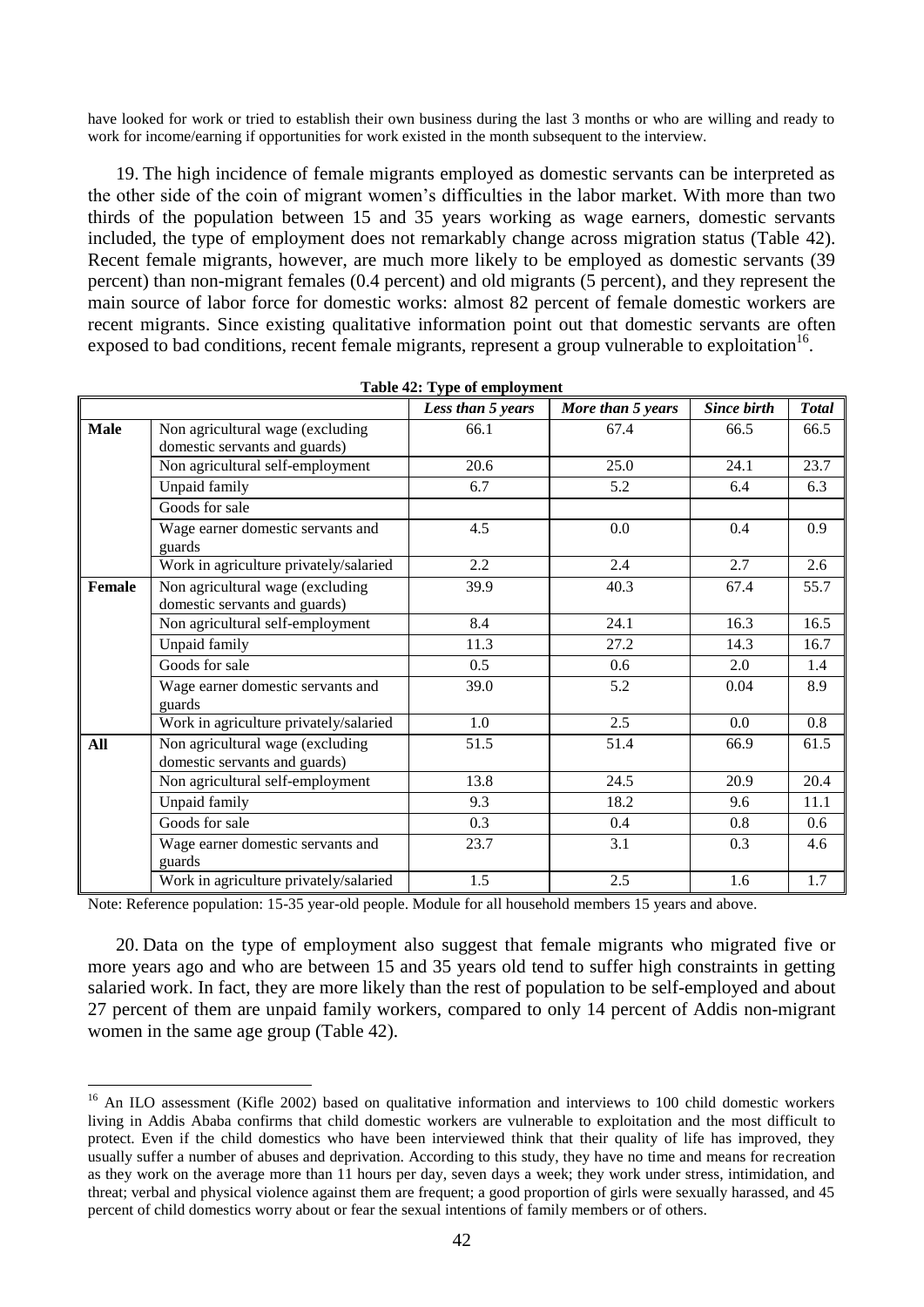21. However, migrants are not the only ones facing difficulties in the urban labor market. Overall, a large share of workers, regardless their migration and gender status, encounter several difficulties in finding a job or a business opportunity and the types of problems do not vary a lot by migration status, with the only exception of financial constraints that are reported more frequently by migrants. Unemployment, little job creation, inadequate job skills, low support services for small business and private enterprises are common problems for both migrants and non migrants. Data from the survey (Table 43) point out that, while domestic workers find relatively easily their job as servants and guards in private households<sup>17</sup>, only 37 percent of the remaining population had no difficulties (33, 42 and 36 percent of recent, old and non migrants, respectively), with slightly higher percentages for male than female migrants and no differentiation across gender within the group of non-migrants. Lack of information is an important obstacle in finding a job or a business opportunity: 23 percent of people aged 15 to 35 claimed that lack of access to information, networks, relationships, and contacts were their main difficulties. Interestingly, this percentage is not higher for migrants (24 percent) than for non-migrants (23 percent).

<span id="page-42-0"></span>

|                                | <b>Males</b> |        |              | <b>Females</b> |        |              | All  |        |              |      |
|--------------------------------|--------------|--------|--------------|----------------|--------|--------------|------|--------|--------------|------|
| Number of years living         | Less         | More   | <b>Since</b> | Less           | More   | <b>Since</b> | Less | More   | <b>Since</b> | Tot  |
| continuously in Addis Ababa    | than         | than 5 | birth        | than           | than 5 | birth        | than | than 5 | birth        |      |
|                                | 5            | years  |              | 5              | years  |              | 5    | years  |              |      |
|                                | vear         |        |              | year           |        |              | year |        |              |      |
| Lack of funds                  | 14.3         | 4.7    | 8.8          | 12.8           | 6.3    | 5.2          | 13.7 | 5.5    | 7.4          | 7.8  |
| Lack of skill and professional | 10.9         | 2.5    | 9.5          | 8.6            | 2.8    | 9.1          | 10.0 | 2.6    | 9.3          | 8.2  |
| knowledge                      |              |        |              |                |        |              |      |        |              |      |
| Lack of information,           | 21.7         | 24.5   | 23.2         | 21.7           | 28.5   | 23.5         | 21.7 | 26.4   | 23.3         | 23.7 |
| Inadequate network or          |              |        |              |                |        |              |      |        |              |      |
| relationships, Too few people  |              |        |              |                |        |              |      |        |              |      |
| knew me, Cannot contact        |              |        |              |                |        |              |      |        |              |      |
| employers                      |              |        |              |                |        |              |      |        |              |      |
| Too old/disabled/sick or being | 0.0          | 2.0    | 1.0          | 3.8            | 3.9    | 3.0          | 1.5  | 2.9    | 1.8          | 2.0  |
| a woman                        |              |        |              |                |        |              |      |        |              |      |
| Lack of jobs, Too much         | 22.6         | 14.0   | 19.4         | 15.9           | 20.5   | 21.9         | 19.9 | 17.2   | 20.3         | 19.8 |
| competition                    |              |        |              |                |        |              |      |        |              |      |
| Lack of registration           | 0.0          | 1.2    | 0.9          | 0.0            | 0.0    | 1.2          | 0.0  | 0.6    | 1.0          | 0.8  |
| I had no difficulties          | 30.5         | 46.3   | 36.3         | 37.1           | 38.1   | 35.8         | 33.1 | 42.3   | 36.1         | 36.8 |
| Language difficulty,           | 0.1          | 4.7    | 1.0          | 0.0            | 0.0    | 0.4          | 0.1  | 2.4    | 0.8          | 1.0  |
| Ethnicity, other               |              |        |              |                |        |              |      |        |              |      |
| Total                          | 100          | 100    | 100          | 100            | 100    | 100          | 100  | 100    | 100          | 100  |

**Table 43: Main difficulty in finding a job or business opportunity**

Note: Excluding domestic guards and servants. Reference population: 15-35 year-old people. Module for all household members 15 years and above who have worked in the last 12 months.

22. Adverse conditions in labor market are also regarded as an important problem: 20 percent of the working population, with few variations across migration status and gender, think that excessive competition in labor supply, on the one hand, and an urban economy which is not sufficiently dynamic or which offers few jobs, on the other, have been their main problems in finding a job.

23. Interestingly, recent migrants (10 percent) and the non-migrant population (9 percent), appear to be equally likely to suffer from lack of skills and professional knowledge, while only 2.6 percent of old migrants reported having faced this difficulty. In contrast, migrants more often report lack of financial resources as constraints. About 14 percent of recent migrants reckon that lack of financial funds was their main obstacle in running a business or in undertaking a productive activity, compared to 5.5 percent of old migrants and 7.4 percent of non migrants. Finally, overall,

<sup>&</sup>lt;sup>17</sup> About 80 percent of domestic workers declare that they have not faced any difficulty.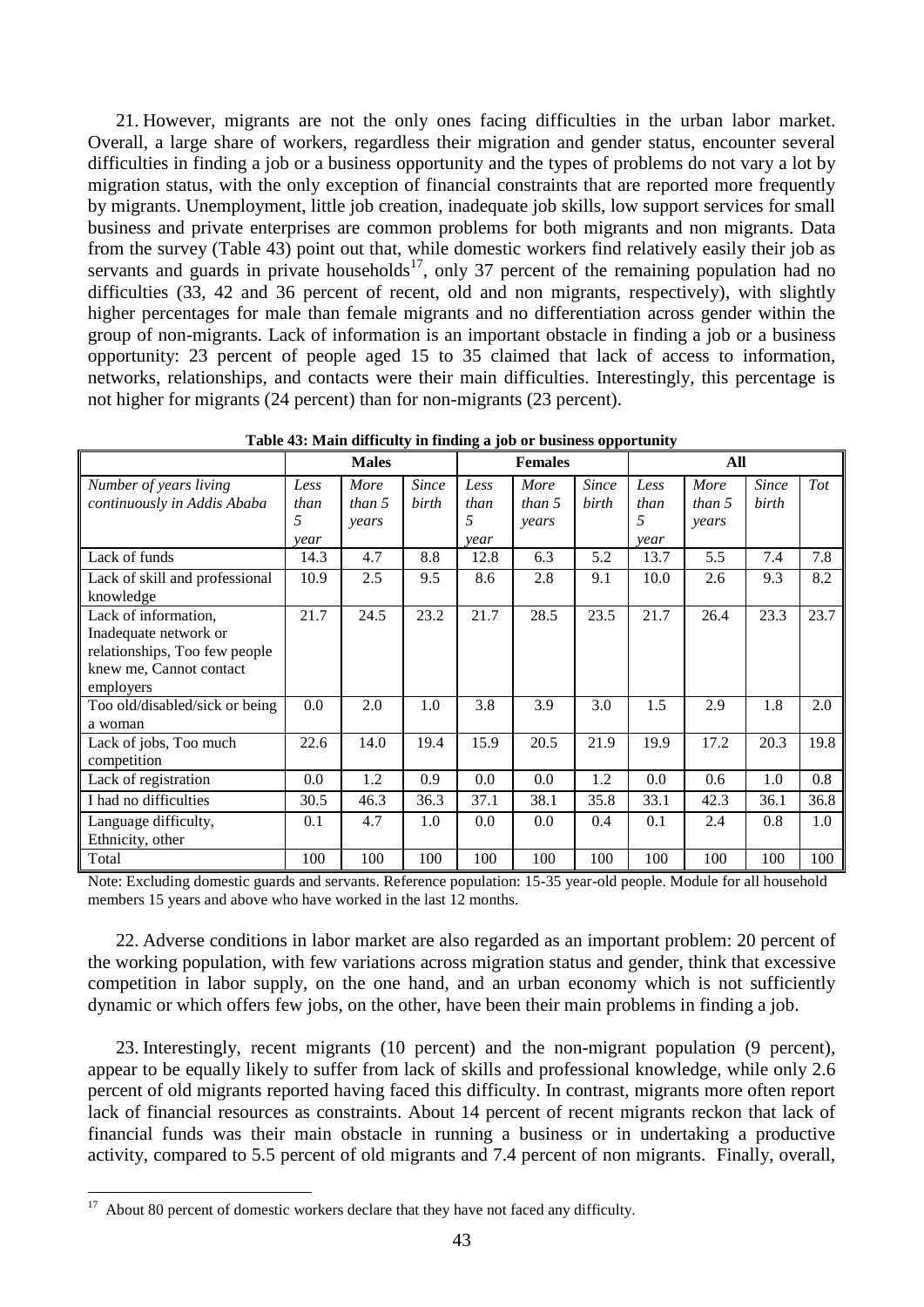lack of registration to *kebele* of residence is not considered a disadvantage in having access to the labor market.

24. In the labor market of domestic services, barriers to entry are lower: most domestic servants or guards do not report any difficulty in getting their job, and only 10 and 7 percent of recent migrants think that they have been disadvantaged by a weak labor demand or by their lack of information and connections, respectively.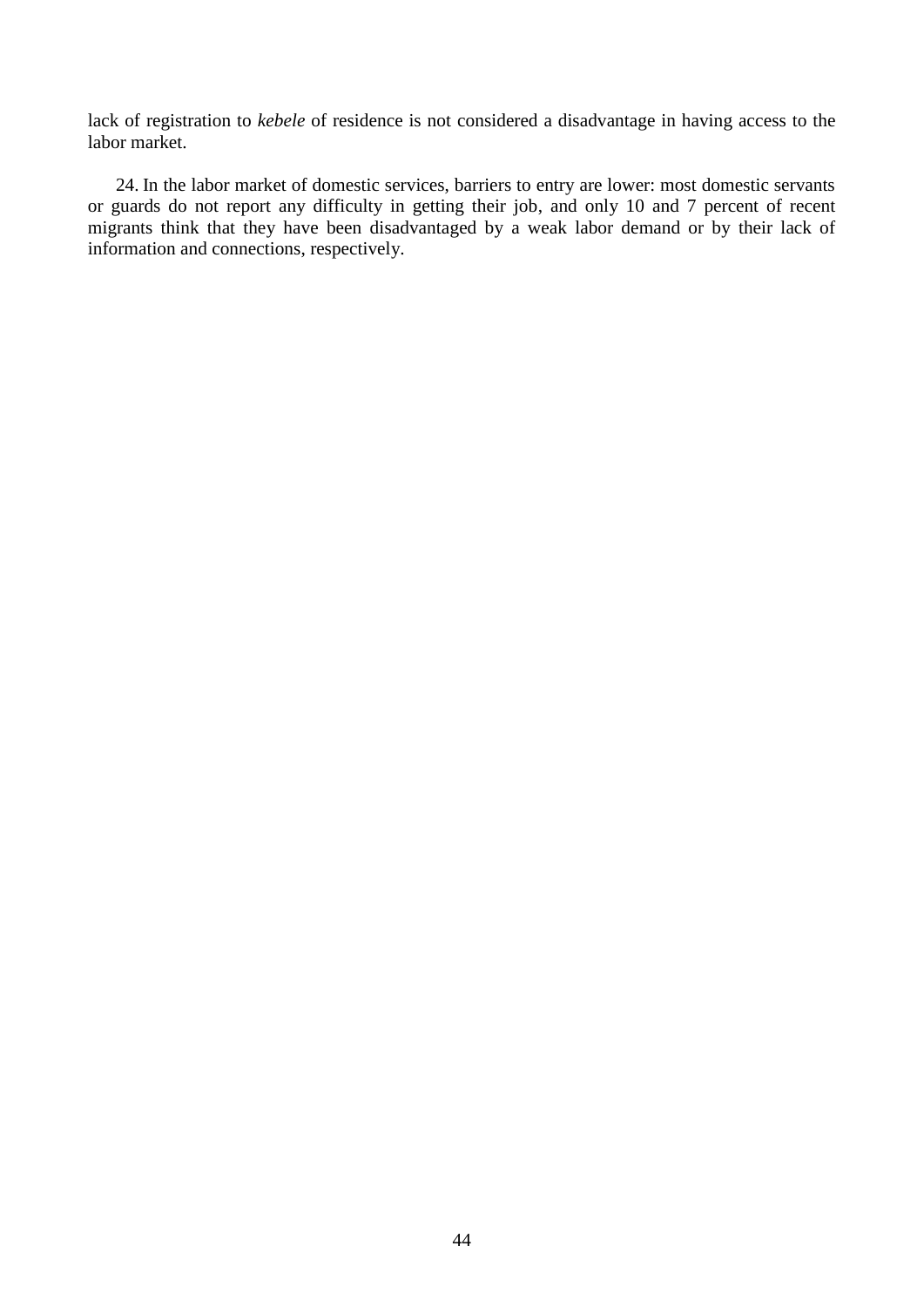### **10.TIES WITH AREA OF ORIGIN AND REMITTANCES**

<span id="page-44-0"></span>1. The ETUMS data show that migrants maintain the relationship with family in their area of origin, albeit migrant domestic workers are less able than other migrants to keep in contact with their families. Table 44 reveals that about 80 percent of recent migrants who are not domestic workers communicate occasionally or regularly with their family by phone (61 percent), while going to visit them (17 percent) or to communicate by letter (5.5 percent) is less frequently used. Male migrants communicate more by phone (74 percent) than female migrants (56 percent), while females go more often to visit their family than male migrants. Migrant domestic workers are more isolated. As show in Table 10.1, less than half communicate regularly with family at home.

| area or origin, $\omega_j$ $\mathbf{v}_j$ pc or communication |                         |        |       |                |        |       |                     |        |       |  |
|---------------------------------------------------------------|-------------------------|--------|-------|----------------|--------|-------|---------------------|--------|-------|--|
|                                                               | <b>Domestic workers</b> |        |       | Other migrants |        |       | All recent migrants |        |       |  |
|                                                               | Male                    | Female | Total | Male           | Female | Total | Male                | Female | Total |  |
| Communication by                                              | 7.8                     | 28.7   | 27.6  | 74.4           | 56.3   | 61.4  | 71.2                | 49.4   | 54.5  |  |
| phone                                                         |                         |        |       |                |        |       |                     |        |       |  |
| Communication when                                            | 4.6                     | 5.0    | 5.0   | 11.4           | 19.0   | 16.9  | 10.9                | 19.5   | 17.5  |  |
| someone goes to visit                                         |                         |        |       |                |        |       |                     |        |       |  |
| them                                                          |                         |        |       |                |        |       |                     |        |       |  |
| Communication by                                              | 0.0                     | 21.1   | 19.9  | 4.1            | 6.1    | 5.5   | 4.1                 | 5.8    | 5.4   |  |
| letter                                                        |                         |        |       |                |        |       |                     |        |       |  |
| Communication by one                                          | 12.4                    | 51.2   | 49.1  | 87.9           | 80.3   | 82.5  | 84.3                | 73.2   | 75.8  |  |
| of the above means                                            |                         |        |       |                |        |       |                     |        |       |  |

<span id="page-44-1"></span>**Table 44: Share of recent migrants who have occasional or regular communication with family. Members in the area of origin, by type of communication**

Note: Recent migrants. Module for migrants. Data referring to the respondent only, multiple answers allowed.

2. Visits from the family in the area of origin are also quite common (Table 45): about one third (33 percent) of migrants have received at least one visitor from home in the 12 months prior to the interview. A similar figure is found for recent migrants who have visited his/her family members (32 percent). Also 31 percent of domestic servants and guards went back home at least once during the last year, but only 9 percent of them have received visits from relatives and friends and the percentage of those who communicate regularly or occasionally with family members left behind decreases to 49 percent.

#### **Table 45: Ties with home - visits**

<span id="page-44-2"></span>

|                                 | Migrant's<br>gender | At least one visit to home in the past 12<br>months* | At least one visit<br>received from home |
|---------------------------------|---------------------|------------------------------------------------------|------------------------------------------|
| Recent migrant who are domestic | Male                | 7.8                                                  | 0.0                                      |
| servants or guards              | Female              | 32.8                                                 | 9.1                                      |
|                                 | Total               | 31.4                                                 | 8.6                                      |
| Other recent migrants           | Male                | 28.6                                                 | 22.2                                     |
|                                 | Female              | 33.2                                                 | 37.2                                     |
|                                 | Total               | 32.1                                                 | 33.4                                     |
| All recent migrants             | Male                | 27.7                                                 | 21.2                                     |
|                                 | Female              | 33.1                                                 | 30.9                                     |
|                                 | <b>Total</b>        | 31.9                                                 | 28.8                                     |

Note: \* visits from the interviewed migrant or her household member in Addis Ababa. Recent migrants. Module for migrants only.

3. Persistent and regular ties between migrants and their origin households are key factors in shaping migration effects both in sending and destination areas. Migrants who can rely on a family's support might be less likely to face temporary difficulties in their new areas of residence, migration costs and risks. Visits to migrants and information from migrants on education, labor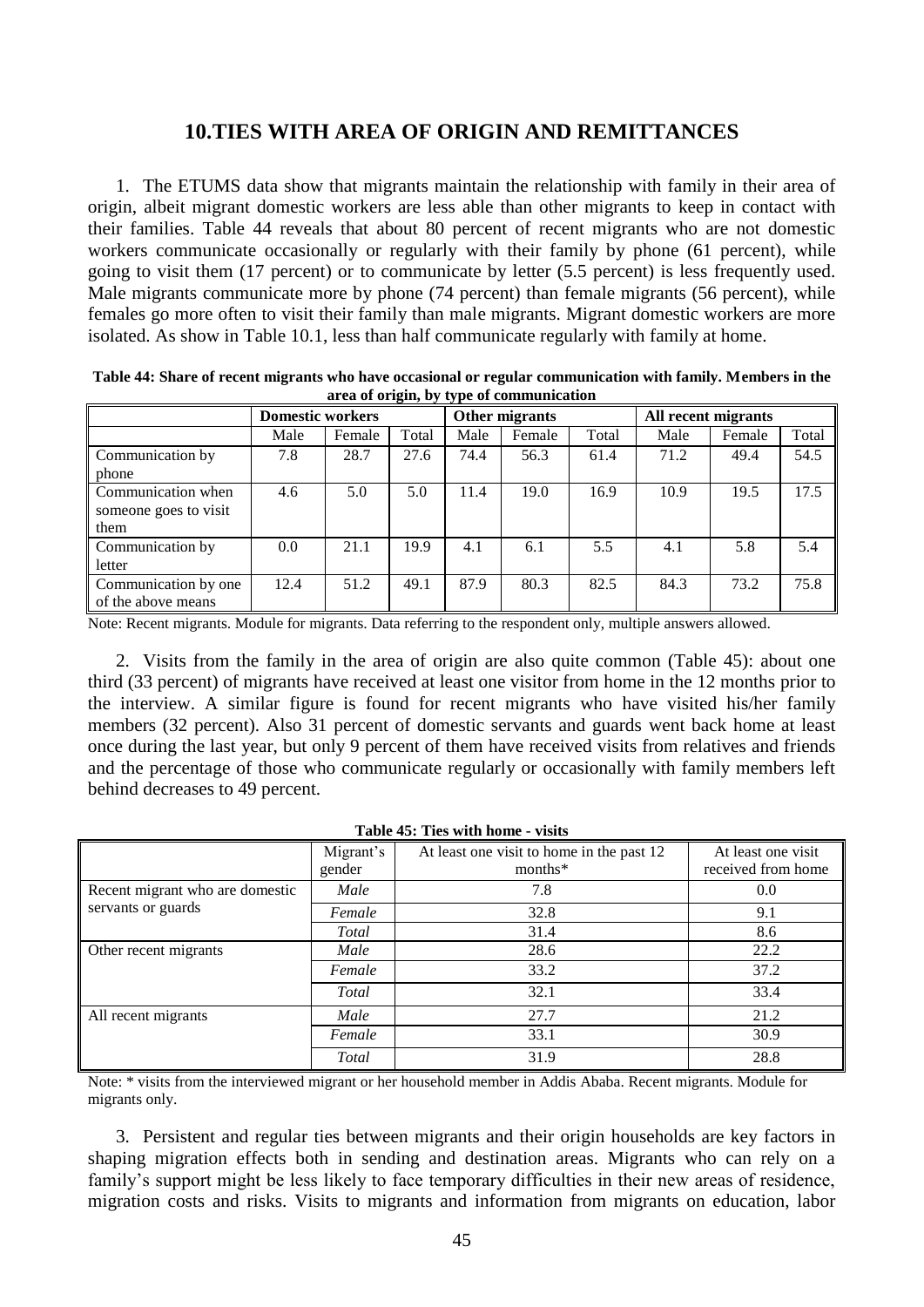opportunities, cultural attitudes and norms in destination areas can affect decisions, habits and access to school, labor market and public services of family members that stay behind as well as their ability to migrate. Migration, however, has an impact on areas of origin most directly through remittances. Remittances can increase consumption, investments and return to activities of those left behind or help them in time of distress. Table 46 gives the overview of recent migrants' perception of their own ability to remit.

<span id="page-45-0"></span>

|                             | Migrant's<br>gender | Availability to send 150 Birr to friends/relatives back home if they asked<br>for them and if it did not create a problem for the migrant's life |
|-----------------------------|---------------------|--------------------------------------------------------------------------------------------------------------------------------------------------|
| Recent migrant who are      | Male                | $100.0*$                                                                                                                                         |
| domestic servants or guards | Female              | 67.8                                                                                                                                             |
|                             | Total               | 69.6                                                                                                                                             |
| Other recent migrants       | Male                | 79.9                                                                                                                                             |
|                             | Female              | 47.7                                                                                                                                             |
|                             | Total               | 55.9                                                                                                                                             |
| All recent migrants         | Male                | 80.8                                                                                                                                             |
|                             | Female              | 52.1                                                                                                                                             |
|                             | Total               | 58.4                                                                                                                                             |

**Table 46: Ties with home - remittances<sup>18</sup>**

Note: Recent migrants. Module for migrants only. Data referring to the respondent only. \* Figure based on a limited number of observations.

4. Data from the Rural-Urban migration survey suggest that remittances from Addis Ababa, one of the cities offering the best economic opportunities in the country, might not contribute much to reducing poverty or improving welfare in sending areas. For the migrants that do remit, these transfers can significantly improve livelihoods of families left behind, but these cases are relatively infrequent. Only 13 percent of recent migrants sent money or goods home in the last 12 months (Table 47) and, with low variation across gender and relation with the household head, most of migrants (95 percent) report that the main reason for not having sent remittances was that they could not afford it.<sup>19</sup> For those remitting, the level of remittances is quite remarkable, especially among migrants who are not domestic workers. On average, they sent 800 birr (82.5 USD) in a year which corresponds to 10 percent of their yearly average salary. Domestic servants and guards, instead, could afford lower level of remittances - 307 birr on average - but this is a substantial fraction of their annual average salary (25%). Given the low salary they usually receive, obligation to send remittances home is also likely to substantially jeopardize their personal expenses.<sup>20</sup>

1

 $18$  The exact question is "if your friends/relatives back home asked you for 150 Birr for the following reason, would you send it to them if it did not create a problem for your life here?". The reasons for this request include "house expenses", "investment in production equipment", "investment as a shareholder", "rent land", "education and training fees for children/relatives", "wedding or funeral", "other ceremony", "payment of debt", "health care", "buying of durable consumer goods", "daily living expenses", "other". The table reports the share of respondent migrants who would be available to send 150 Birr home in at least one of these cases.

<sup>&</sup>lt;sup>19</sup> These results are consistent with earlier qualitative findings. A recent Participatory Poverty Assessment analyzed rural-to-urban mobility by interviewing ten households in 14 urban research sites. Only 33 percent of respondents (45 out of the 138) sent money or goods home, one of the reasons for not remitting being that they did not make enough money to allow for remittances. For those remitting the level of remittances was commonly 20-60 birr a year (Ellis and Woldehanna 2005).

 $20$  The fact that a small share of migrants in Addis are able to remit indicate that internal remittances play a minor role in Ethiopia since two-thirds of remittances in the country originated in Addis Ababa or in regional centers beyond local market towns (Dercon and Hoddinot, 2005).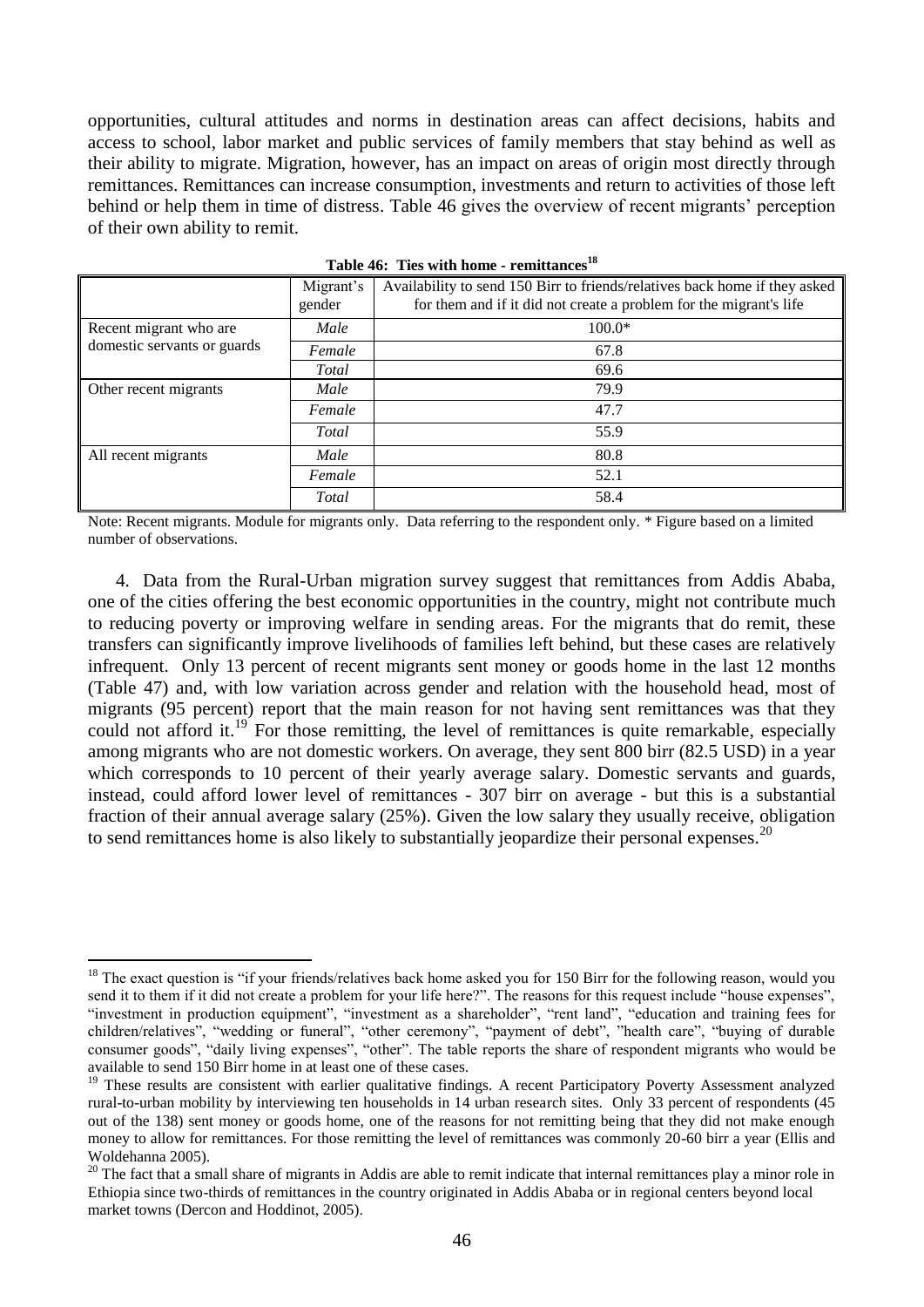<span id="page-46-0"></span>

|                         | Migrant's<br>gender | Share of migrants<br>who have sent<br>remittances in the<br>last 12 months | Median value of the<br>money or goods sent to<br>relatives or friends* | Mean value of the<br>money or goods<br>sent to relatives or<br>friends* |
|-------------------------|---------------------|----------------------------------------------------------------------------|------------------------------------------------------------------------|-------------------------------------------------------------------------|
| Recent migrant domestic | Male                | 7.8                                                                        | $100 \,\text{birr}**$                                                  | 100 birr**                                                              |
| servants or guards      | Female              | 20.9                                                                       | $300$ birr                                                             | $312 \,\text{b}$                                                        |
|                         | Total               | 20.1                                                                       | $300 \,\mathrm{b}$                                                     | 307 birr                                                                |
| Other recent migrants   | Male                | 15.1                                                                       | $800 \,\mathrm{birr}$                                                  | $751$ birr                                                              |
|                         | Female              | 10.8                                                                       | $500 \,\mathrm{birr}$                                                  | $839$ birr                                                              |
|                         | Total               | 11.9                                                                       | $500 \,\mathrm{birr}$                                                  | $809 \,\mathrm{b}$                                                      |
| All recent migrants     | Male                | 14.8                                                                       | $600$ birr                                                             | 734 birr                                                                |
|                         | Female              | 13.0                                                                       | $300 \,\mathrm{b}$                                                     | 639 birr                                                                |
|                         | Total               | 13.4                                                                       | $300 \,\mathrm{b}$                                                     | $663 \,\mathrm{b}$                                                      |

#### **Table 47: Remittances in the last 12 months**

Note: \* Median and mean values are calculated within the group of migrants who have sent remittances home. Information referring to all migrant household members. \*\* Figure based on a limited number of observations.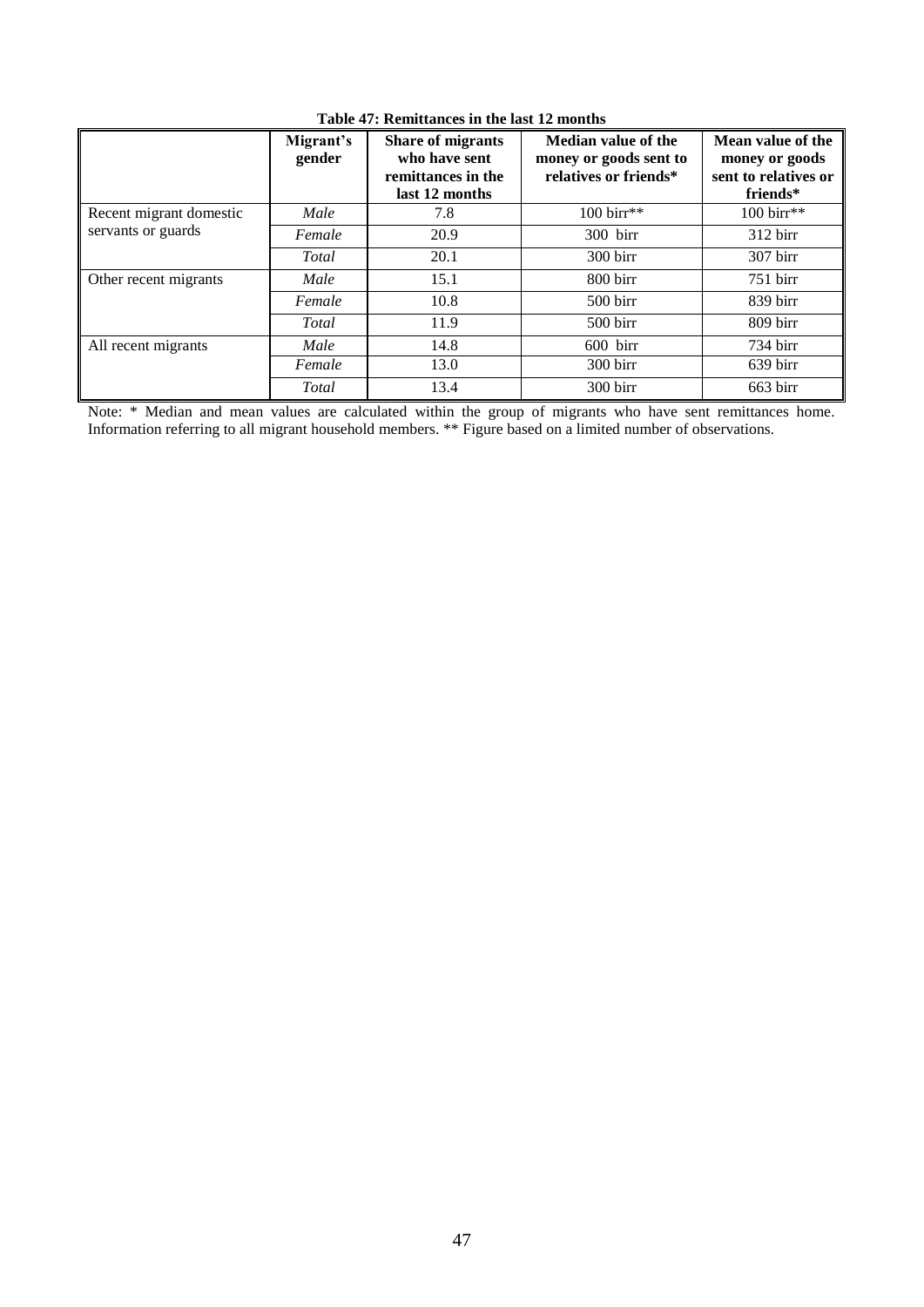### <span id="page-47-0"></span>**11. CONCLUSIONS AND NEXT STEPS**

1. The descriptive analysis of this paper has focused on the main patterns and drivers of migration flows to Addis Ababa, the demographic characteristics, economic and social background and living conditions of migrants and some of the possible impacts of migration on family members who stay behind.

2. Generalizations of the results from 2008 ETUMS should be carefully evaluated. The survey focuses on migrants who moved to Addis Ababa, a city hosting 23 percent of the entire urban population, but which does not fully mirror the urban spectrum in Ethiopia.<sup>21</sup> Addis Ababa, for example, is the truly central city,  $^{22}$  and it is more than 10 times larger than Dire Dawa, the second largest city in the country. Addis Ababa, therefore, can offer the best economic and educational opportunities, facilities and public services as well as the richest cultural environment in the country. On the other hand, high costs of living and high level of education can create disincentives and constraints of migration to the capital. All of these factors can affect migrants' behavior and livelihoods shaping specific features of migration flows to Addis Ababa. Earlier evidence, for example, suggests that the reason for migrating changes across different area of destination, with Addis Ababa attracting the greatest flows of work- and educational-related migration (World Bank 2009a). In contrast, the majority of the poor rural households seem to regard small towns as their main areas of destination (Tadele et al. 2006).

3. Taking into consideration that migration patterns towards Addis Ababa might differ from those of other migration flows, some main knowledge gaps and possible directions and implications for further research can be underscored.

- Migration decisions can be explained by a combination of push and pull forces. With more than 70 percent of migrants reporting education and search for work as a main reason to migrate, schooling and job opportunities in Addis Ababa are driving forces. At the same time, data reveal that economic push forces also contribute to migration. Data collected in sending and in rural areas, however, could provide better information on reasons and causes behind the choice to migrate. In particular, additional information collected among the sending households can help in interpreting unexpected results, such as the limited role of land shortage and of *kebele* registration system in the decision to move to Addis Ababa compared with other sources which found that demographic pressure on land (Admassie et al. 2003, World Bank 2009a), land tenure security and land transferability rights (de Brauw and Muller 2010) are an important determinant of migration flows to other destination areas.
- Available evidences point out that many people migrate even if, in their first years in Addis Ababa, do not register to their new *kebele* of residence. ETUMS data, however, cannot shed light on whether the registering system prevents more people from migrating to Addis. Data collected in sending areas on reasons for not migrating could provide additional information on the role of *kebele* registration systems as possible disincentive to out-migration from rural areas.
- A relatively small share of migrants can afford to send money and other resources home. The low remittance rates are consistent with earlier work in Sub-Saharan Africa, but still a

1

<sup>&</sup>lt;sup>21</sup> The label "urban" comprises large varieties of urban agglomerations: big cities, small and intermediate towns, rural "villages", peri-urban fringe areas, isolated, well-connected and central areas.

 $^{22}$  Addis Ababa population grew by 30 percent from 2,112,737 in 1994 to 2,738,248 in 2007 with an average annual rate of 2.1 percent.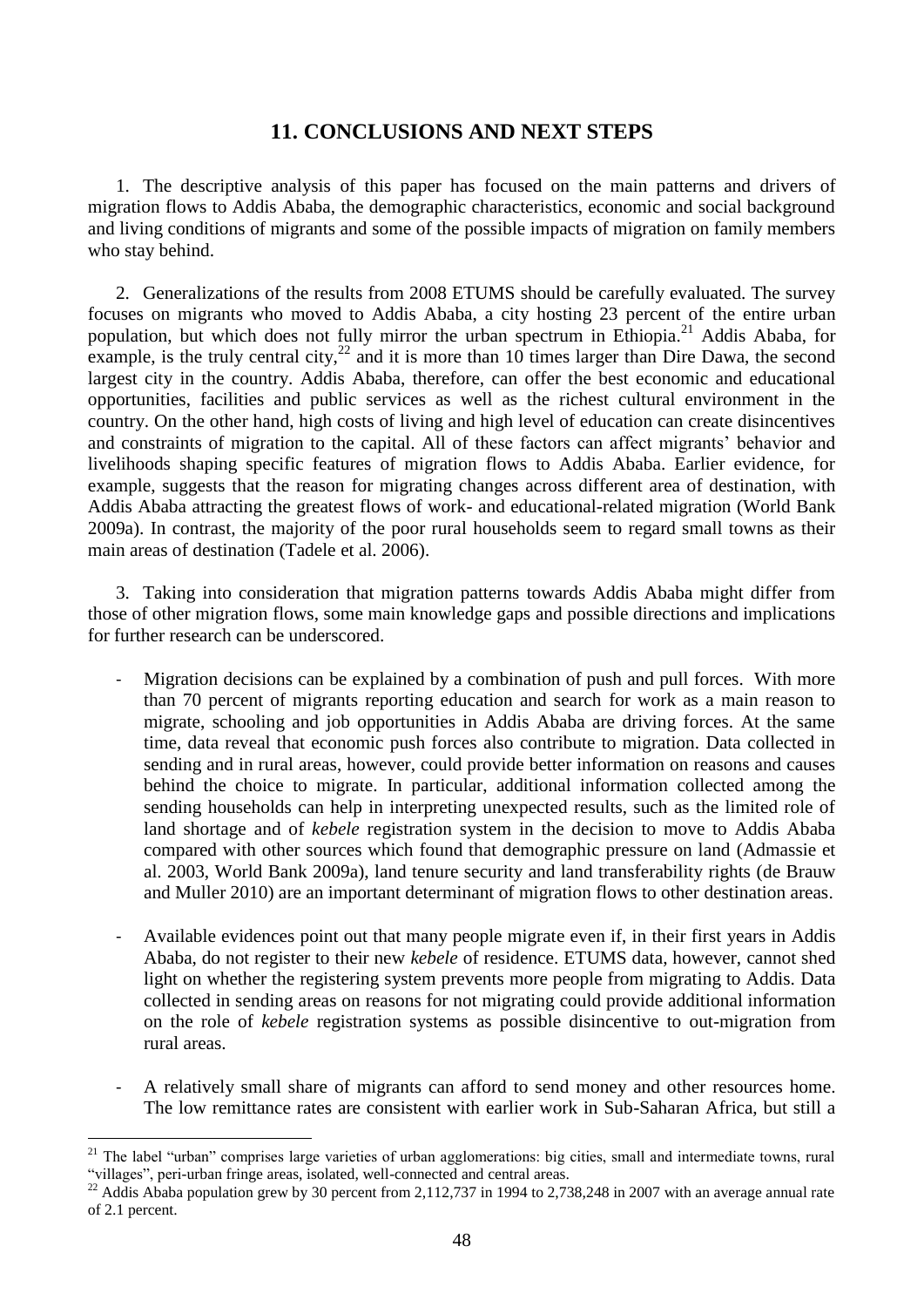puzzle in comparison to other regions. Limited remittances might limit the benefits accruing to family members left behind. Further research could provide additional evidence on remittance flows and investigate whether other channels (exchange of information between sending and destination areas, presence of migrants in urban areas that facilitates access to public services for the remaining household members) create effects to sending-households. More research is also needed to understand indirect effects that might spread from migrants to non-migrant households and to sending-communities.

- It is seems unlikely that migration could have a negative impact on family members who stay behind by reducing labor supply or by depriving children of parents' presence and care. The bulk of migrants do not have sons or daughters at home, while migration flows seem to be fed by underemployment in sending areas. Before moving to Addis Ababa, in fact, about half of recent migrants helped on family farm or in a business without remuneration. However, it would be worth investigating whether migration leads to a re-allocation of labor among remaining household members, compelling them to rely more on child work<sup>23</sup>. Moreover, a survey in sending areas could be an opportunity to collect better data on the educational attainment of migrants. In this way, we could verify whether migrants are the most skilled and active household members. This information could shed some light on possible adverse effects of migration on human capital endowments in areas of origin.
- This report finds that migrant domestic workers are disadvantaged in different welfare dimensions. More detailed information on the poverty status of domestic workers' origin households, however, would help in identifying what forces in sending areas push migration flows of this vulnerable group. Future research could also study other possible vulnerable groups of migrants. Existing evidence suggest that unmarried migrant women, female young and girls might be vulnerable to exploitative conditions. Pankhurst (2007), for instance, found that 85 percent of women who said they were sex workers were migrants.
- Finally, data from the Urban Migration Survey suggest that the decision to migrate is not an individual choice but has to be interpreted within a household decision-making framework. The integration of 2008 ETMUS with data from a survey conducted on sending households or on origin areas, therefore, might substantially contribute to a better understanding of migration decisions and impact.

1

 $23$  Migration can affect child work and educational attainments of children left behind through different channel: income effect of remittances, a change in demand of child work, the impact on incentives to invest in education (McKenzie and Rapoport 2006). International empirical evidence has not excluded any of these scenarios. Studying the impact of remittances sent by Filipino migrants to their families, Yang (2004) found that an increase in remittances lowers the amount of time that children devoted to wage employment and increases the number of hours that children work in family activities. De Brauw and Giles (2006) found a negative relationship between migrant opportunity and high school enrolment. Evidences for Pakistan (Mansuri 2006) show temporary migrations have a large positive impact on human capital accumulation.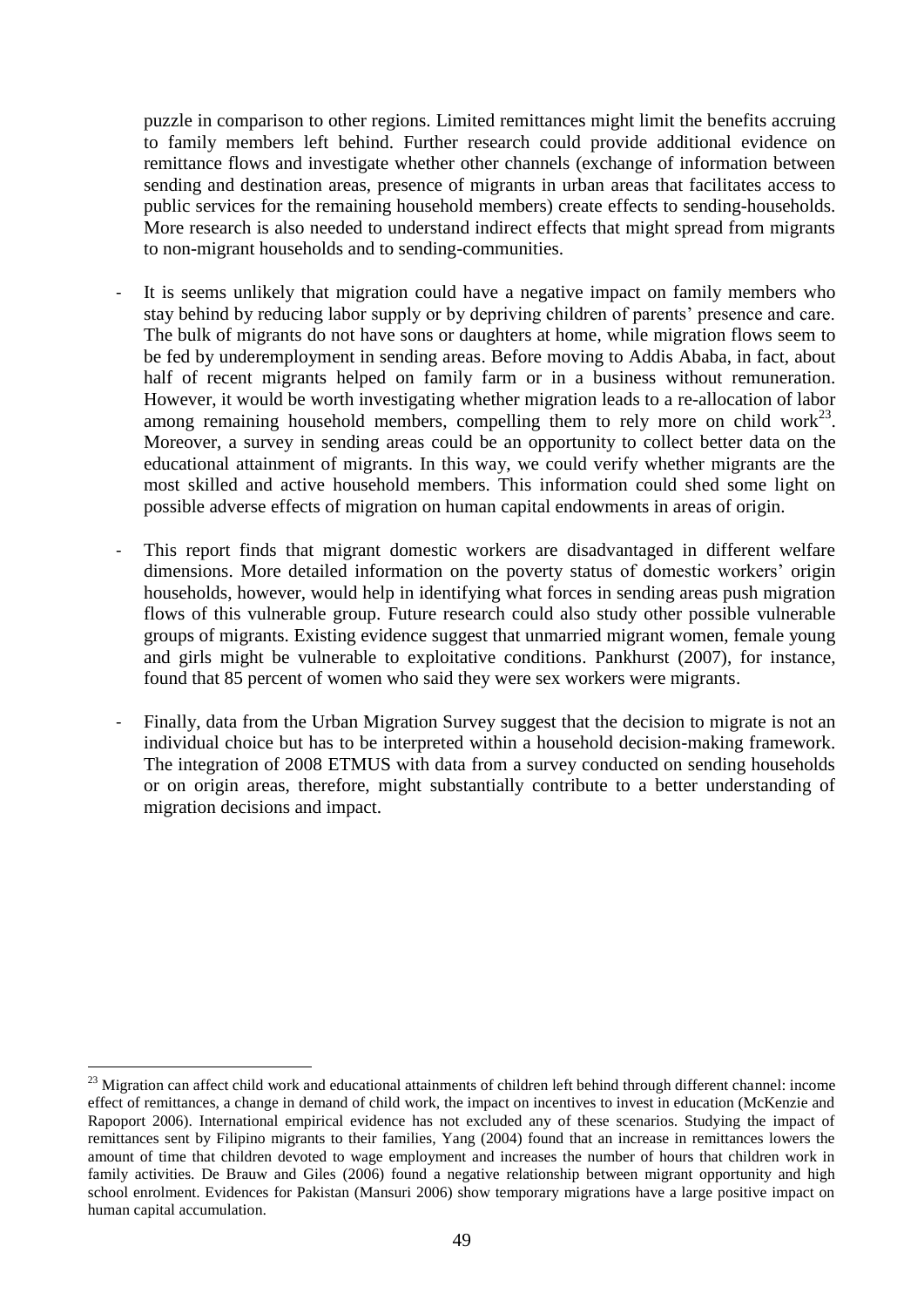### <span id="page-49-0"></span>*APPENDIX 1*

#### **Basic descriptive statistics and comparison to the 2007 Census**

<span id="page-49-2"></span><span id="page-49-1"></span>1. The Ethiopian 2007 Population and Housing Census was carried out in May and November 2007, while the ETMUS was carried out in May-July 2008. Thus, the ETMUS can be cross-checked with the Census data. Table 1 below shows that, according to the Migration Survey, Addis Ababa hosts about 2.7 million inhabitants and this figure is in line with population size registered by the 2007 Census. Moreover, the age distribution between the sample and the census is very similar: both sources suggest that the children and the young below 19 years of age comprise of a little more that 38 percent of the population, and that adults above 25 years represent around 47 percent of the population.

|              | <b>ETMUS 2008</b> |         | Census 2007 |         |
|--------------|-------------------|---------|-------------|---------|
| Age<br>group | Freq              | Percent | Freq        | Percent |
| < 14         | 637,941           | 23.6    | 656,233     | 24.0    |
| 15-19        | 405,343           | 15.0    | 386,363     | 14.1    |
| $20 - 24$    | 388,847           | 14.4    | 405,134     | 14.8    |
| $25 - 54$    | 1,028,642         | 38.0    | 1,096,506   | 40.0    |
| $<$ 55       | 248,017           | 9.2     | 194,012     | 7.1     |
| Total        | 2,708,791         | 100     | 2,738,248   | 100     |

**Table A 1**: Addis Ababa population distribution by age**.**

Note: module for all household members

<span id="page-49-3"></span>2. The similarity between the ETMUS and the Census is confirmed by the small differences between the distribution of males and females, as shown in table 2 below. Females and males account, respectively, for 53.9 and 46.1 percent of the whole population in ETMUS, and the corresponding figures from the Census are 52.4 and 47.6 percent.

|        | 2008 ETMUS |         | 2007 Census |         |  |
|--------|------------|---------|-------------|---------|--|
|        | Freq       | Percent | Frea        | Percent |  |
| Male   | 1,249,733  | 46.1    | 1,304,518   | 47.6    |  |
| Female | 1,459,057  | 53.9    | 1,433,730   | 52.4    |  |
| Total  | 2,708,791  | 100     | 2,738,248   | 100     |  |

**Table A 2**: Addis Ababa Population distribution by gender

3. Finally, data on household size and composition and on the number of households from the ETMUS are consistent with the evidence based on 2004/05 Welfare Monitoring Survey, as shown in Table A3. There are, however, some significant differences with the Census that cannot be explained by natural changes between the dates of data collection. The Census 2007 finds that there were 17 % more households in Addis than what ETMUS suggests, but that average household size was 17% smaller. Still, the average number of children below 5 years of age in the households is the same in the two data sources. Taken together with the similar population sizes and age structures of the Census and the ETMUS, it seems to be some differences in the household definition – at least on how it has been practiced. We have, however, not been able to identify the exact reason for the differences.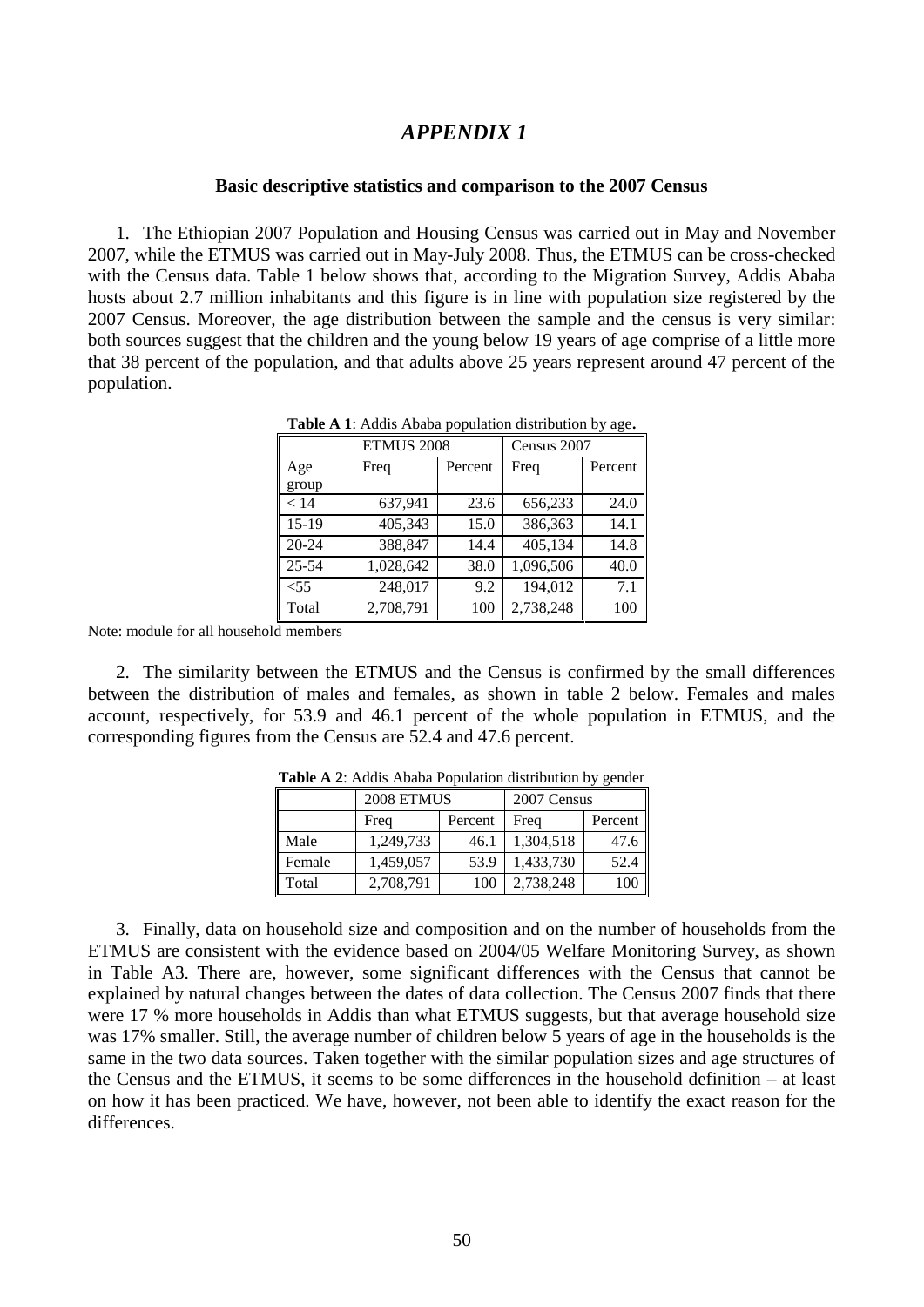<span id="page-50-0"></span>

|             | Average<br>household size | Number of children<br>per household aged<br>less than 5 | Share of female headed<br>households, percentage | Total number of<br>households |
|-------------|---------------------------|---------------------------------------------------------|--------------------------------------------------|-------------------------------|
| 2008 ETMUS  | 4.8                       | 0.31                                                    | 32.8                                             | 558,222                       |
| 2004 WMS    | 4.9                       | 0.35                                                    | 38.0                                             | 487.726                       |
| 2007 Census | 4.1                       | 0.30                                                    | n.a.                                             | 651.970                       |

**Table A 3**: Household composition and size in Addis Ababa

Note: Figures from 2008 ETUMS are calculated from the module for all household members.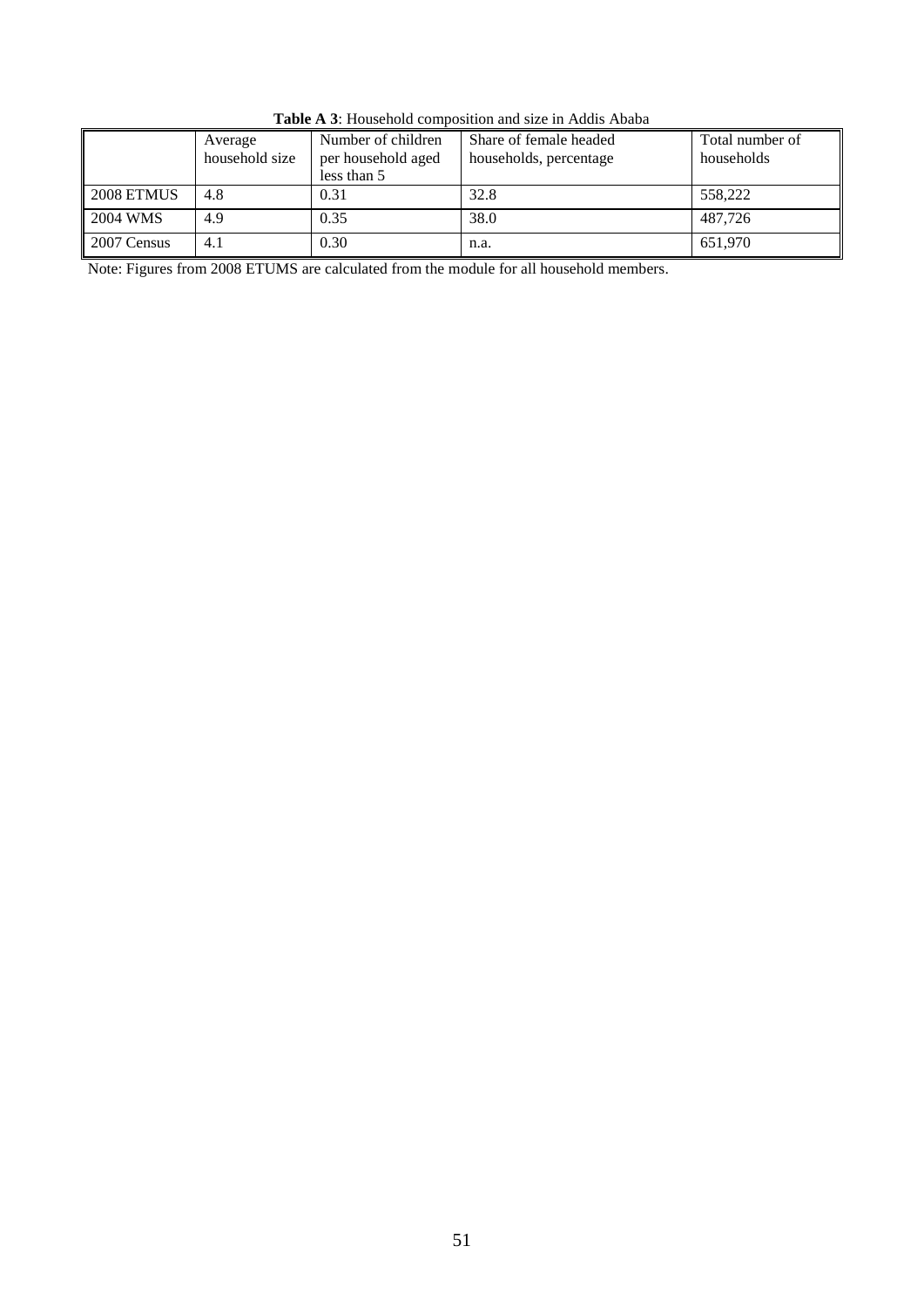### *APPENDIX 2*

#### **International migration**

<span id="page-51-1"></span><span id="page-51-0"></span>1. The ETMUS also provide some indicative data on international migration. Information was collected from the surveyed households on whether there were any family members that had been living in that household during the last ten years who had subsequently migrated abroad. Hence, the survey does not capture households that moved abroad, or people who moved abroad and where the remaining household moved to other domestic areas in this ten year period. It hence only identifies individuals who stayed with their family in Addis during any period the last ten years and then subsequently left the country, and where the rest of the household is still identified as a household in Addis. According to this data, then, less than four percent of people who have lived in the 2008 households in Addis Ababa over the last ten years migrated abroad. Moreover, the majority (72 percent) of these emigrants are women.

| <b>Migration</b> status | Males     | Females   | Total     |
|-------------------------|-----------|-----------|-----------|
| Never migrated abroad   | 1,318,505 | 1,535,380 | 2,853,885 |
|                         | 97.7      | 95.1      | 96.3      |
| Migrated abroad         | 30,943    | 79,212    | 110,155   |
|                         | 2.3       | 4.9       | 3.7       |
| l Total                 | 1,349,448 | 1,614,591 | 2,964,039 |
|                         | 100.0     | 100.0     | 100.0     |

<span id="page-51-2"></span>**Table A 4**: Distribution of population who lived or has lived in Addis Ababa over the last ten years by migration status

<span id="page-51-3"></span>2. Keeping in mind the data limitations, Table A5 suggests that unlike the general trend in the continent<sup>24</sup>, most of international migrants from Addis go outside of Africa and the U.S. is the main destination country for males while females prefer other countries outside Africa.

| Current country of residence | <b>Male</b> | Female | <b>T</b> otal |
|------------------------------|-------------|--------|---------------|
| Belgium                      | 1.9         | 2.1    | 2.1           |
| Canada                       | 6.7         | 3.1    | 4.1           |
| France                       | 1.2         | 0.0    | 0.3           |
| Italy                        | 3.4         | 0.6    | 1.4           |
| Netherlands                  | 10.7        | 2.5    | 4.7           |
| Usa                          | 42.4        | 11.9   | 20.3          |
| <b>UK</b>                    | 7.8         | 9.5    | 9.0           |
| South africa                 | 4.4         | 0.0    | 1.2           |
| Other country outside Africa | 20.5        | 65.0   | 52.8          |
| Other country within Africa  | 1.2         | 5.3    | 4.2           |
| Total                        | <i>100</i>  | 100    | <i>100</i>    |

**Table A 5**: International migrants by gender and country of destination

3. Outward migration displays a basic demographic characterization similar to internal migration. Accounting for 73 percent of people reported in the ETMUS to having gone to live abroad over the last 10 years, women are overrepresented among the international migrants. Moreover, as shown in Table A6, adults between 25 and 55 years old and the young between 15 and 25 years of age are the population groups most likely to migrate abroad, accounting for 59 and 36 percent of international migrants, respectively.

<u>.</u>

 $24$  Ratha and Show (2007) estimated that intraregional migration accounts for 69 percent of all outward migration from Sub-Saharan Africa. Analogously, Sander and Maimbo (2005) observes that "Sub-Saharan African migrants have tended to stay on the continent".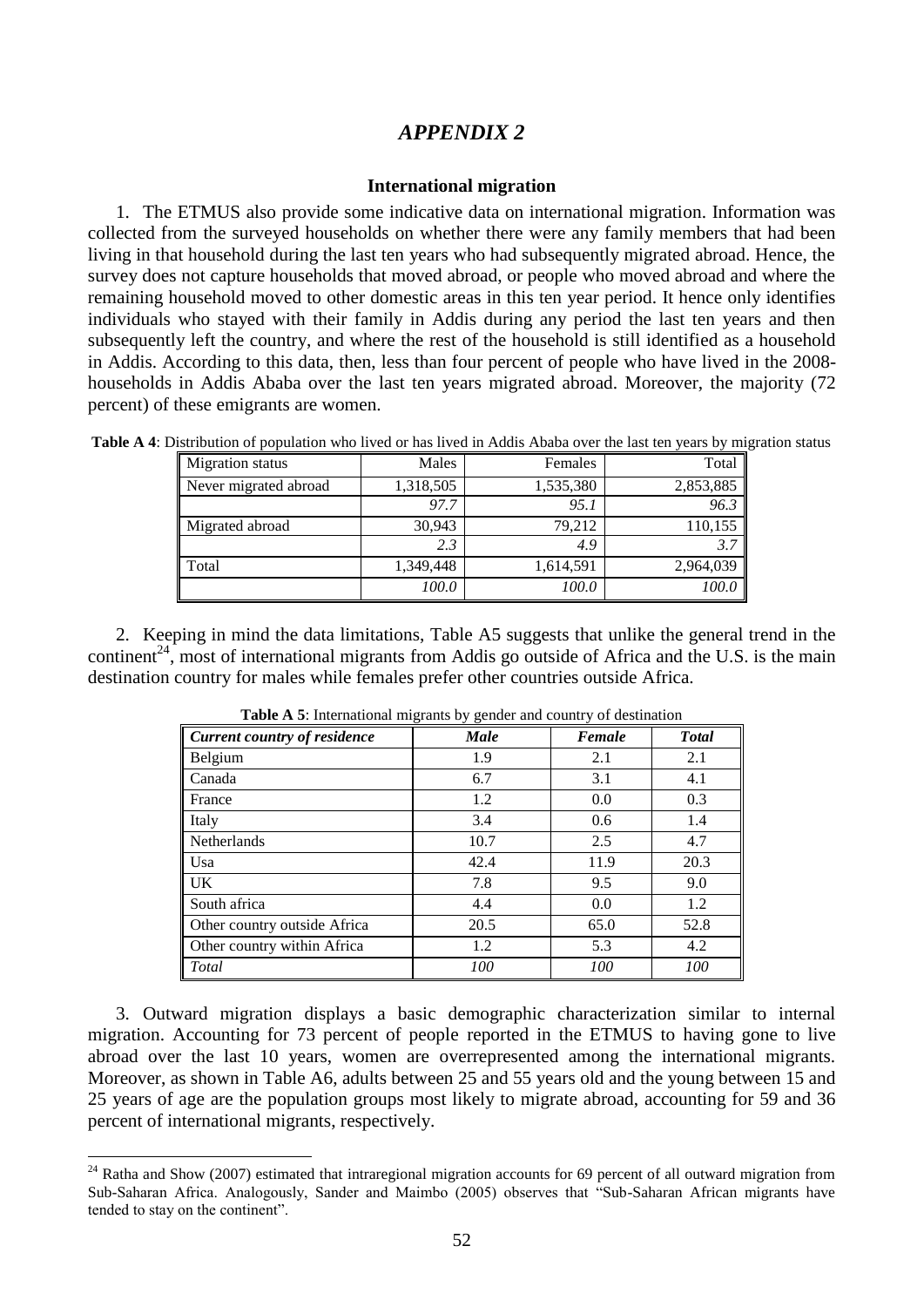| Age group    | Male  | Female | <b>Total</b> |
|--------------|-------|--------|--------------|
| Less than 15 | 3.5   | 3.1    | 3.2          |
| $15 - 20$    | 7.8   | 7.1    | 7.3          |
| $20 - 25$    | 21.9  | 31.3   | 28.7         |
| $25 - 55$    | 64.6  | 56.1   | 58.4         |
| More than 55 | 2.2   | 2.4    | 2.3          |
| All age      | 100.0 | 100.0  | 100.0        |

<span id="page-52-0"></span>**Table A 6: Distribution of international migrants by gender and age**

*Note*: Module for all household members

4. Finally, data on the relationship with the household left behind in Addis suggests that international migration could be a household strategy given that families usually send sons and daughters to live abroad: 71 percent of international migrants with previous household members in the capital are sons or daughters of the heads of the households still in Addis or of their spouses.

<span id="page-52-1"></span>

|  | Table A 7: International migrants by relation with the previous household members in Addis Ababa |  |  |  |  |
|--|--------------------------------------------------------------------------------------------------|--|--|--|--|
|--|--------------------------------------------------------------------------------------------------|--|--|--|--|

| head/spouse                               |      |
|-------------------------------------------|------|
| Son/daughter of head and spouse or one of | 70 R |
| them                                      |      |
| Father/mother of head/spouse              | 2.2  |
| Brother/Sister of head/spouse             | 9.3  |
| Other relative                            | 14.7 |
| Total                                     |      |

*Note*: Module for all household members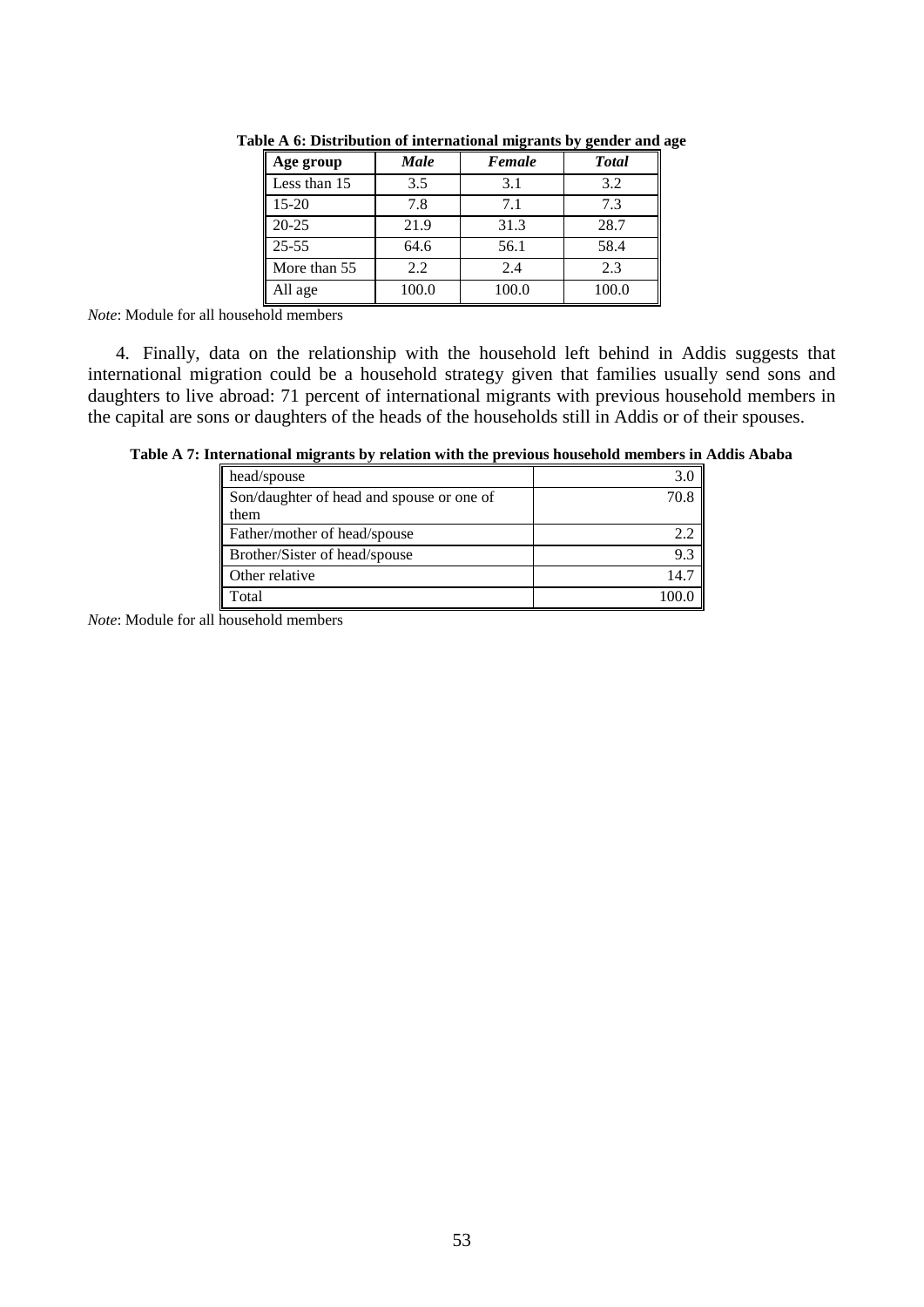### *REFERENCES*

- <span id="page-53-0"></span>Admassie, Y., F. Guta, A. Ayalew (2003), "Social Viability Module Ethiopia: Spatial Population Balance and Rural Viability in Ethiopia", paper presented at the Roles of Agriculture Project International Conference, Agriculture and Development Economics Division, Food and Agriculture Organization of the United Nations, Rome, Oct. 20-22, 2003.
- Baker, J. and T. Akin Aina (1995), (Eds.), *The Migration Experience in Africa*, Nordic African Institute, Uppsala.
- CSA Central Statistical Agency of Ethiopia (2008), *Summary and Statistical Report of the 2007 Population and Housing Census*, Federal Democratic Republic of Ethiopia, Population Census Commission, Addis Ababa
- de Brauw, A. and J. Giles (2006), "Migrant Opportunities and the Educational Attainment of Youth in Rural China", IZA discussion paper No. 2623, Bonn.
- de Brauw, A. and V. Muller (2010), "Do Limitations in Land Rights Transferability Influence Low Mobility Rates in Ethiopia?", paper presented at CSAE Conference 2010 Economic Development in Africa, 21-23 March, Oxford.
- Deininger, K., D. Ayalew Ali, S. Holden, and J. Zevenbergen (2007), "Rural land certification in Ethiopia: process, initial impact, and implications for other African countries", Policy Research Working Paper Series No. 4218, World Bank, Washington DC.
- Dercon, S. and J. Hoddinot (2005), "Livelihoods, Growth, and Links to Market Towns in 15 Ethiopian Villages", FCND Discussion Paper 194, IFPRI, Washington DC.
- Ellis, F. and T. Woldehanna (2005), *Ethiopia Participatory Poverty Assessment 2004-2005. Volume 2: Main Report*, MoFED, Development Planning and Research Department, Addis Ababa.
- Garcia, M. and A. S. Rajkumar (2008), "Achieving Better Service Delivery through Decentralization in Ethiopia", World Bank Working Paper No. 131, African Human Development Series, World Bank, Washington DC.
- Guarcello, L., F. C. Rosati, C. Ruggeri Laderchi (2009), "The effect of migration on children's work and youth employment in Addis Ababa", Understanding Children's Work (UCW) Project Working Paper, University of Rome Tor Vergata.
- Kifle, A. (2002), "Investigating the Worst Forms of Child Labour No. 38. Ethiopia Child Domestic Workers in Addis Ababa: A Rapid Assessment", International Labour Organization, International Programme on the Elimination of Child Labour, Geneva.
- Mansuri, G. (2006), "Migration, School Attainment and Child Labor: Evidence from Rural Pakistan", World Bank Policy Research Working Paper No. 3945, Washington DC.
- Mberu, B. U, (2006), "Internal migration and household living conditions in Ethiopia", *Demographic Research*, Vol.14 (21): 509-540.
- McKenzie, D. J. and H. Rapoport (2006), "Can Migration reduce educational attainment? Evidence from Mexico‖, World Bank Policy Research Working Paper No. 3952, Washington DC.
- MoFED (2006), Ethiopia: Building on Progress. A Plan for Accelerated and Sustained Development to End Poverty (PASDEP). Vol. I, Ministry of Finance and Economic Development, Addis Ababa.
- Pankhurst A. (2007), "Gender and Women's. Migration Findings from the WeD Research", workshop presentation, WeD, ESRC Research Group on Wellbeing in Developing Countries.
- Rahmato, D. A. and A. Kidanu (1999), "Consultations with the Poor: A Study to Inform the World Development Report (2000/01) on Poverty and Development", Ethiopia Report, Addis Ababa.
- Ratha, D. and W. Shaw (2007), "South-South Migration and Remittances", World Bank Working Paper No. 102, Washington DC.